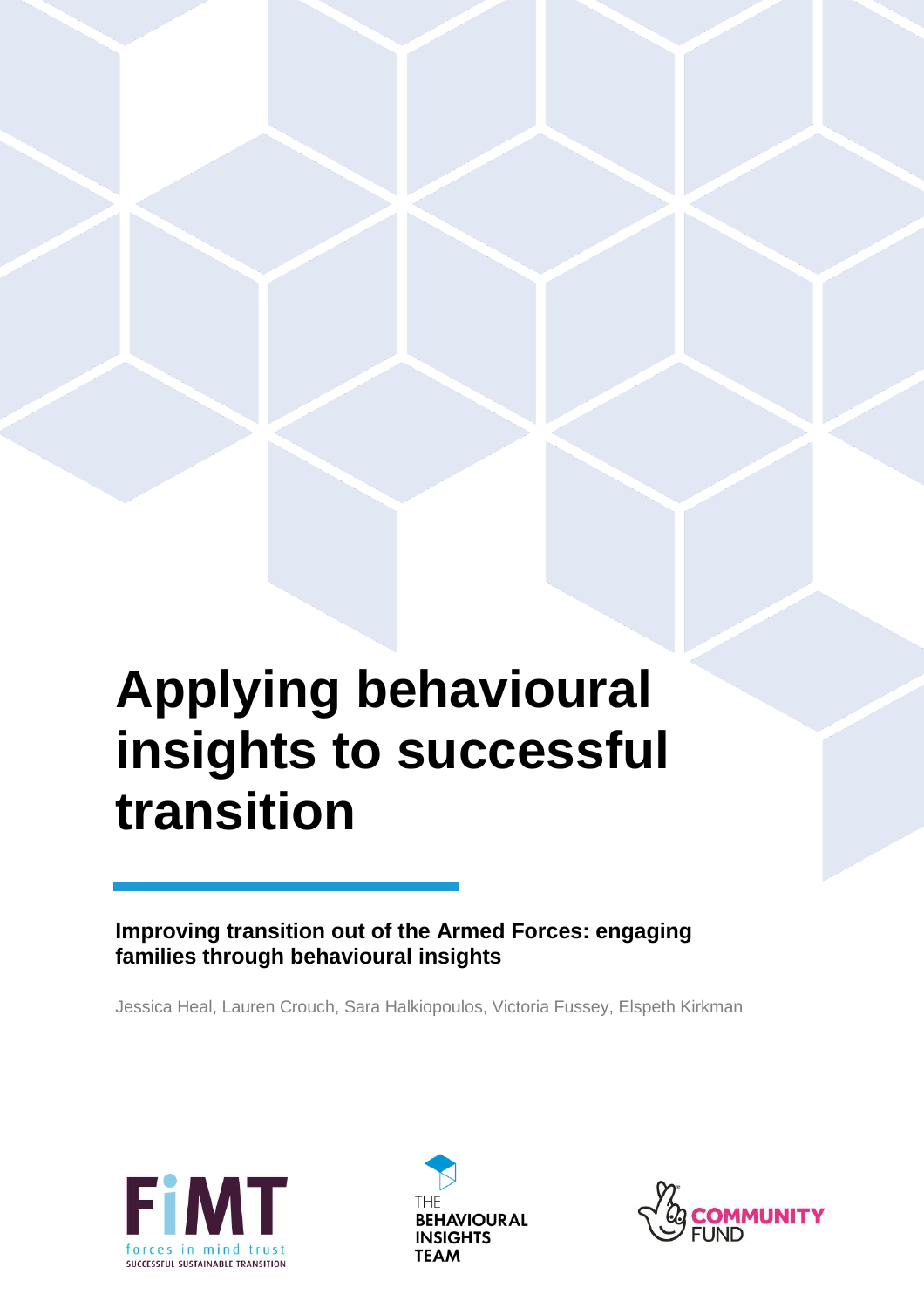### **Contents**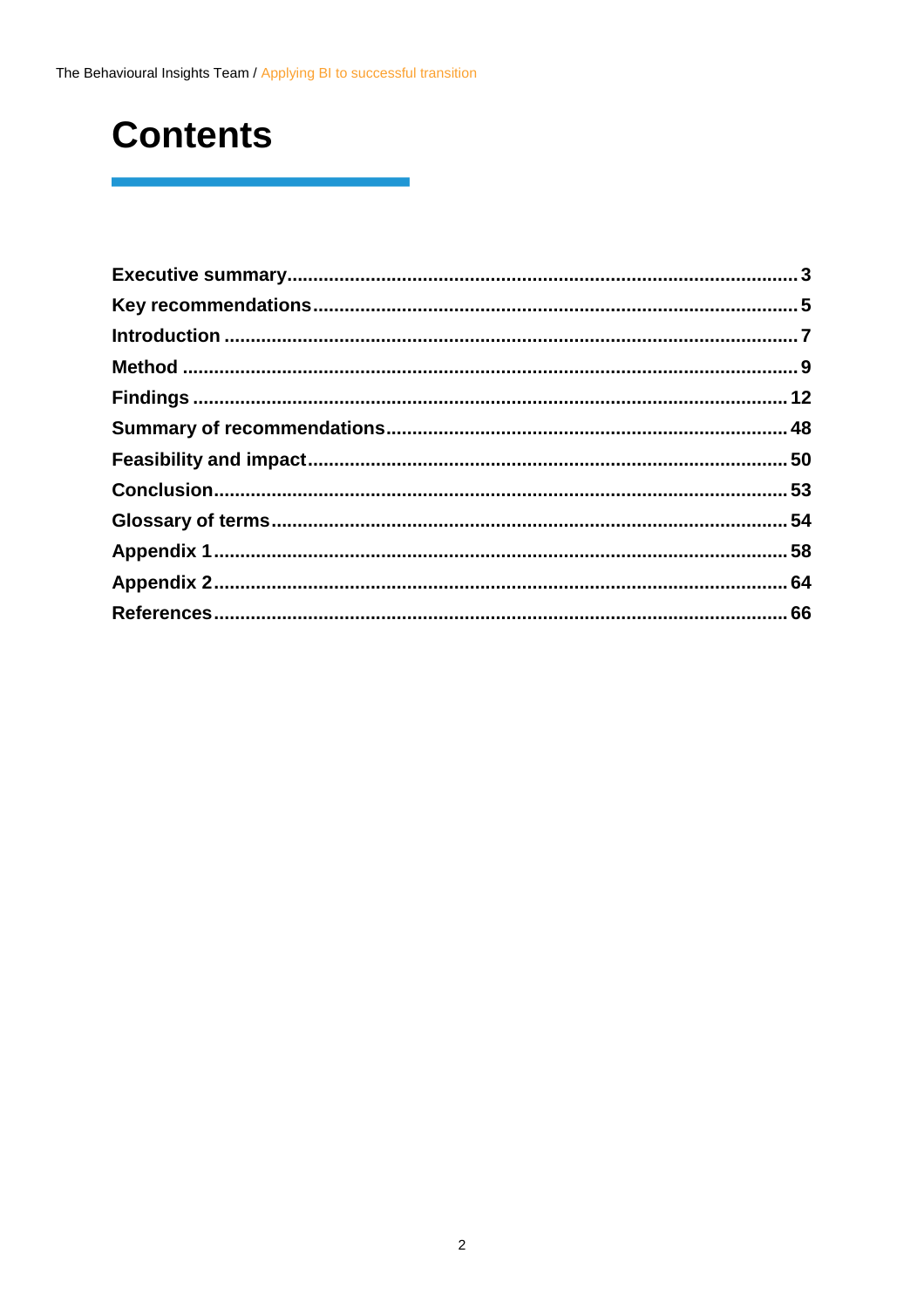### <span id="page-2-0"></span>**Executive summary**

#### **Background**

Each year, thousands of people sign up to serve in the UK's Armed Forces. The commitment is all encompassing: irregular hours and time away from loved ones, often in dangerous situations. Families of Service personnel mirror this commitment, often uprooting their lives every few years for a new posting and managing a household singlehandedly for prolonged periods of time. Although frequent relocation can be challenging, the move back to civilian life – a move made by 15,000 serving personnel each year – can be the hardest of all. Families play a key role in supporting their serving person to successfully transition out of the Armed Forces and as such, there is an increased call to better understand and recognise their transition experience. Commissioned by Forces in Mind Trust (FiMT), The Behavioural Insights Team (BIT) have been working to answer two questions:

- 1. How do families of Service personnel experience transition?
- 2. How can insights from research with families, coupled with an in-depth understanding of human behaviour, be used to improve the transition process?

In this summary report, we present the results of this work.

#### **Method**

53 semi-structured interviews were conducted with families (primarily partners), veterans (who had left the Armed Forces in the last 5 years) and serving personnel who were planning to leave the Armed Forces in the next 2 years. Purposive sampling – an approach that ensures relevant characteristics are represented at interview – was used to identify participants. Our sample included families from the Royal Navy, British Army and Royal Air Force. The interviews, conducted in-person or via telephone, focused on families' experience of transition in areas including: housing, employment, identity and community, social networks, finances, and health.

#### **Behavioural insights and the EAST Framework**

Academic fields such as behavioural economics, experimental psychology, and social anthropology seek to understand how individuals make decisions in practice and how they are likely to respond to different situations. Their insights enable policy makers to design policies or approaches that encourage, support and enable people to make better choices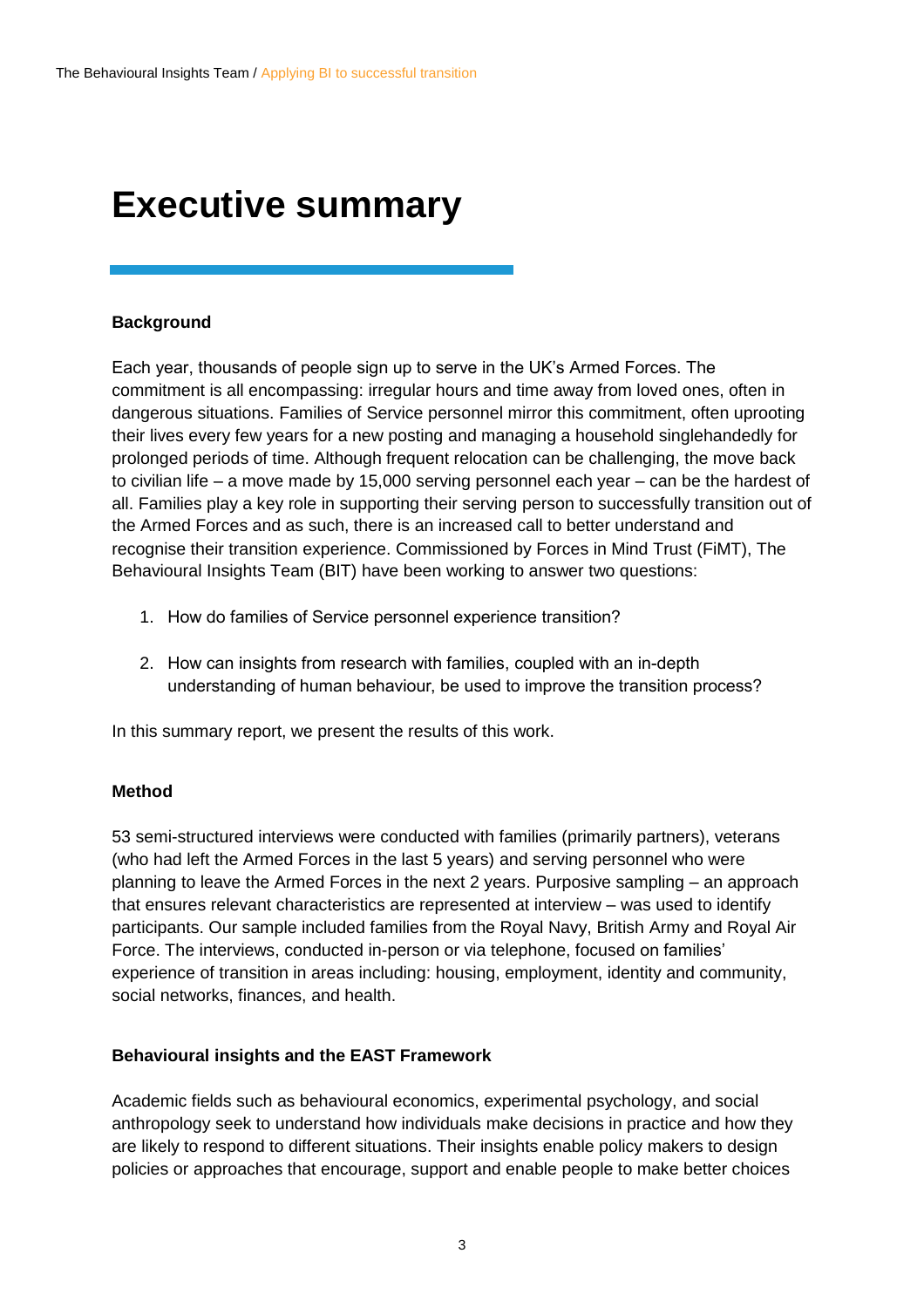for themselves and society. Together, this research and its application in practice are termed 'behavioural insights'.

To make the key takeaways from behavioural insights accessible, BIT uses a simple framework that helps structure our approach and ensures our recommendations are easy to understand. This is the EAST framework, which describes how to encourage behaviour change by making systems and processes more: Easy, Attractive, Social and Timely. This framework was used to structure the thematic analysis of the interviews, grouping key barriers and facilitators to transition accordingly. Since many of the barriers relate to more than one category in the EAST model, we identified the most pressing barriers and facilitators to family engagement, and aggregated the recommendations into four key recommendations (Table 1). This balances the detail and richness of thematic analysis against the need for concise and actionable headline recommendations.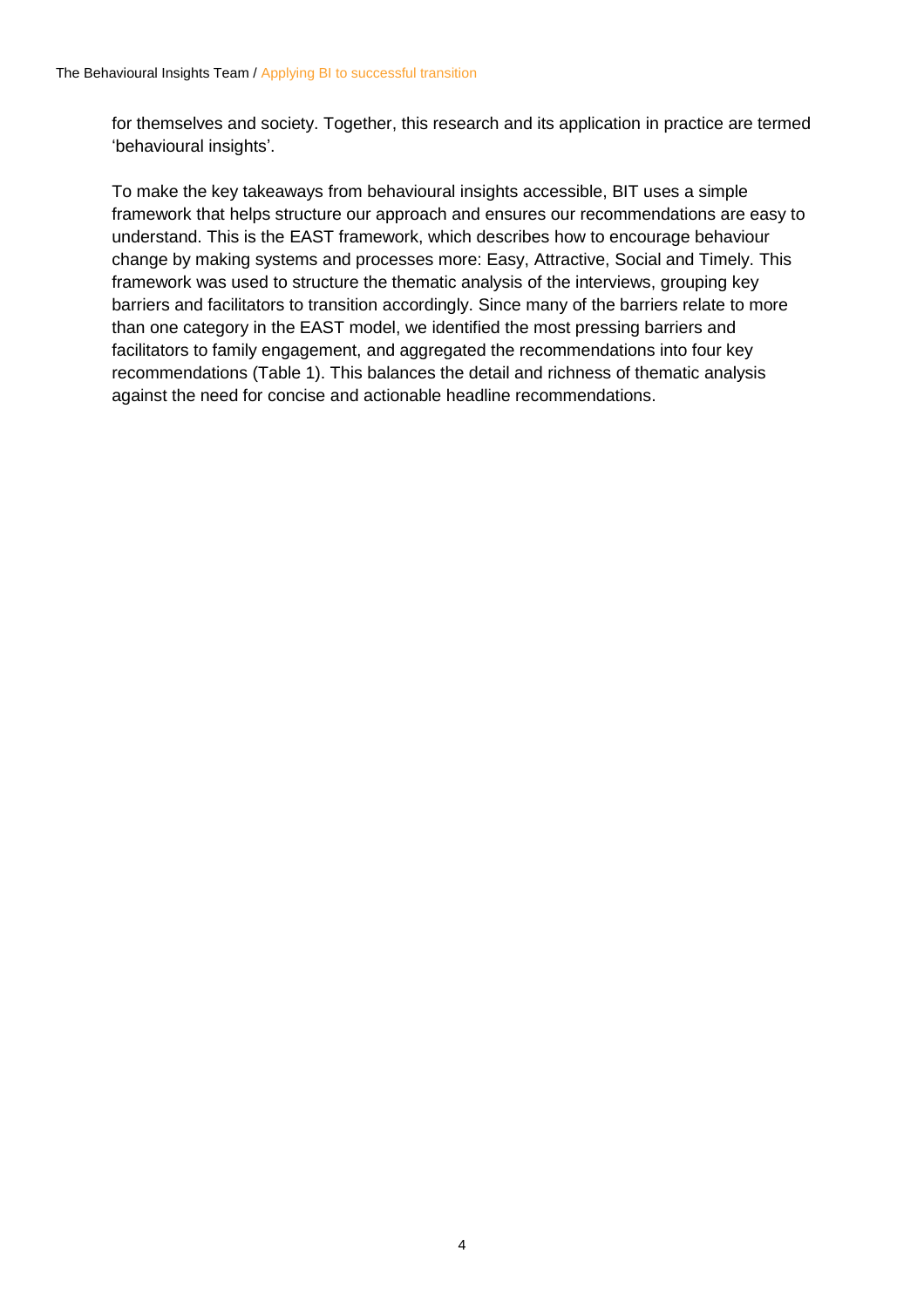## <span id="page-4-0"></span>**Key recommendations**

#### **Table 1: Summary of research findings and recommendations**

| <b>Recommendation</b>                                | <b>Rationale</b>                                                                                                                                                                       | How to do it                                                                                                                                                                                                                                                                                                                                                                                                                                                                                                                                                                                                                                                                                   |
|------------------------------------------------------|----------------------------------------------------------------------------------------------------------------------------------------------------------------------------------------|------------------------------------------------------------------------------------------------------------------------------------------------------------------------------------------------------------------------------------------------------------------------------------------------------------------------------------------------------------------------------------------------------------------------------------------------------------------------------------------------------------------------------------------------------------------------------------------------------------------------------------------------------------------------------------------------|
| 1. Reduce<br>information<br>overload                 | Too much information<br>available and too much<br>choice leads to serving<br>personnel and their<br>families postponing<br>engaging with<br>transition, often until it<br>is too late. | Help families plan how they will break down<br>transition into smaller, more manageable<br>steps, in order to achieve their long-term<br>goals; providing them with information<br>about what steps need to be considered<br>early on and how long each step takes. To<br>encourage follow-through, set deadlines,<br>send useful tips and reminders and make<br>certain tasks that require long-term planning<br>the default (such as auto-enrolling people<br>into saving). Reduce the impact of<br>unexpected delays by ensuring families<br>have a set of steps to complete.                                                                                                               |
| 2. Involve the<br>family in<br>transition<br>support | Communication,<br>information and<br>support often does not<br>reach the family, and<br>even when it does, it is<br>not sufficiently tailored<br>to their needs.                       | Ensure that information and support is<br>accessible to families, both in that the<br>language is inclusive and attendance is<br>logistically feasible. This could include<br>designing a system where serving<br>personnel and families select the topics that<br>are applicable to them, receive tailored<br>advice and are connected with people in<br>similar circumstances. Encourage families<br>to turn up by setting up a direct channel of<br>communication with families, or through<br>existing channels, either by forwarding<br>emails sent to serving personnel or through<br>meaningful messengers, such as the Chain<br>of Command personally inviting families to<br>turn up. |
| 3. Tap into social<br>networks                       | Strong social networks<br>are key sources of<br>information and                                                                                                                        | Tap into existing social networks or<br>generate new ones (for those with weaker<br>networks) to encourage knowledge sharing                                                                                                                                                                                                                                                                                                                                                                                                                                                                                                                                                                   |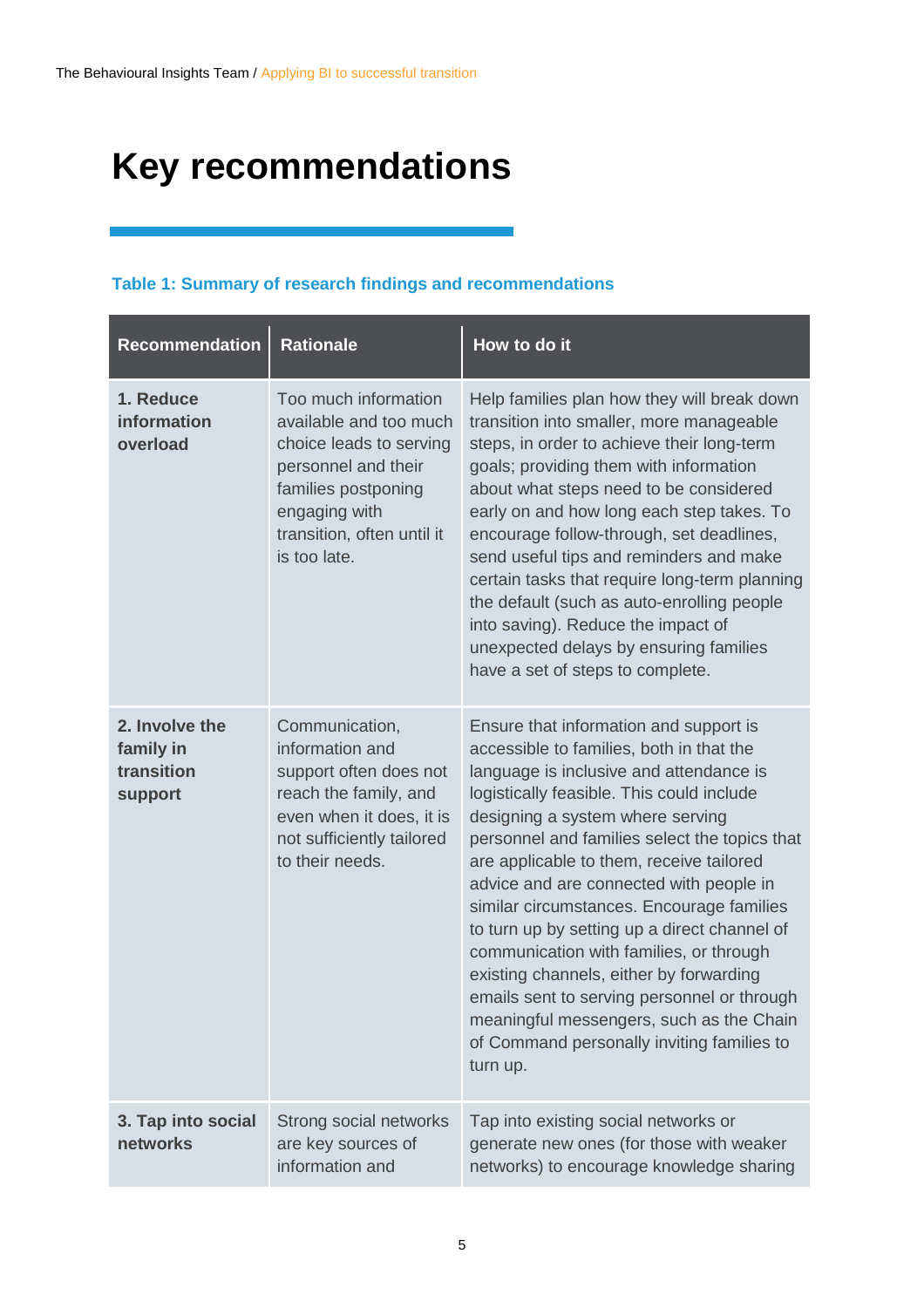|                                            | support, with veteran<br>networks providing<br>insider knowledge on<br>what to expect and<br>how to cope.                                        | and support. For example, this could<br>include serving personnel nominating a<br>family member to be their 'transition<br>supporter' who would receive regular texts<br>regarding transition, tips on what to do and<br>events to attend to facilitate conversations;<br>or pairing families due to leave the Armed<br>Forces with those who have already left. |
|--------------------------------------------|--------------------------------------------------------------------------------------------------------------------------------------------------|------------------------------------------------------------------------------------------------------------------------------------------------------------------------------------------------------------------------------------------------------------------------------------------------------------------------------------------------------------------|
| 4. Continue<br>support after<br>transition | There is a perceived<br>absence of support<br>after leaving the Armed<br>Forces and<br>widespread<br>disappointment at the<br>lack of follow-up. | Recognise that transition does not finish at<br>the point in which families leave. For<br>example: making resettlement grants and<br>learning credits accessible after leaving,<br>providing access to support following<br>discharge, signposting to what is available<br>post-transition, and following-up with<br>regular check-ins.                          |

#### **Feasibility and Impact Assessment of Solutions**

We ran a workshop with stakeholders to assess the opportunities and challenges associated with implementing each component of the four solutions. Participants scored each of the 11 components out of ten, based on how feasible they were to implement and the potential impact they could have.

We had a loose threshold in mind for eliminating components of solutions; each had to score a minimum of 10/20 overall, with a minimum of 5/10 for the impact component of the rating. All of the components (and the solutions overall) passed this threshold, meaning none were eliminated, and all should be considered for implementation. Whilst an overall high score is important, if it is made up of high impact and relatively low feasibility, it may still be important to pursue. These recommendations are likely to be hard to implement but worthwhile.

Throughout the rest of this report we explain the process by which we arrived at these recommendations, the next steps required to implement them, and further opportunities to make improvements based on this body of work.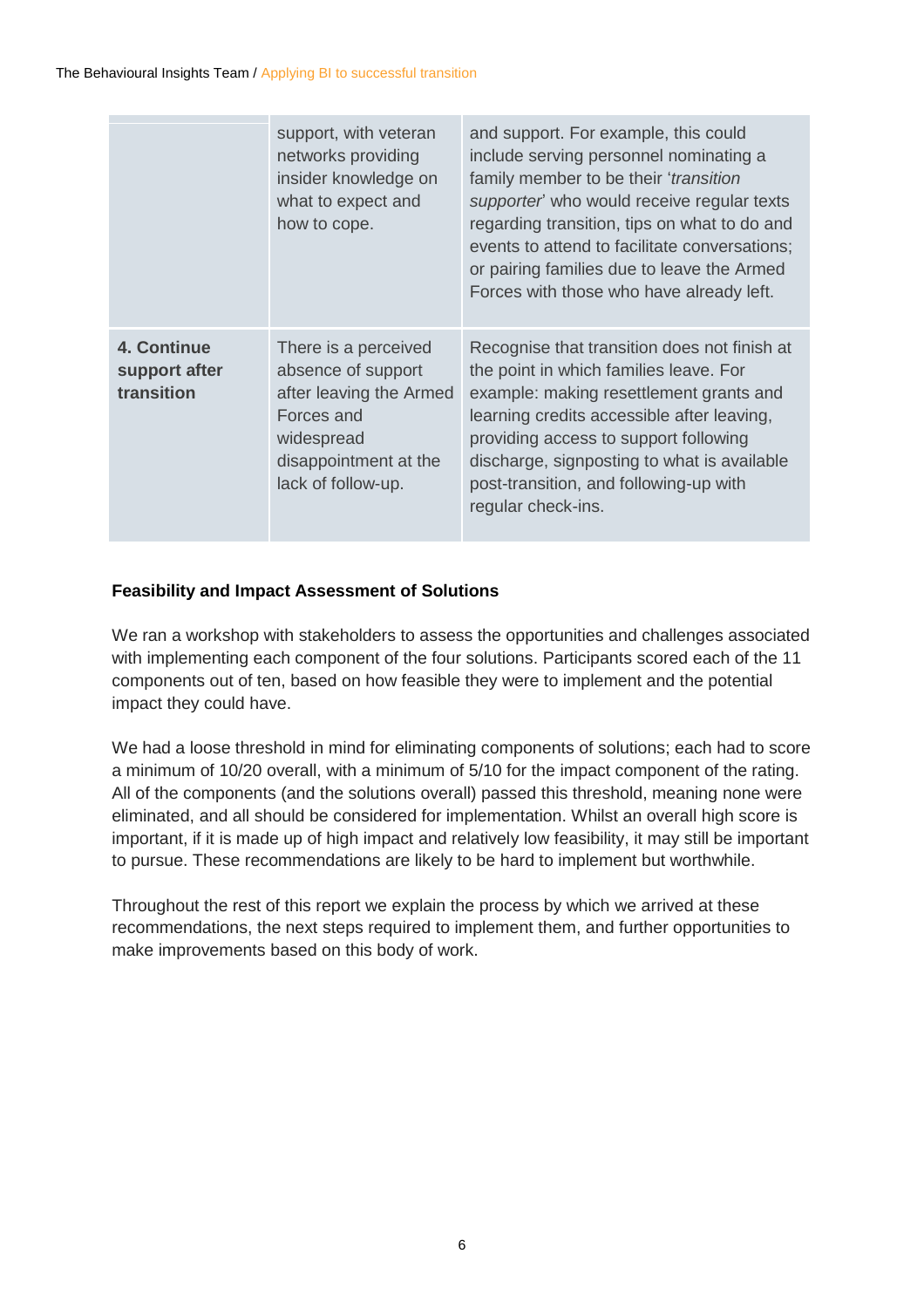### <span id="page-6-0"></span>**Introduction**

Changing careers, moving home, switching schools and beginning a life in a new community; for the average family these events normally happen in isolation. For Service families, it is not uncommon for all of these events to occur within a 6-month window. Although transition<sup>i</sup> can appear time-limited, fixed within a two-year window in the lead up to a serving person leaving, in practice, the impact it can have on serving personnel and their families spans much longer than that. Transition is an inevitability from the moment a person signs up for duty. It takes significantly longer to prepare for than two years and affects families and serving personnel well after their leave date. In addition, a positive transition experience for both serving personnel and families will significantly enhance eventual success in civilian society and reduce the likelihood of subsequent dependence on support services such as charitable providers or social services.

For many families and serving personnel transition feels nebulous - a patchwork of significant changes that are experienced differently depending on their circumstances. Underpinning these diverse experiences are various barriers and facilitators that can influence how a family and the serving person access information, engage with support networks, seek advice and plan for life after the Armed Forces. As such, although support is available, there tends to be different levels of awareness about what it can offer, when it should be accessed and who it is right for.

This report sheds light on how families and serving personnel engage with support, and plan for their transition. It makes recommendations to improve engagement with the process – simplifying information, involving the whole family, harnessing networks, and ensuring support continues after transition has taken place. Transition is a challenging process – it is hoped that by creating a model of support, based on behavioural insights and lived experiences, it will empower more families and serving personnel to resettle well into civilian life.

#### **Context**

 $\overline{a}$ 

Service families play a vital role in ensuring the serving person successfully transitions<sup>ii</sup> out of the Armed Forces. <sup>1</sup> With around 15,000 serving personnel leaving the Armed Forces each year,<sup>2</sup> and an estimated 60% of UK military personnel married,<sup>3</sup> a significant number of spouses, partners and families are affected by their loved one leaving the Service.

<sup>&</sup>lt;sup>i</sup> For a list of military terms used in this report, please refer to the glossary on p.56. Where possible and appropriate we have used both military and lay terms to increase comprehension for the widest number of readers.

ii This study conceptualises transition as up to 2 years before and after moving out of Armed Services, including the process of preparation.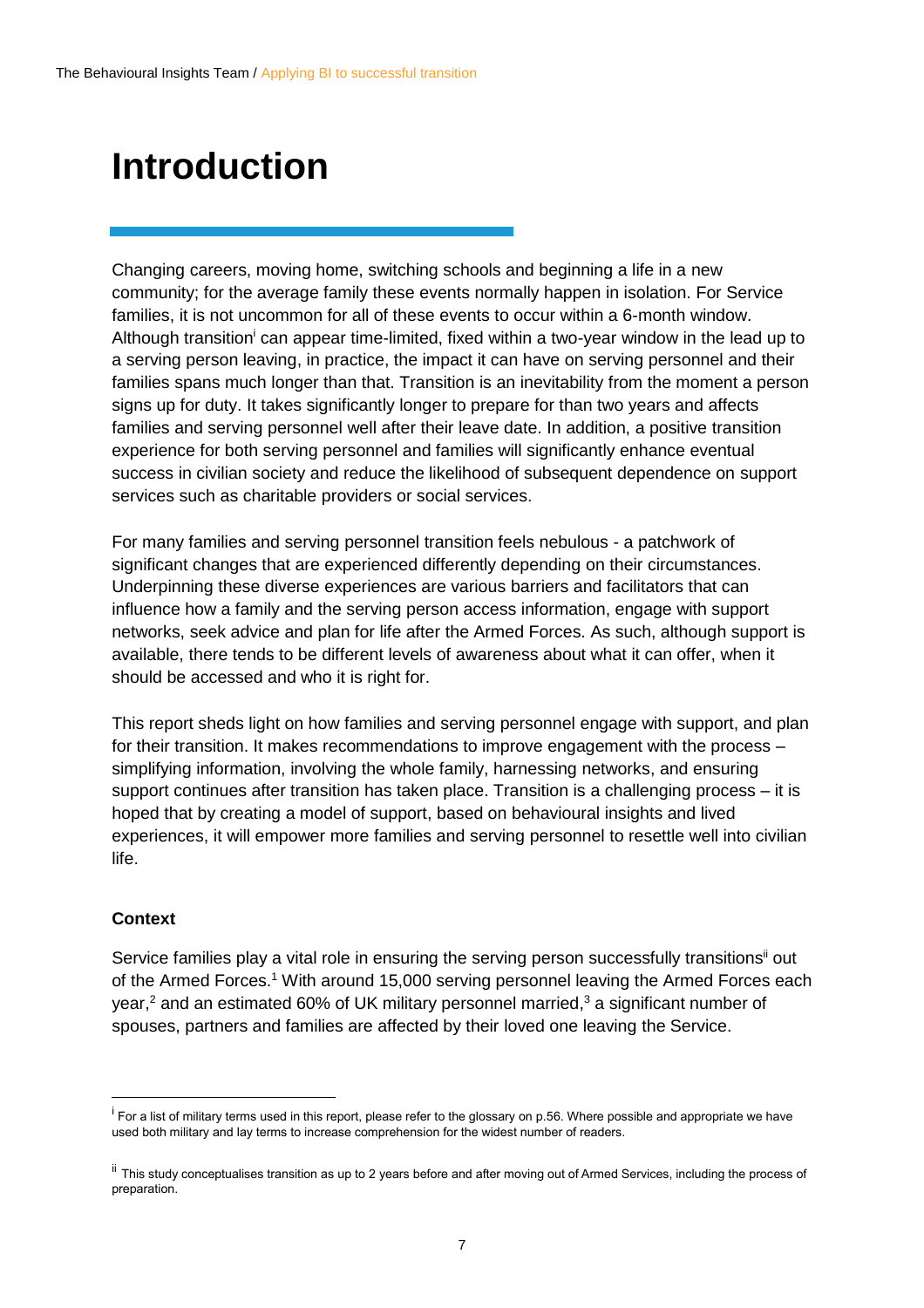The majority of serving personnel and their families transition successfully into civilian life.<sup>45</sup> However, there is wide recognition of the difficulties faced by those who leave the Armed Forces, particularly those from more junior or other ranks.<sup>6789</sup> Research suggests veterans may: struggle to identify as a civilian after a prolonged career in the military; find it hard to secure a new career or housing; and experience more mental health difficulties than the average population.<sup>10</sup> <sup>11</sup> <sup>12</sup> <sup>13</sup>

Much less is known about the direct impact of transition on the partner and children of military personnel.<sup>14</sup> What we do know is that partners and children, who do not receive any direct communication from the military, often experience confusion, fear of the unknown and misguided expectations relating to transition.<sup>15 16</sup> Recent research by the Armed Forces Families Federations aims to share the experiences families encounter as they go through the transition process. They recommend that more should be done to empower families to take an active role in transition through better information and more realistic expectations of the challenges and opportunities posed by such a life event.<sup>17</sup>

Our research builds upon this growing body of work<sup>18</sup> to explore the various barriers and facilitators families and serving personnel face when transitioning out of the military.

#### **Project background**

The Behavioural Insights Team (BIT) was awarded a grant by the Forces in Mind Trust (FiMT) to apply behavioural insights to better understand and improve engagement of Service leavers' families in accessing transition support services. 'Families' primarily refers to the partners of Service leavers, although the impact on any children and parents is also considered where relevant.

This report is the second of two we have published on the topic. The first comprises a review of the academic literature, identifying the cognitive biases and barriers relevant to accessing support services, and presents ways in which we can design systems to better align with our understanding of human behaviour.<sup>19</sup> Our research presented here builds upon this literature to explore how these biases and barriers manifest themselves in families and serving personnel who have recently experienced, or are approaching, transition. Through 53 indepth interviews we explore how families experience transition, and the extent to which they draw on the support available.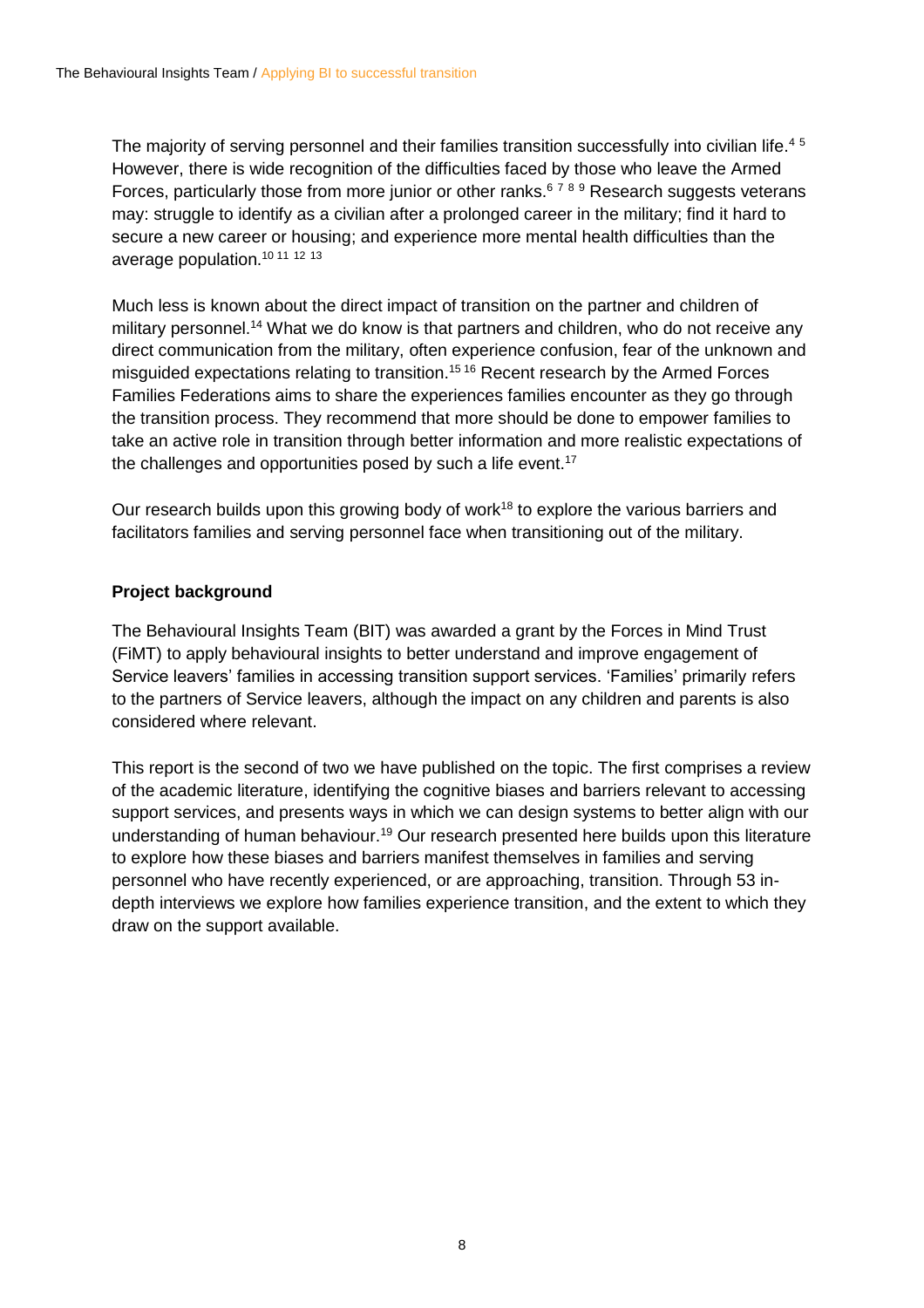## <span id="page-8-0"></span>**Method**

The purpose of our research was to understand:

- 1. How do families of Service personnel experience transition?
- 2. How can insights from research with families, coupled with an in-depth understanding of human behaviour, be used to improve the transition process?

To address these questions, we specifically focussed on engagement – what hinders or facilitates a family and serving personnel accessing the information and support available to them.

#### **Background research**

 $\overline{a}$ 

BIT conducted two site visits and interviewed a range of stakeholders from the Ministry of Defence (MOD), third sector organisations and the Armed Forces, to gain a deeper understanding of the current context and experience of resettlement and transition across the three Services. This was followed by a workshop with key stakeholders from the MOD, FiMT and the Families Federations,<sup>iii</sup> to help map the current transition process from a serving person's and family's perspective, as well as understand which demographic characteristicsiv were important in transition. Finally, BIT conducted a literature review on how behavioural insights could be used to improve access to, and engagement with, support services, published in July 2018.<sup>20</sup> The main part of the research focussed on barriers and facilitators to engaging in transition, and transition support. It explored this topic through five research questions:

iii We would like to thank the representative from the MOD, FiMT, NFF, AFF and RAFFF who took the time, throughout the course of this project, to advise and share their insights. We are also grateful to all the organisations that promoted this research within their networks.

<sup>&</sup>lt;sup>iv</sup> For this study, Service, transition stage, location and gender were captured.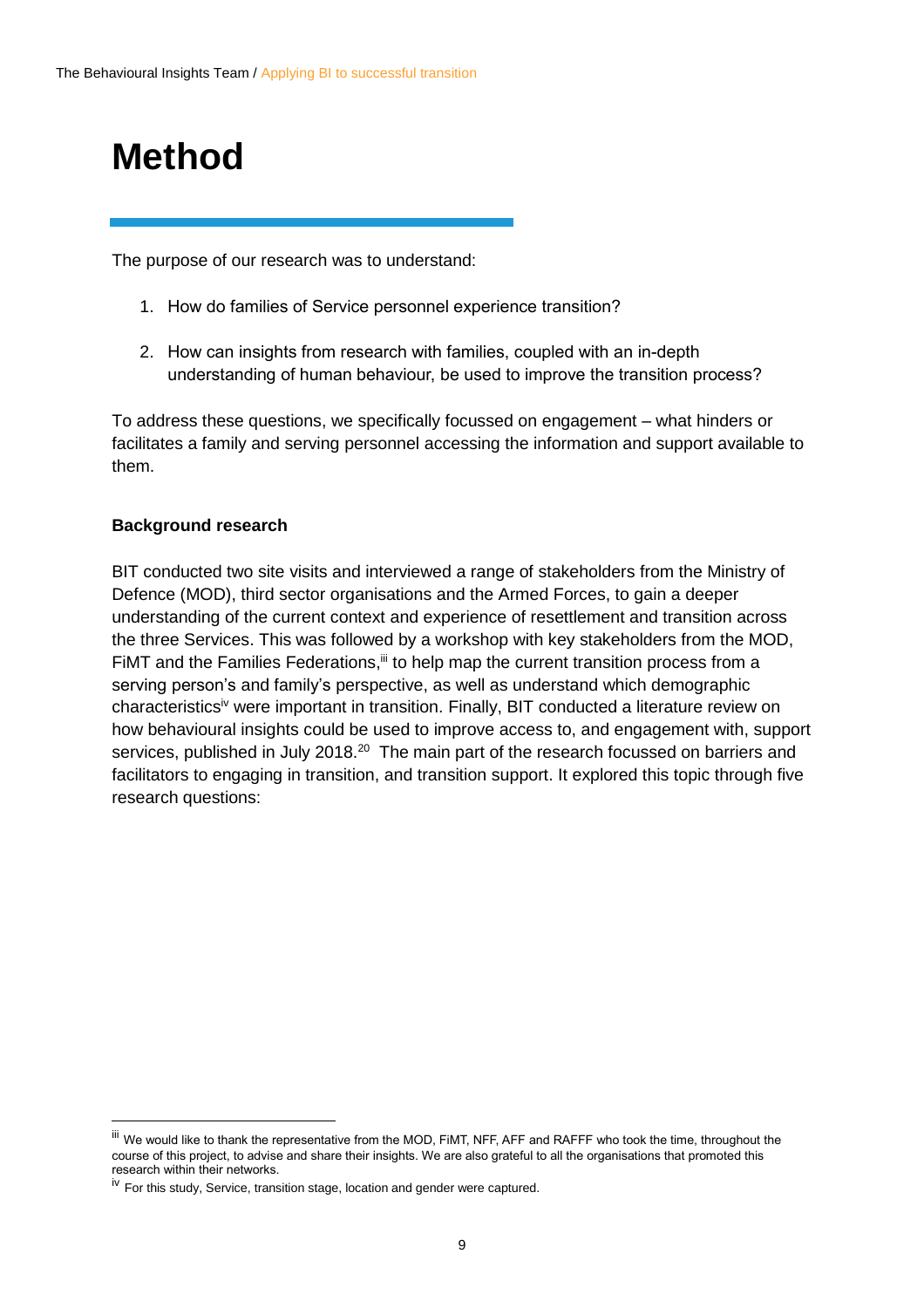#### **Research questions**

1. What are the key challenges faced by families and Armed Services personnel when transitioning out of the military?

2. What are families' and Armed Services personnels' current experiences and perceptions of the support offered by the MOD and voluntary organisations?

3. What are the current contact points and information sources used by families and Armed Services personnel?

4. Which social groupings do families and Armed Services personnel identify with, and what do they see as the behaviours and attitudes that underpin those identities?

5. What support services are provided by MOD and partner organisations, and what challenges do they encounter in the delivery of services?

We conducted 53 semi-structured interviews with families and their serving person from across the Royal Navy (including Submariners and Royal Marines), the British Army and the Royal Air Force.<sup>v</sup> These were either in person, or via telephone, at the participant's discretion. Table 2, below, summarises the participants' characteristics.<sup>vi</sup>

|                           | Pre-<br>transition | Post-<br>transition | <b>Service</b><br>leaver | <b>Family</b><br>member | <b>Both</b> |
|---------------------------|--------------------|---------------------|--------------------------|-------------------------|-------------|
| <b>Royal Navy</b>         | 9                  | $\overline{4}$      | $\overline{2}$           | 10                      |             |
| <b>British Army</b>       | $\overline{7}$     | 20                  | 1                        | 24                      | 2           |
| <b>Royal Air</b><br>Force | $6\phantom{1}6$    | 5                   | $\overline{2}$           | $6\phantom{1}6$         | 3           |
| <b>Combination</b>        |                    |                     |                          | 0                       |             |

#### **Table 2: Participant characteristics**

We recruited participants via social and print media advertisements with help from third sector organisations and the HIVEs. The interviews took place in autumn 2018. The interviews were recorded, and sound files subsequently pseudonymised, transcribed and then deleted. The interviews were transcribed and analysed using the qualitative software Dedoose. Thematic analysis was conducted on the transcriptions, with a coding framework

<sup>&</sup>lt;sup>v</sup> Please see the Appendix for detailed information on the study design, including participant characteristics and sampling frame information.

<sup>&</sup>lt;sup>vi</sup> Veterans that served in 2 military branches have been recorded once in each branch and corresponding transition.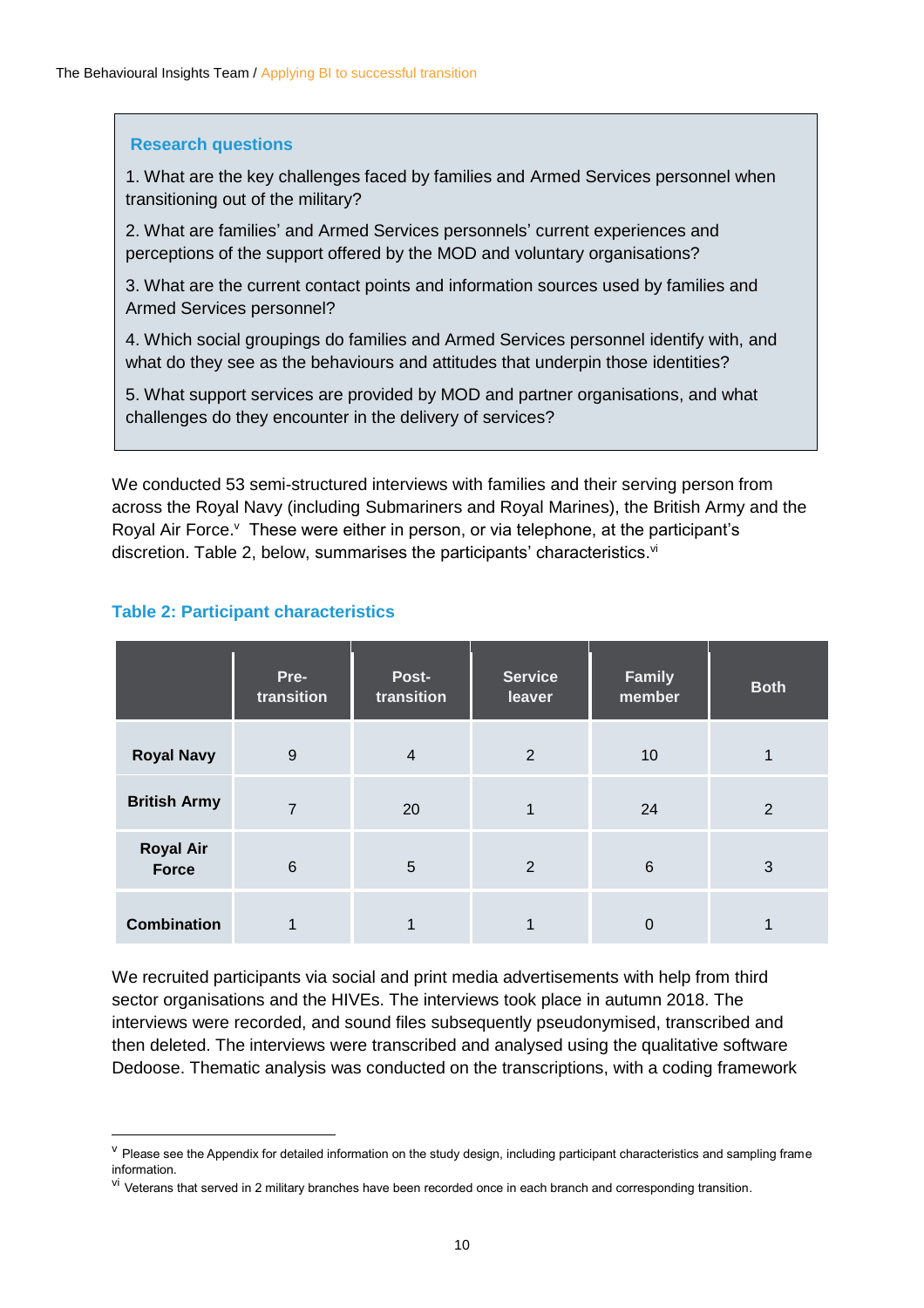designed to capture the dimension of transition and the behavioural biases. Co-coding tests were conducted to minimise the differences in code application between the team.

#### **Ethics**

The research plan was submitted to the Ministry of Defence Research Ethics Committee and was approved in October 2018, reference number: 901/MODREC/18.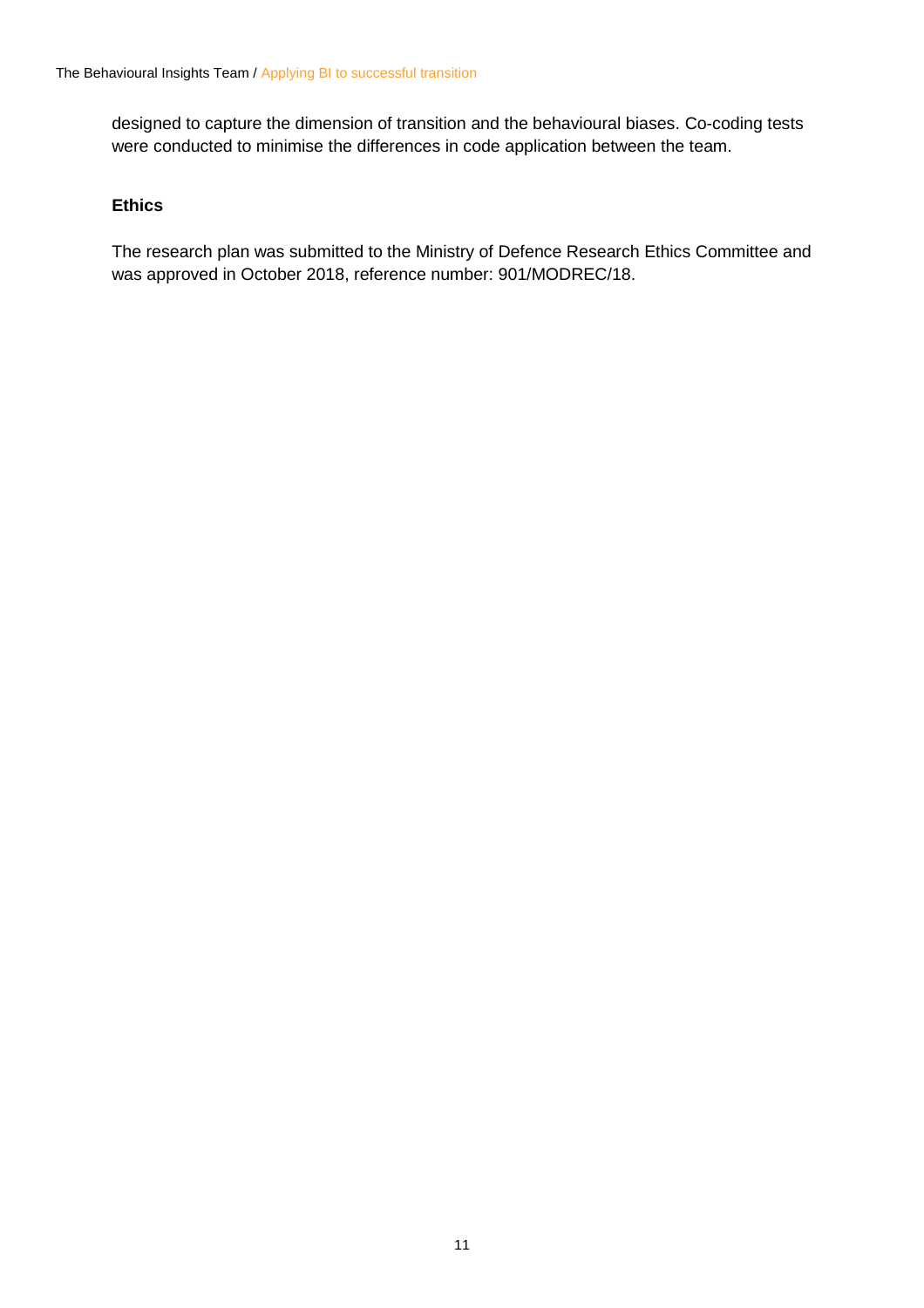## <span id="page-11-0"></span>**Findings**

Our results are structured as follows: first, we describe key findings from the thematic analysis. Second, we present four headline recommendations on ways in which this work could be adopted in practice. Finally, we discuss implementation considerations.

While most research in this domain presents themes by dimension of transition (housing, employment, finances, wellbeing, health), we present our findings based on the behavioural foundations of the key barriers and facilitators identified during the interviews. We do this using BIT's EAST framework: a simplified account of behavioural insights that encourages users to make behaviour change: Easy, Attractive, Social, and Timely. We believe the same underlying patterns of behaviour lead to issues across the dimensions of transition, depending on the context of the families and serving personnel. It is hoped that structuring our report on underlying behaviours, rather than on issues unique to each component of transition, will help frame our solutions and recommendations as preventative and more universally applicable.

Within each EAST category are several sub-themes, each accompanied by tailored solutions we believe will help overcome identified issues or amplify enablers. These are based on the academic literature around behavioural interventions, as well as our own experience developing policy interventions. A brief summary of findings and solutions can be found at the start of each chapter.

#### **Solutions workshop**

In order to assess how easy or difficult it would be to implement our solutions, we conducted a workshop with stakeholders from the MOD, FiMT and other third sector organisations after the analysis and a draft report was completed. With the group, we shared our top 12 solutions to the four most prevalent themes that emerged from our analysis. Drawing on the experience and expertise of this group helped us to assess how feasible our ideas were, and how much of an impact they would make if implemented. This workshop also provided us with valuable contextual and cultural insights that could help, or hinder, a solution if implemented. The 12 solutions were then scored and ranked to help us decide which warranted further exploration. The results from this workshop can be found on pages 50-52.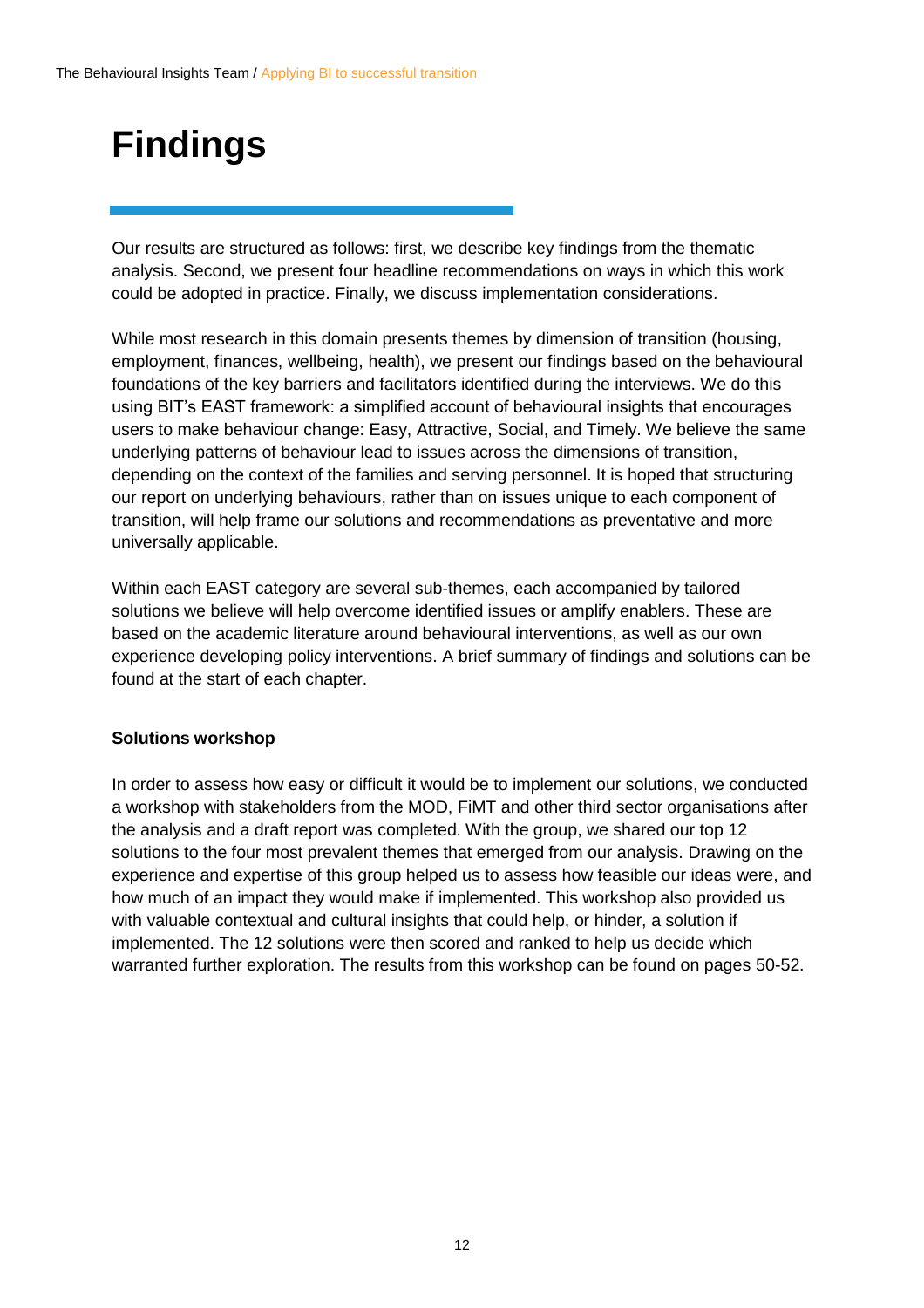### **01 / EASY**

Humans, by nature, tend to go with the option that is easiest: maybe it is the least hassle, the low hanging fruit, the simplest to complete, or the least overwhelming. These seemingly small tasks and barriers can have surprisingly large consequences. This first section outlines how families and serving personnel approach transition planning and the eventual difficulties they face due to its complexity and the number of tasks involved.

| <b>Key barriers and facilitators</b>                                                                                                                                                                                                                                                                                                                                                                                                   | <b>Potential solutions</b>                                                                                                                                                                                                                                                                                                    |
|----------------------------------------------------------------------------------------------------------------------------------------------------------------------------------------------------------------------------------------------------------------------------------------------------------------------------------------------------------------------------------------------------------------------------------------|-------------------------------------------------------------------------------------------------------------------------------------------------------------------------------------------------------------------------------------------------------------------------------------------------------------------------------|
| Transition is overwhelming as it<br>comprises multiple significant life<br>events, often occurring all at the same<br>time:<br>1. Transition is de-prioritised due to other<br>day-to-day pressures.<br>2. Serving personnel and their families<br>focus on short-term next steps, as<br>opposed to long-term planning.<br>3. Aspects of transition that require long-<br>term engagement, such as saving, are<br>often left too late. | Help families plan and set goals:<br>1. Break transition down into 'chunks' and<br>sub-goals.<br>2. Develop SMART plans relating to specific<br>elements of transition.<br>3. Use defaults to guide transition.                                                                                                               |
| The amount of information and support<br>available is vast, which makes it hard to<br>find and process:<br>1. Relevant information is difficult to find.<br>2. The use of technical language or military<br>jargon is difficult to understand for non-<br>serving family members.                                                                                                                                                      | Simplify the provision of information and<br>support:<br>1. Create a simple checklist/pack of activities<br>that needs to be completed early on.<br>2. Ensure that language is simple and jargon-<br>free.<br>3. Normalise help-seeking by providing FAQs.<br>4. Help families find the information most<br>relevant to them. |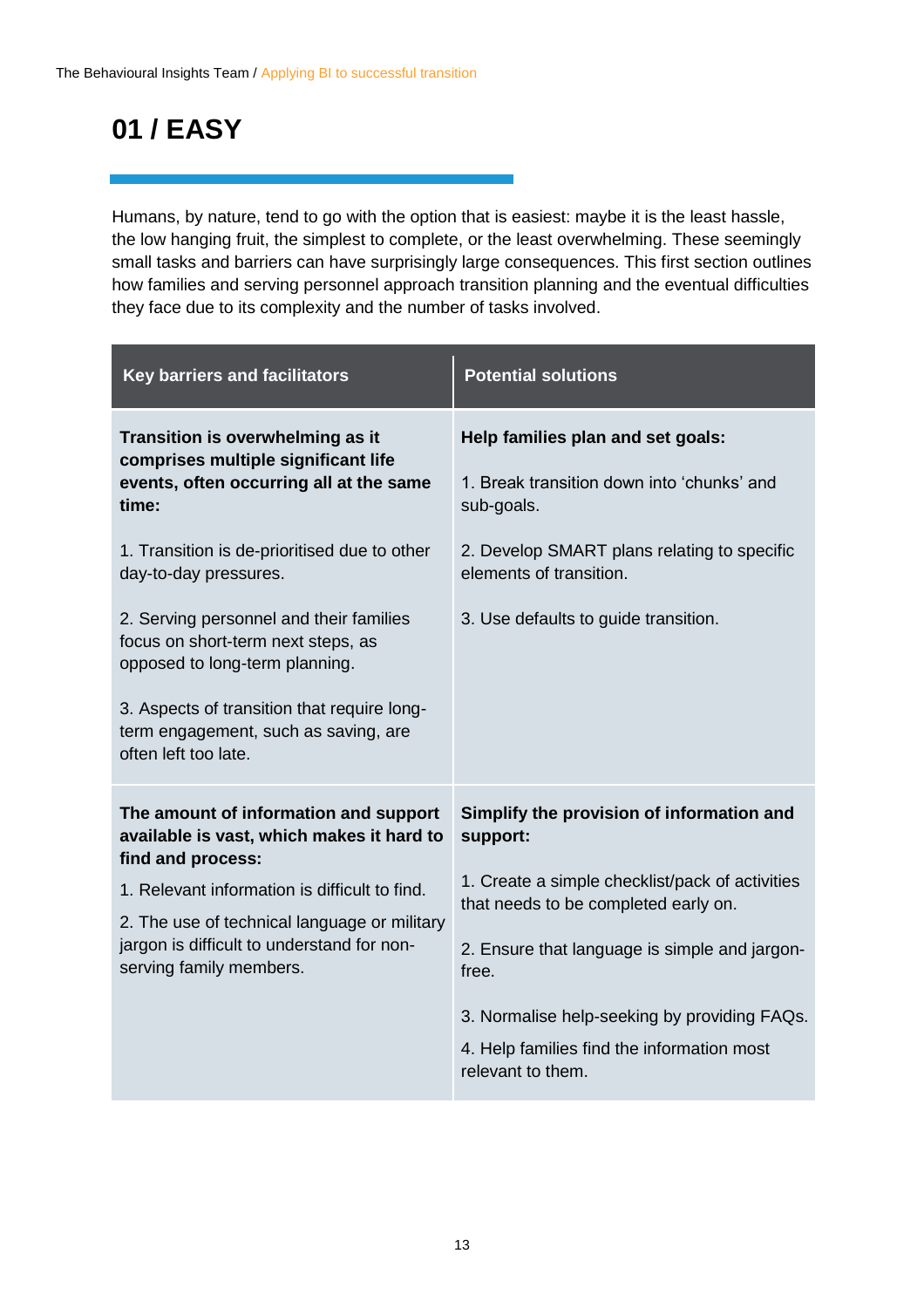#### **There are a number of unexpected steps required to accessing support, leading to drop-offs in take-up:**

1. Serving personnel and families encounter numerous small hurdles whilst trying to complete transition related tasks.

2. Some hurdles disproportionately affect family members, such as workshops being held on base or during working hours.

#### **Reduce friction in the transition process:**

1. Reduce or simplify the steps required.

2. Hold activities at accessible times and locations via multiple channels.

3. Minimize the impact of unavoidable barriers, share estimated waiting times and suggest other tasks that can be completed during waiting periods.

#### **Transition is overwhelming as it comprises multiple significant life events, often occurring all at the same time:**

For families and serving personnel approaching transition, the sheer volume of tasks and events can make transition difficult to conceptualise. This can lead to longer term planning being deprioritised as more day-to-day commitments take precedence. Although actioning short-term goals can bring about a sense of achievement, some of the most important elements of transition require planning almost from day one, such as financial saving and housing. Failing to put these long-term plans in place can lead some families and serving personnel to struggle after they leave. Many families interviewed post-transition felt that, in hindsight, they should have made better plans. This was particularly true for those who encountered unexpected difficulties with mental health problems, gaining employment and securing a home post-transition. Some families also realised that other factors coinciding with their transition made it much more difficult to plan, for example, transitioning during their children's GCSEs or their exit date landing at a time when the job market was particularly challenging.

When humans make decisions, judgements and process information, we draw on our **cognitive resourcevii** to help us complete these tasks. When someone is under pressure, they can find it more difficult to make decisions - this is known as **cognitive overload** - not having enough **capacity** to process all the information required to make decisions. Serving personnel and their partners can be under such pressure with the number of significant life events that can happen in a short space of time - changing jobs, relocating and integrating into a new culture or community.

> *"It is difficult to think about it because there has been so much…. I think resettlement is very overwhelming...You are leaving a big part of your identity and your career behind and you need a lot of direction and guidance." (Participant 70, F, Pre-Transition, British Army/ Royal Air Force)*

 $\overline{a}$ 

<sup>&</sup>lt;sup>vii</sup> For a definition of the Behavioural Science terms in bold in this report, please refer to the glossary on p.54.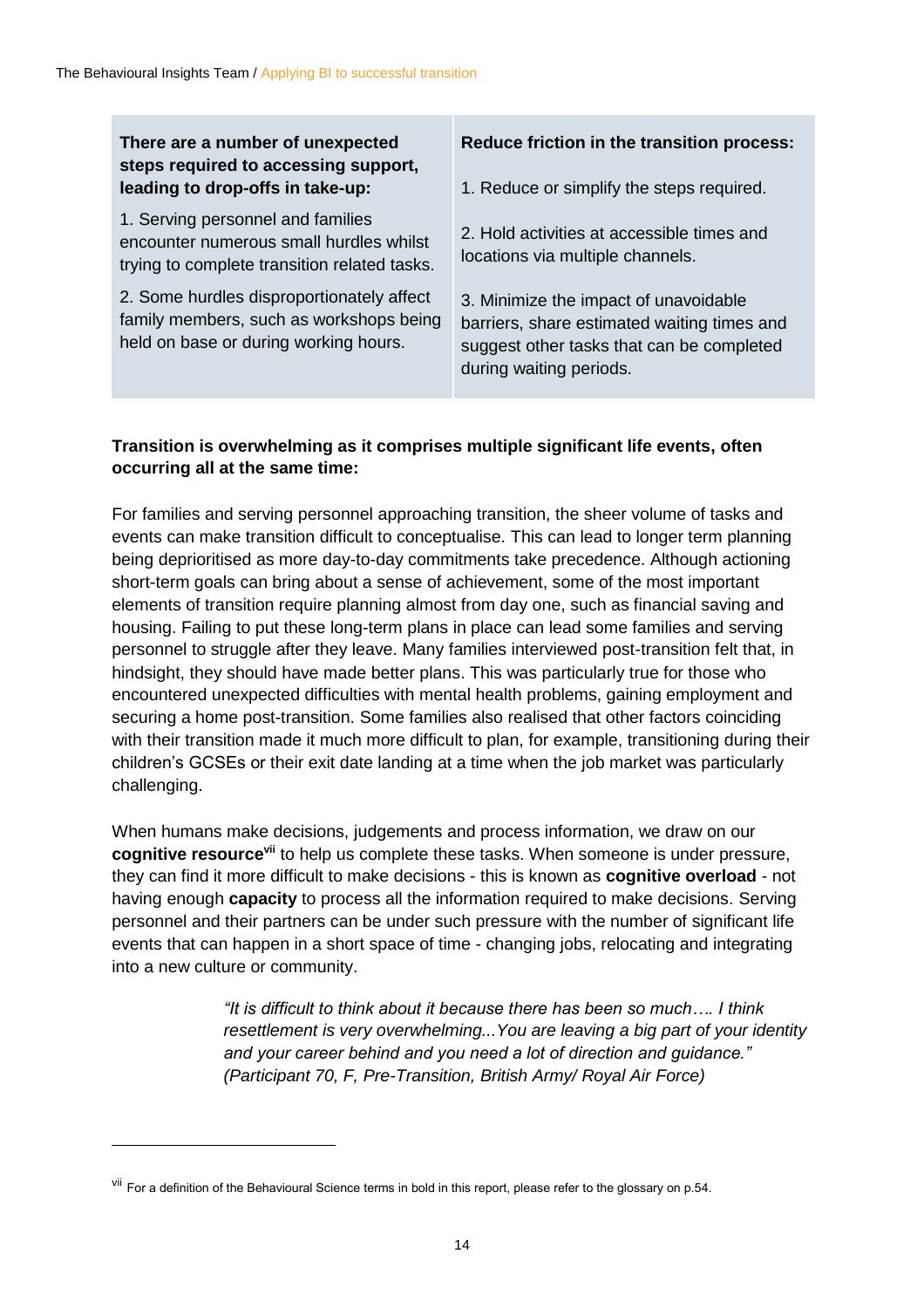The sheer amount of transition tasks that need to be completed whilst continuing to do regular duties felt insurmountable for some interviewees. As a result, although they were motivated to complete transition tasks, they never found the time to put their plans into place. Our unmet desire to complete a task, but not managing to do so, is called an **intention-action gap**.

> *"He's going to have his hands full, trying to get his things in order...and for me to support him during that time...coming home and having to sort out a bunch of paperwork, not only for the new job…but for leaving the military. I know he had a deployment coming up, and so that's been an issue, whether he was going on it or whether he wasn't going on it. So, everything is up in the air and we're not sure." (Participant 90, F, Pre-Transition, Royal Air Force)*

At times, this led interviewees to focus on the short-term next steps ahead of them, as opposed to longer-term goals. A tendency to place greater value on immediate gains, at the expense of long-term intentions, is known as **present bias**. This has been shown to lead to procrastination, especially when future events feel so far in the future.

> *"I think it's just one step at a time really, because in fact we have just recently moved to this new posting, so we've had a lot of changes recently with both of us having different employment challenges and then having to settle older adult children in various places" (Participant 85, F, Pre-Transition, Royal Air Force)*

This may be compounded by perceptions around the ease of transition. For example, some families that were interviewed pre-transition described having no plan B, sticking to their day-to-day routine and feeling optimistic that everything would work out. In reality, the volume of tasks to complete and the array of information and support available about transition makes this process difficult to navigate successfully in a short amount of time.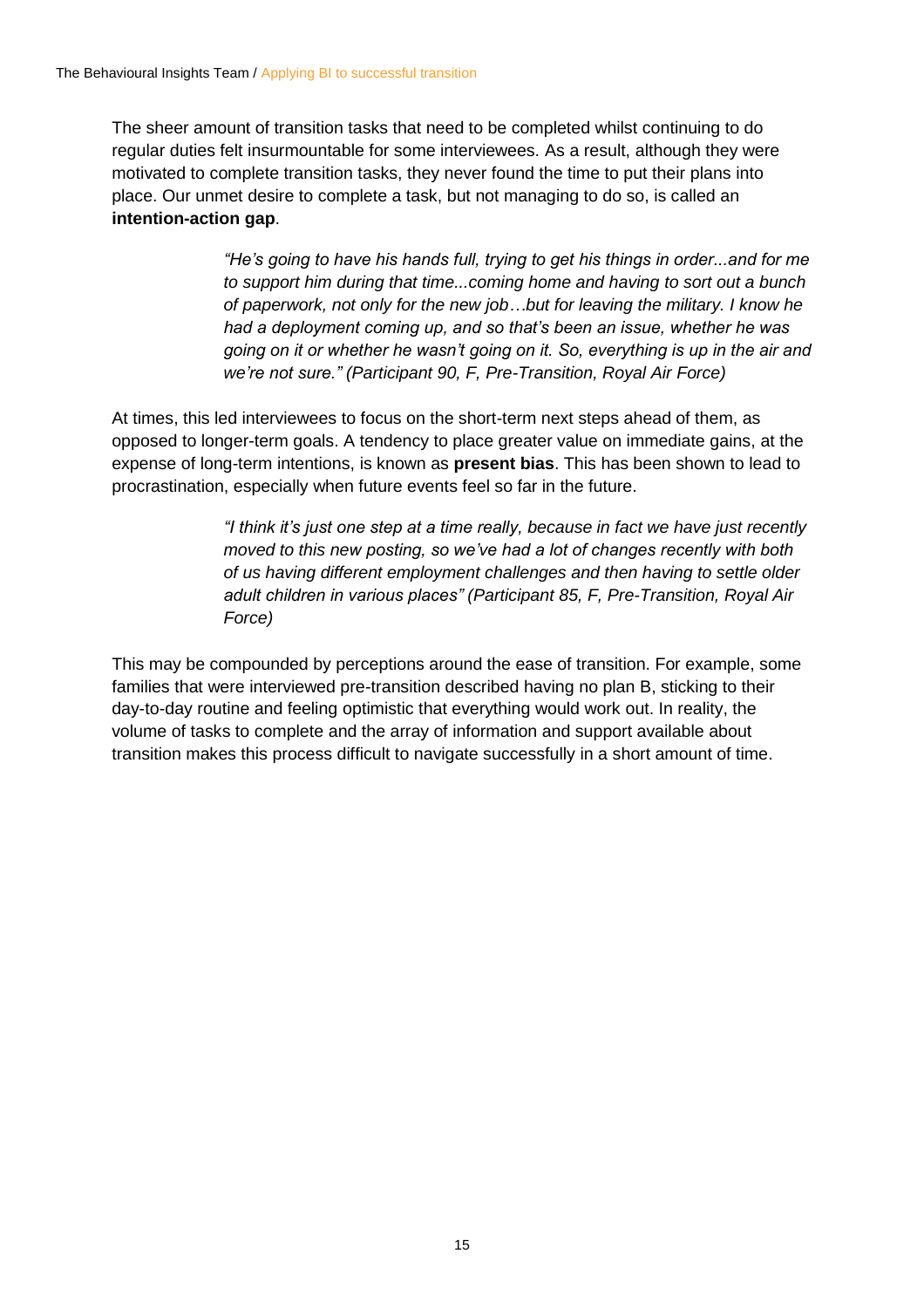#### **Solution 1: Help families plan and set goals**

**1. Break transition down into 'chunks' and sub-goals.** Help people visualize how longterm goals can be reached through smaller, more manageable steps. This can reduce procrastination and maintain engagement as people gain a sense of accomplishment after reaching each sub-goal.

**2. Develop SMART plans relating to specific elements of transition.** Also known as an 'implementation intention' exercise, this involves asking people to identify when, where and how they will complete their goals. Making intentions specific, measurable, achievable, realistic and time-framed, helps convert them into action*.* Serving personnel and families can also be better prepared for unexpected events by having contingency plans (e.g. filling in forms with '*top three future careers*' and '*top three areas to move to*').

**3. Use defaults to guide transition.** Identify transition components that require long-term action and minimise the hassle factor required to engage in these. For example, automatically enrol leavers into a scheme that transfers a % of their monthly salary into a savings pot or a '*civilian transition fund'* unless they opt-out. A cost of living calculator could be used to help assess the amount to save (the cost of a month's rent, an electricity bill, or an NHS dentist appointment).

#### **The amount of information and support available is vast, which makes it hard to find and process:**

Relevant information is difficult to find. Receiving information on all aspects of transition, from a variety of organisations and services, meant families had to filter through large amounts of information from multiple organisations. This was particularly challenging when the serving person was away on duty or during moments of high stress. In addition to this, families often did not know what problems they would face later on. As a result, they found it hard to predict which areas of support they should explore further.

The vast number of tasks to be completed during the transition process, and the volume of information or support that could be accessed, resulted in a **choice overload** for many families. Counter-intuitively, more choice has not shown to necessarily lead to better outcomes and can make decision-making more difficult. This can lead individuals to stick to the default or pre-set option, or not make a choice at all. Families and serving personnel cited a range of transition information providers and support: the Resettlement Teams, Career Transition Partnership, third sector organisations; unit welfare officers, superior officers and social networks. The sheer number of these made it difficult for families to know which one to turn to for their specific needs. Overall, too many support options coupled with too many decisions to make, often demotivated families from engaging in the transition process altogether.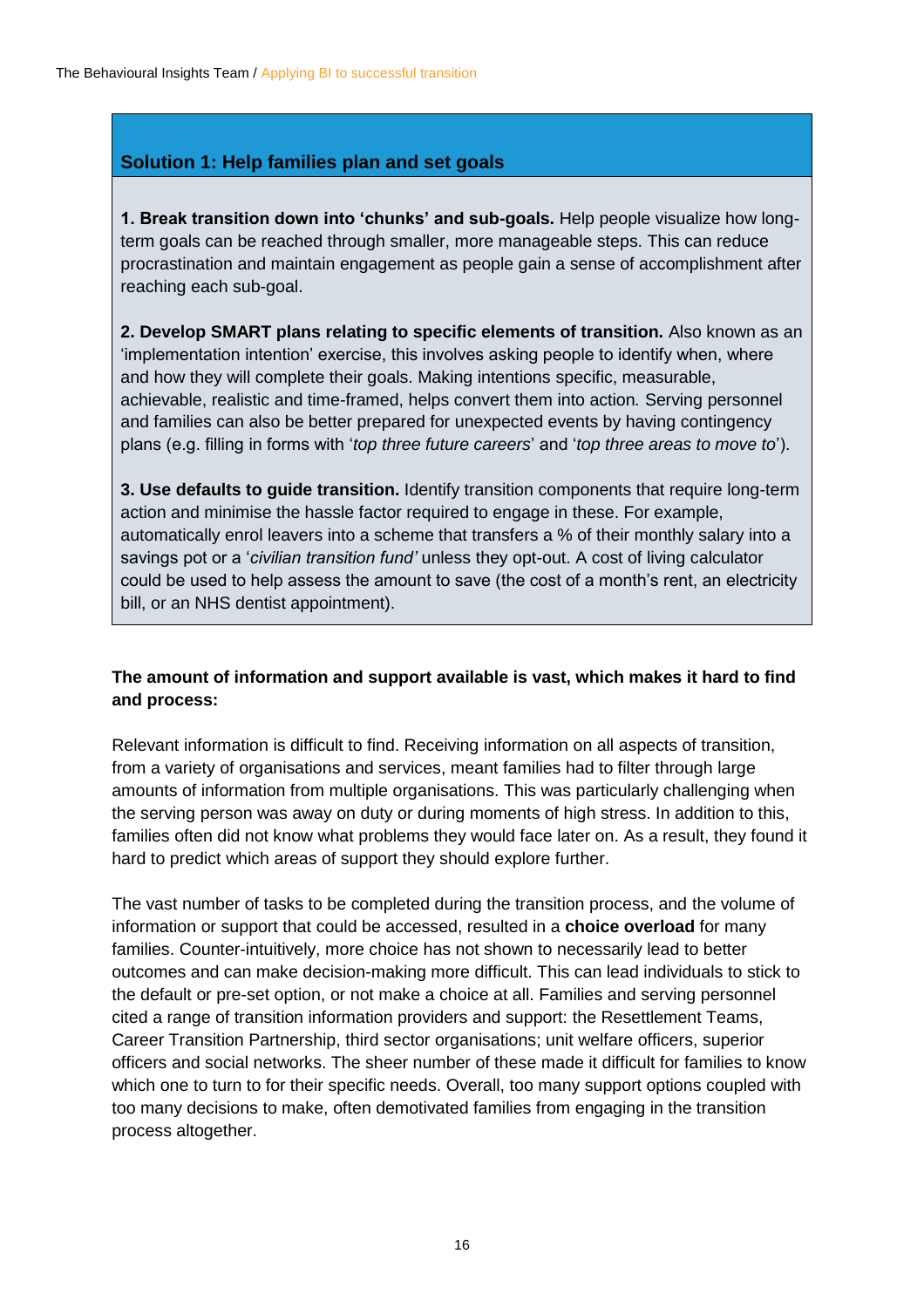*"I wouldn't know where to start, or who to ring up and say that I'm a partner of an ex-marine and I don't know what to do. I mean do you ring up the Legion, do you ring up Help for Heroes? I wouldn't know where to start." (Participant 94, F, Post-Transition, Navy)*

As well as filtering for the correct organisations to provide information, the use of technical language or military jargon was difficult to understand. This was most pronounced in topics that were new to serving personnel, such as financial planning. Families of serving personnel also found the use of military language confusing and frustrating. In both these scenarios the information or advice provided was not easy to digest and act upon. Pension and complaints procedures were both mentioned multiple times by participants to be particularly challenging – due to the language used, and the topic.

> *"The information is out there, but your interpretation might be wrong...I am a civil servant, and I don't understand it. They send you paperwork...and it's like reading Chinese because they use a lot of jargon." (Participant 43, F, Pre-Transition, British Army)*

Additionally, families going through certain processes like complaints, may be facing additional stresses and pressures. This was an added burden to families, who in some cases, opted out of complaining at all and getting the support that they needed.

> *"You are literally like a rabbit in headlights, because you are thinking where do I go and what do I do, and how do I pay these bills when there is no income coming in. There was so much to do and the complaint form was so thick... there was too much information in there that we didn't know what we were reading because it was so complex... we just went 'I'm not bothering'." (Participant 37, F, Post-transition, British Army)*

Helping families to understand the type of information that is useful, at the right moment, will be essential to ensure that they engage in what is available to them. Using non-technical language (that avoids the use of military jargon) can help facilitate this process for families.

#### **Solution 2: Simplify the provision of information and support**

**1. Create a simple checklist/pack of activities that need to be completed early on**. For example, provide families with a prioritising checklist of transition steps with indicative timelines. Families should be given some agency in selecting their top priority areas e.g. if the family already owns a house but the serving person is suffering from PTSD, the checklist and information pack should focus on accessing psychological support and not provide information on housing.

**2. Ensure the language and content of support services is easy to understand and navigate for non-military members and for topics that are new to serving personnel**. Information could be housed in one system where serving personnel and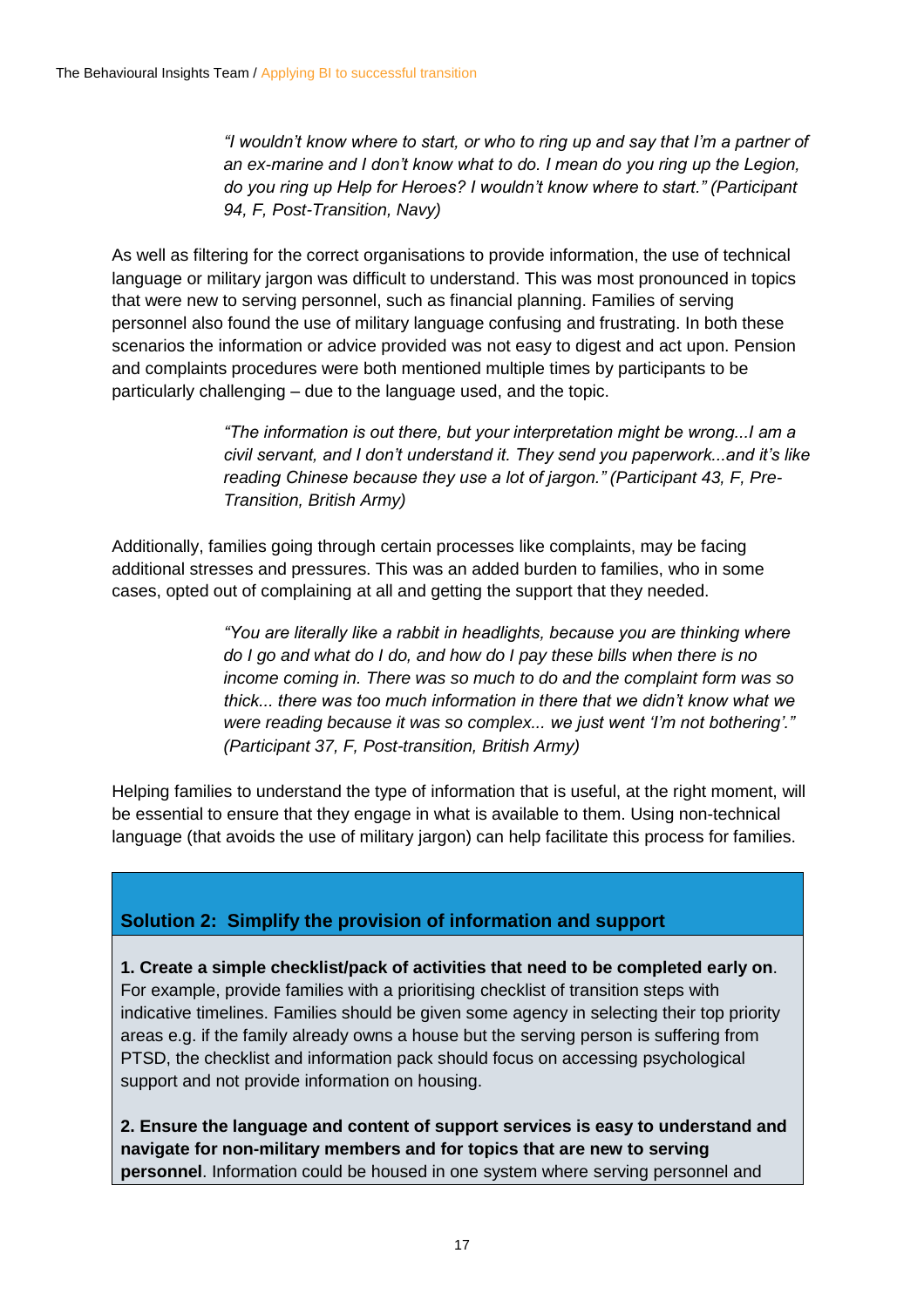families select the topics that are applicable to them, receive tailored advice for the situation they are in, and read about people who are in similar circumstances to them, for example, looking for a similar career.

**3. Normalise help-seeking.** Provide FAQs to normalise help-seeking behaviours and increase awareness about the realities of transition and commonly faced problems.

**4. Help families find the information most relevant to them.** Create decision trees, to help families find tailored information, and to help support services better re-direct families and serving personnel who reach out to the wrong organisation.

#### **There are a number of unexpected steps required to accessing support, leading to drop-offs in take-up:**

Serving personnel and their families face a number of hurdles when they plan for transition and try to access support. Filling in forms, booking and getting sign-off on training courses, waiting lists, organising transport and childcare can all lead to substantial delays. Some of these barriers disproportionately affected family members, such as workshops being held on base or during working hours. These seemingly small hurdles to engagement are known as **friction costs,** as they require little effort to overcome but disproportionately discourage action.

Although families are entitled to attend transition workshops, the majority of interviewees had not attended. Several reasons were cited for this, for example living too far away from a military base, or not being available to attend workshops during the day due to work or childcare commitments. For several families living further afield, financial barriers prevented them from attending, as their travel expenses could not be reimbursed.

> *"They say that the spouse is invited to go, but we are posted in Belgium and the courses are in the UK. They don't pay for the spouse to travel there and back, and we have got young children...The children aren't going to sit through a day-long finance course, nor can we leave them…because we haven't got family here to look after them." (Participant 91, F, Pre-Transition, British Army)*

Reducing the effort or steps involved in undertaking an action is likely to encourage the desired behaviours. Small tweaks to pre-existing processes, such as accessing workshops online, would help increase access to the support and information.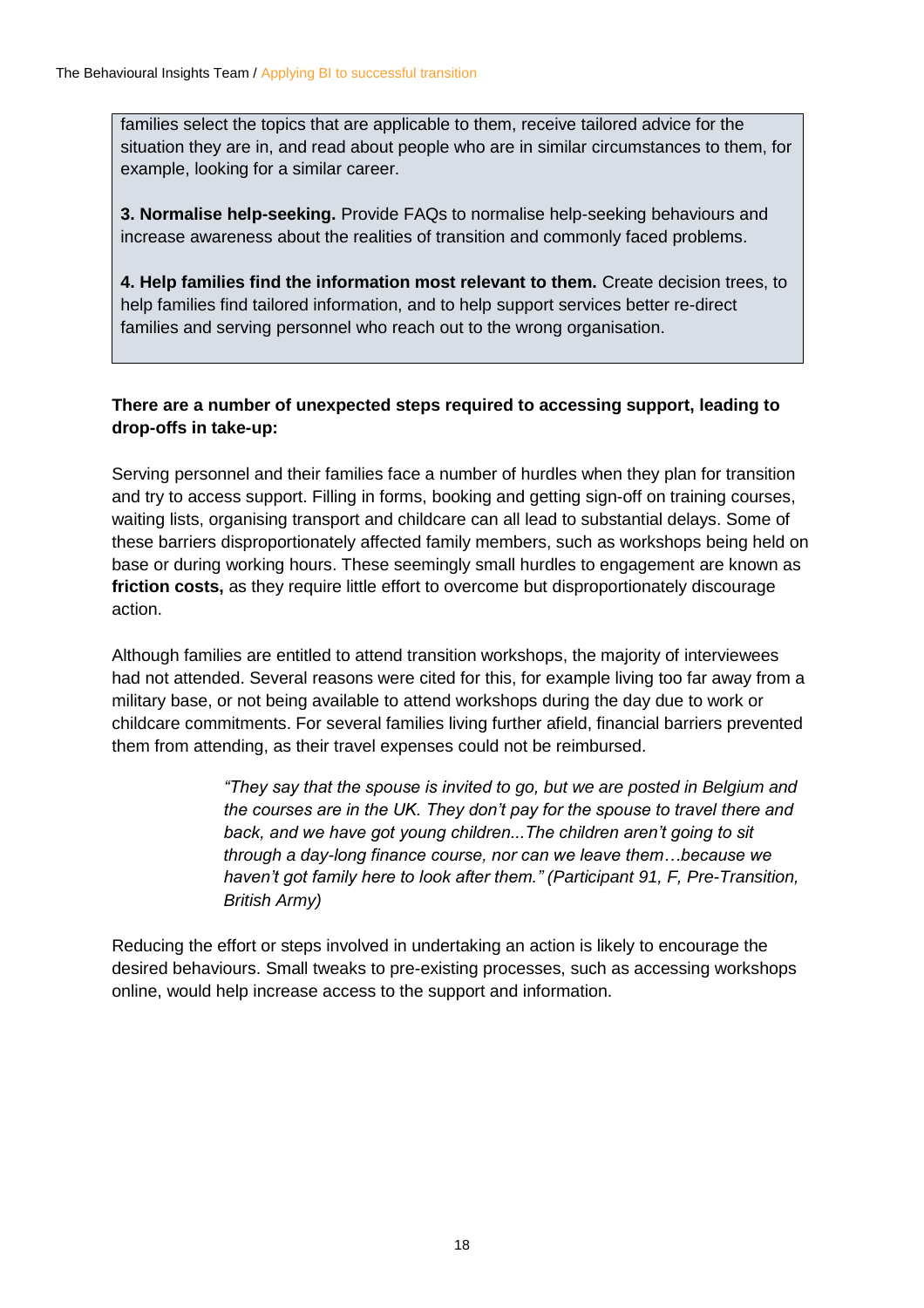#### **Solution 3: Reduce friction in the transition process**

**1. Reduce or simplify the steps required.** Identify drop-off points in a process and simplify these processes. For example, pre-filling forms and providing pre-addressed envelopes.

**2. Hold activities at accessible times and locations via multiple channels.** Deliver services both face-to-face and online and provide financial support for childcare and travel.

**3. Minimize the impact of unavoidable barriers.** Where barriers such as delays due to waiting lists and getting sign-off cannot be removed, ensure serving personnel and their families receive recommendations on what they can do in the meantime.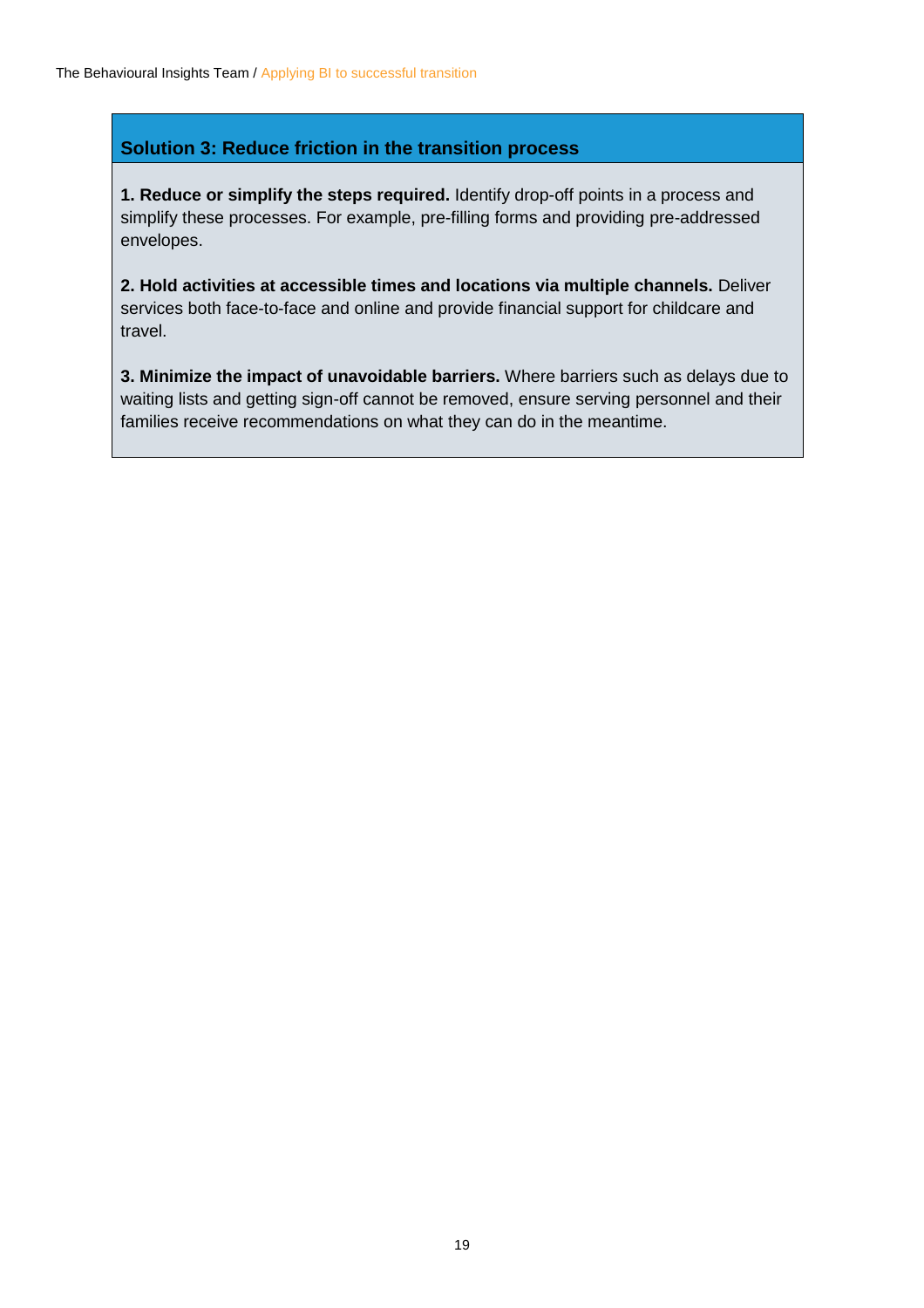### **02 / ATTRACTIVE**

We are more likely to do something if it draws our attention. Ensuring support systems are designed to encourage people to use them, much like in advertising or marketing, will increase the likelihood of driving families towards the support they need. This section discusses ways in which we can make the process of engaging in support services during the transition period as attractive to serving personnel's families as possible.

| <b>Key barriers and facilitators</b>                                                                            | <b>Potential solutions</b>                                                                                                                          |
|-----------------------------------------------------------------------------------------------------------------|-----------------------------------------------------------------------------------------------------------------------------------------------------|
| Information about transition does not<br>feel relevant to families, often until it is                           | Tailor information, signposting and<br>materials:                                                                                                   |
| too late:<br>1. Support and information is not tailored<br>to the family.                                       | 1. Provide information and support that is<br>tailored to the needs of the family and their<br>circumstances.                                       |
| 2. People are over-optimistic about their<br>own outcomes.                                                      | 2. Provide emotive case studies that reflect<br>the value of seeking support.                                                                       |
|                                                                                                                 | 3. Incentivise attendance at transition related<br>meetings, workshops and support services at<br>the right time.                                   |
| <b>Families who focussed on the benefits</b><br>of transition appeared better engaged<br>in transition support: | Focusing on gains as opposed to losses<br>facilitates engagement:                                                                                   |
| 1. Negative experiences of transition                                                                           | 1. Increase serving personnel's awareness on<br>the benefits of transition.                                                                         |
| services are more salient than the potential<br>benefits incurred.<br>2. Leavers and their families can feel    | 2. Help serving personnel and families to<br>visualise the benefits of transition to their<br>'future self'.                                        |
| devalued by the Armed Forces after their<br>exit.                                                               | 3. Inform leavers on what others do to<br>normalise preparation and create a sense of<br>what is expected.                                          |
|                                                                                                                 | 4. Use gamification to support sustained<br>engagement with transition.                                                                             |
|                                                                                                                 | 5. Reference appreciation for serving<br>personnel and their families' years of service<br>and commitment to the Armed Forces in<br>communications. |
|                                                                                                                 |                                                                                                                                                     |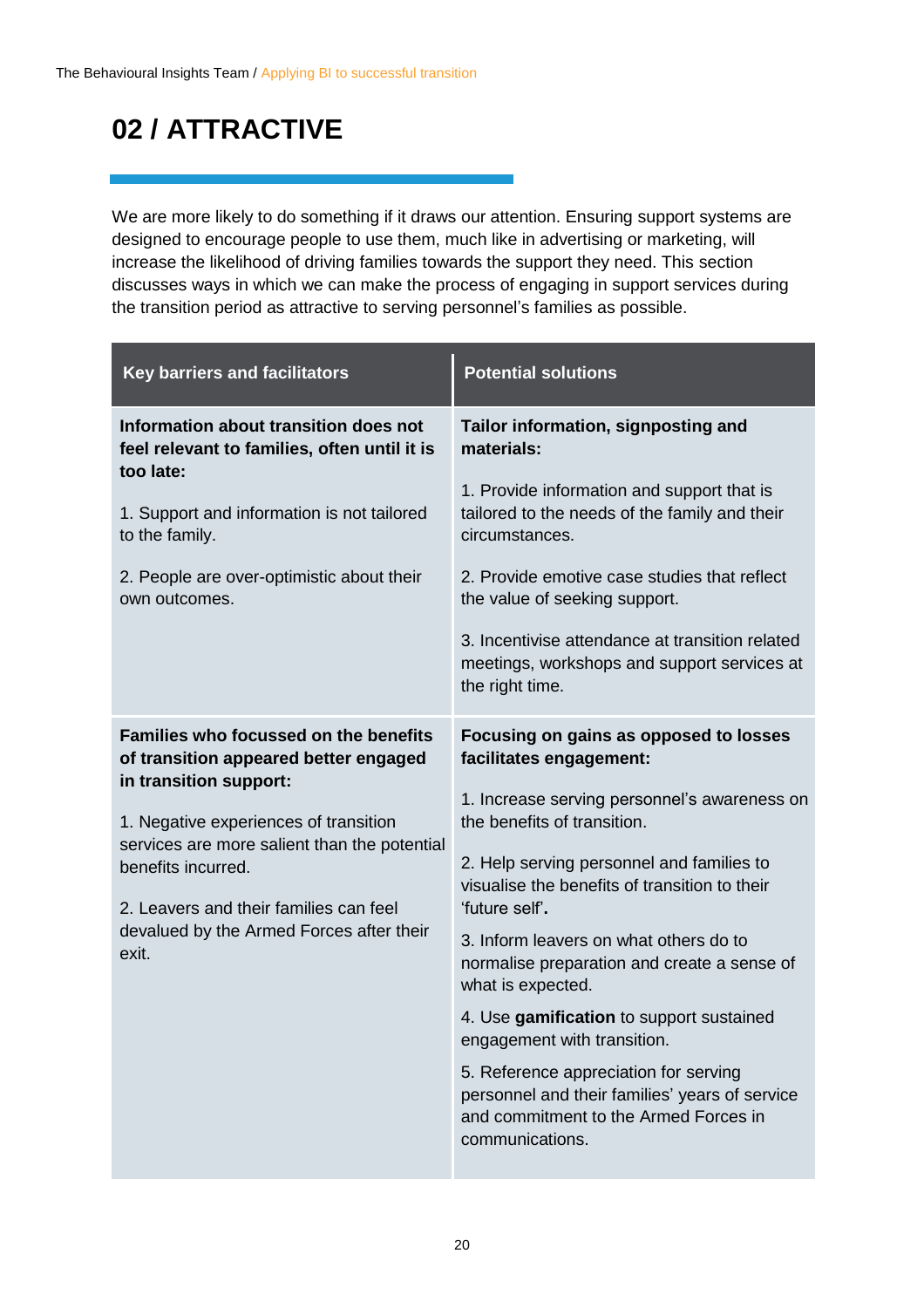#### **Information about transition does not feel relevant to families, often until it is too late:**

When support was accessed, serving personnel and families commented that it was not sufficiently tailored to their needs or transition circumstances. **Personalisation** is very important to consider when providing information to those who need it, as they are more likely to focus on information that is relevant or significant.

Information and support that had been accessed by family members was often described as general and unspecific, or that the family had discovered it by chance. Families explained that they required tailored, individualised support, personal to them and their circumstances. As opposed to services offering a 'one-size fits all' approach to transition support, tailoring signposting to relevant charity organisations based on needs, was recommended by partners during the interviews.

> *"Initially the Royal Air Force weren't particularly helpful you know… But when I actually dived into the policy myself, read through it and got an understanding and worked out what was available to me, they were more helpful when I told them what I needed." (Participant 70, F, Pre-Transition, Royal Air Force/British Army)*

Families found it particularly unhelpful when the advice they received simply repeated generic information provided in military leaflets and information booklets. Specific information, on the other hand, was perceived as invaluable. An interviewee described how they had accessed support from a financial advisor who was an ex-Serviceman and who, through his own experience, tailored the advice he was able to provide. This meant the family received valuable and applicable information relevant to their particular financial situation during transition.

> *"I have a financial adviser, who is an ex-Serviceman himself, and he has been my financial adviser while I was in the military as well as after having left. He was a fantastic source of information and offered pointers in terms of financial planning during that transition." (Participant 30, M, Post-Transition, Navy/Royal Air Force)*

The quantity of information communicated to serving personnel, and the way in which it was delivered, meant that the message often felt less relevant. For example, some serving personnel received information about transition whilst on tour. This meant that the information was never even read. Getting people to pay attention to information in the first place is clearly a necessary first step, however the salience of the message within the communication is just as important. Communications must be designed in such a way as to be powerful enough for families to recognise the implications of these changes, but at the same time, not scare them into disengaging entirely.

> *"Because a lot of these men and women, when they sign up at the age of 18, have the Army do everything for them… from doctor appointments, payments, everything… your meals and your accommodation are taken care*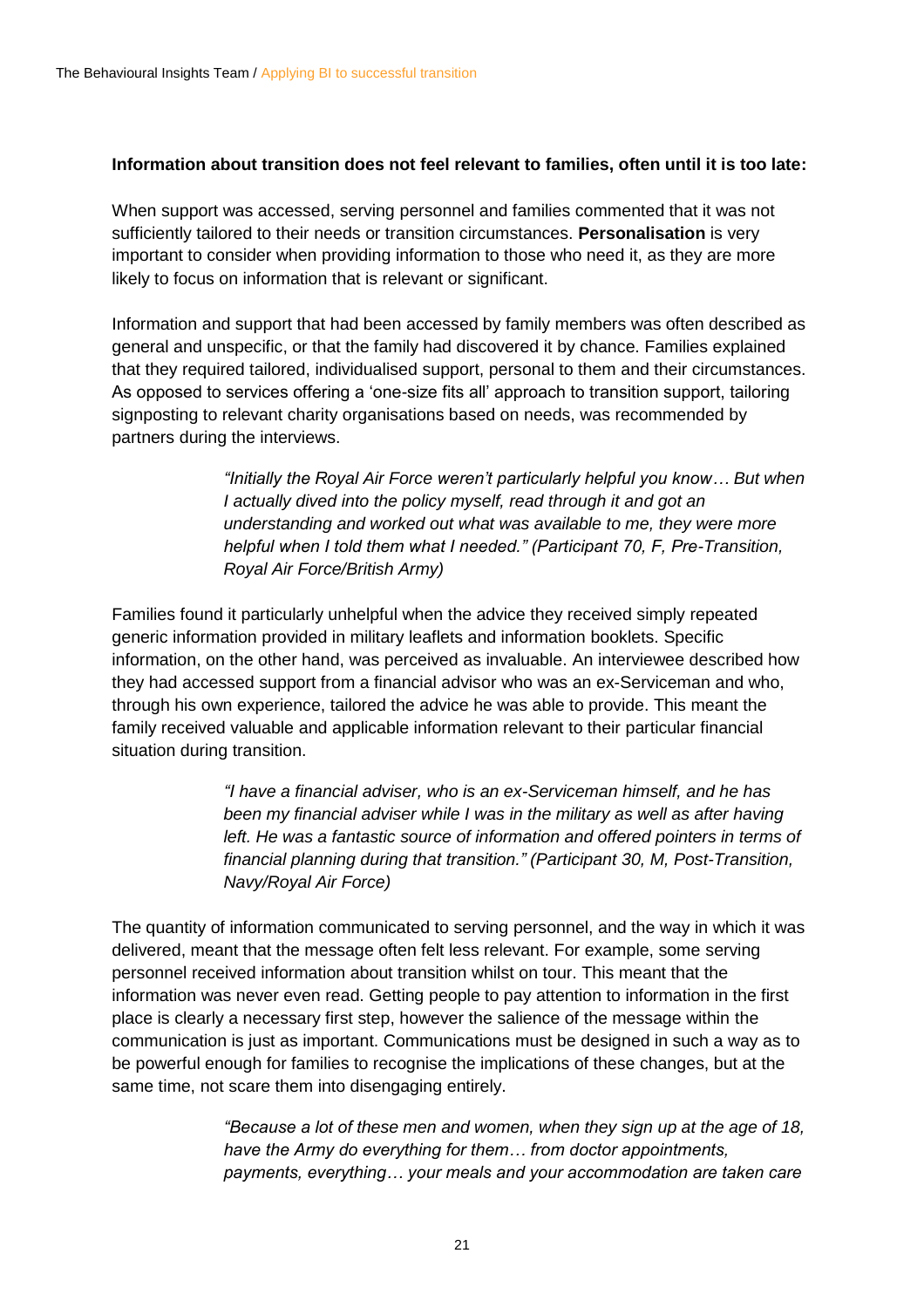*of. Then, you end up outside of the Forces and questioning, so how do I see a GP, where do I get a prescription from..." (Participant 47, F, Post-Transition, British Army)*

Support may feel less relevant in some cases as people are, generally, over-optimistic about their own outcomes. This phenomenon is known as **optimism bias**, where someone is less likely to believe a negative outcome will happen to them compared to the average person. This positive perception of one's own prospects can affect how decisions are made and how much planning is completed.

This was particularly striking when looking at the number of families interviewed that did not have a plan-B and believed that everything would fall into place. When asked, serving personnel also felt that they would not encounter any difficulties during transition. As a result, support was not perceived as valuable at the point in which it was offered. Interestingly, families who had greater knowledge and experience of the civilian world tended to have more realistic expectations. However, without information about support, they could not encourage their serving person to make better use of it.

When families did encounter challenges, they explained that often these had come as a surprise to them. They described that even if they had been made aware of these possibilities in advance, they would not have considered preparing for such hurdles, as they perceived them as being irrelevant to them.

> *"I suppose had we really thought about it [mental health support] we could have done this ourselves, but at that time you don't realise the problems that are likely to crop up. 'Expect this and expect that or it might not be as easy as' – yes, questions and answers probably would have been helpful." (Participant 17, F, Post-Transition, British Army)*

Signposting to support services needs to feel significant to the family, particularly when they are not expecting to experience any difficulties. This may help families to recognise and prepare for transition barriers that they would have previously thought they would not encounter. Interestingly, one partner who worked in the field of resettlement, was able to gain exposure to the common hurdles of transition. This increased the **salience** of potential barriers and the preparation they needed to put in place.

> *"I spoke to my husband, and to the resettlement guys to make sure everything he was doing was correct. I'm a bit unique in my position because I'm [in admin] and am quite close to the resettlement bit anyway. So, I knew the kind of things that he needs to do before he even did them." (Participant 54, F, Pre-Transition, Royal Air Force)*

**Incentives** could also be used to encourage families to take proactive steps towards transition. This may include making naturally occurring incentives (such as access to financial lump sums, exciting new career opportunities, and quality time with family), visually and emotionally more salient earlier on. There may also be methods that can be implemented to incentivise families to take proactive steps towards transition (such as providing Armed Forces families with free or discounted memberships to community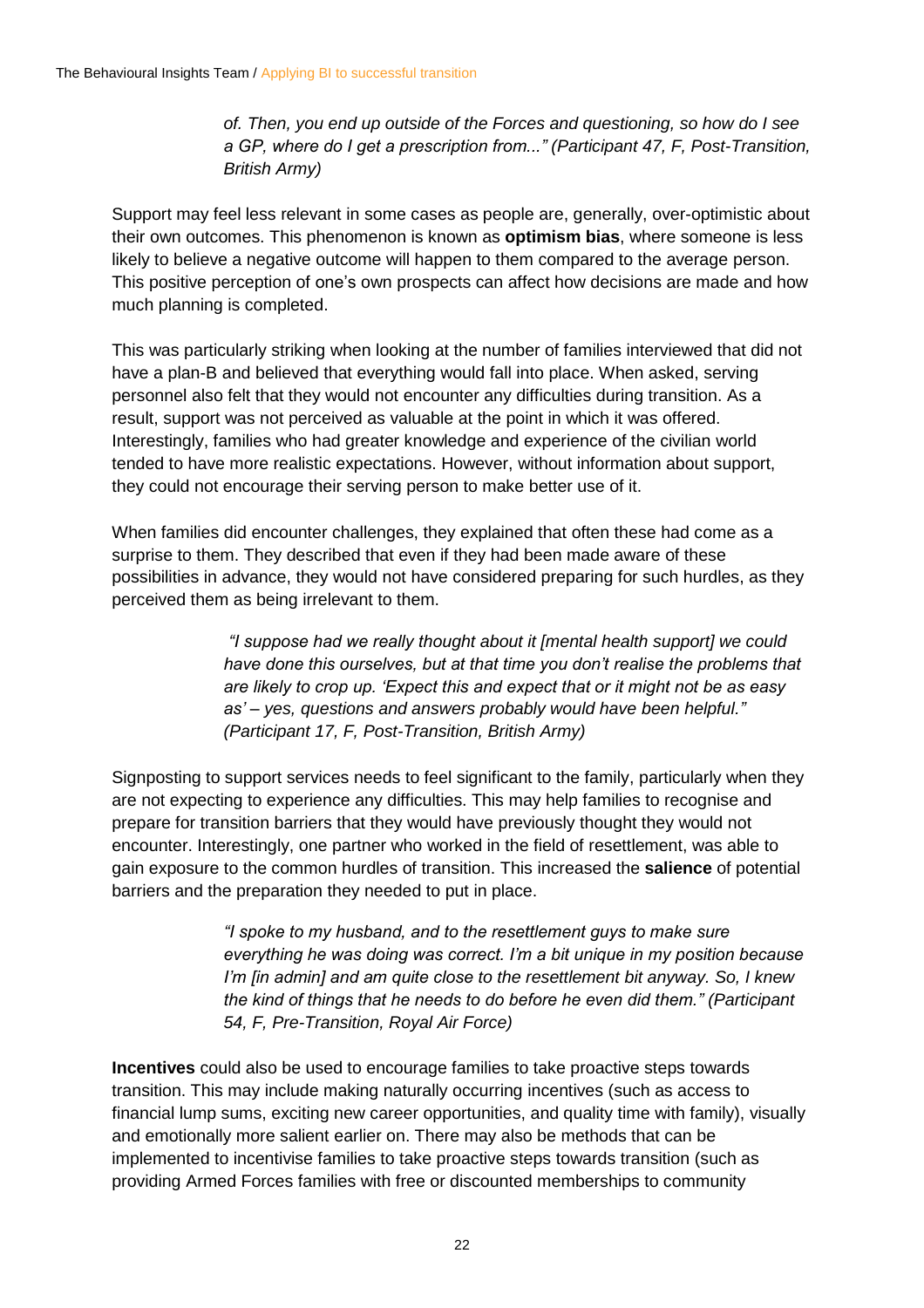services or school and sports clubs, in the family's new location). However, the scale of monetary incentives for families leaving the Armed Forces need to be carefully considered due to the potential negative effects, as illustrated by the following interviewee:

> *"I do know from other families that when their partner came out in that transition period it was suddenly that they were let loose to do what they want, whenever they want, with a big wad of money in their pocket. My exhusband I believe ended up with about £40,000 in his bank account as a oneoff hit and a nice pension which is great and well deserved. But to receive that kind of money after a few weeks they've left serving, I'm not sure they're quite ready to use it in the best way." (Participant 2, F, Post-Transition, British Army)*

#### **Solution 4: Make transition more salient and engaging**

**1. Inform leavers of what others do.** Provide accurate information that realistically counterbalances scare-mongering information or single 'newsline' negative experiences online. If appropriate, this could include rates of people accessing, and benefiting, from support services.

**2. Reference appreciation for service in communications.** Personalise the information so that it references the serving personnel's and family's name, years of service, role, duties and awards. This could make the information more relevant to the families and serving personnel, and increase their engagement with transition, as they feel valued.

**3. Offer incentives that reward family attendance at transition related meetings, workshops and support services.** Rewards may include free-memberships or discounted admission for community activities and clubs in new locations.

#### **Families who focussed on the benefits of transition appeared better engaged in transition support:**

Those who perceived there to be benefits to leaving the Armed Forces found it easier to engage with transition activities. There were various motivations mentioned by families and serving personnel to engage in the transition process. These included:

- Entering better-paid or interesting employment.
- Feeling passionate and excited about a new career, studies and opportunities.
- Spending more time with family and young children.
- Becoming more financially stable (ability to go on holiday, buy luxury items).
- Feeling ready to and wanting to leave the Armed Forces and military community.
- Returning home (or to their hometown) and existing social networks.

*"Try to focus on that he's got this new job, but it's trying to focus on things that interest him and getting his pilot's license and things like that. So that has helped to try and focus on something else positive, and then obviously you know we are*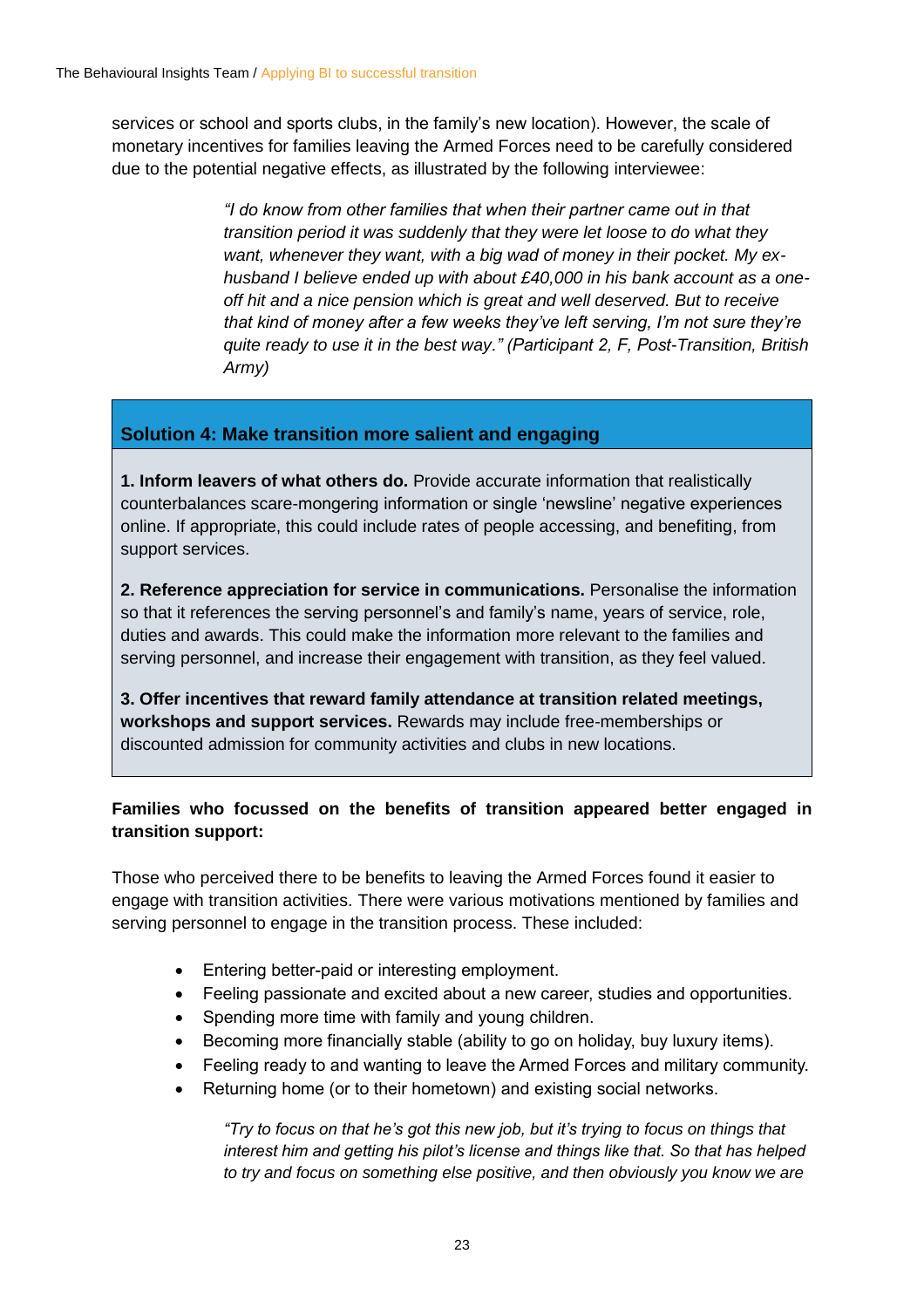*financially better off. So, we've been able to afford more things and stuff, and go on holiday, so things we couldn't afford before." (Participant 65, F, Post-Transition, Royal Air Force)*

Unsurprisingly, the more proactive families and serving personnel had a clearer idea of what they wanted to achieve and how to go about doing this. This led to behaviours such as: engaging with transition activities early on, attending jobs events based on self-awareness of skill sets and career interests, and using the resettlement package to train in a relevant career area. The interviews suggest that other families experience similar motivating factors to transitioning, but do not find them particularly relevant at that point in time.

Visualisation activities, or values affirmation, about what life may be like on 'civvy street' both the opportunities and challenges - may be valuable to help families understand the upcoming challenges, and help prepare or seek support where possible.

It is also important to consider the effect of negative experiences on transition. We tend to focus on information that is striking or salient, such as information that seems more relevant, and ignoring information that is less apparent. Our interviews suggested that a single negative experience was powerful enough to prevent families from engaging further in support. Be it first-hand, through word of mouth or in the media, negative experiences were particularly influential over families' subsequent decision making. For example, families who received unhelpful, unsympathetic guidance from charities did not seek help from charity organisations again.

> *"We approached SSAFA and he was told by SSAFA if it is too much stress for you, then just leave. That's not the case. I was being medically discharged and he wanted to be in the military... It doesn't really cut it, so we sort of lost faith in using charities." (Participant 86, F, Post-Transition, Royal Air Force)*

It is important to bear in mind how important effective signposting is, to help families continue to engage with the support on offer, even in the presence of setbacks. As the example below shows, the participant might have been better placed going to the Pension Society - but their misdirection caused them to disengage from seeking support altogether.

> *"He had a lot of questions concerning his pension and we were signposted to Veterans UK. But we found them to be totally unhelpful because they parroted what was in the booklet, which we could read ourselves, and they wouldn't give something more personal or individual." (Participant 92, M, Pre-Transition, British Army)*

Service leavers and their families can also feel devalued by the Armed Forces, which affects how they engage with transition. A lack of acknowledgement from the military regarding a serving person's time spent in the Armed Forces, their contributions, and the sacrifices their families had made, left people feeling devalued. This was particularly true for employment support, where leavers and their families felt that they were being directed to jobs of a lower level and pay grade than they were qualified for. Interviewees described being made to feel that their skills would not be recognised or valued in the civilian world.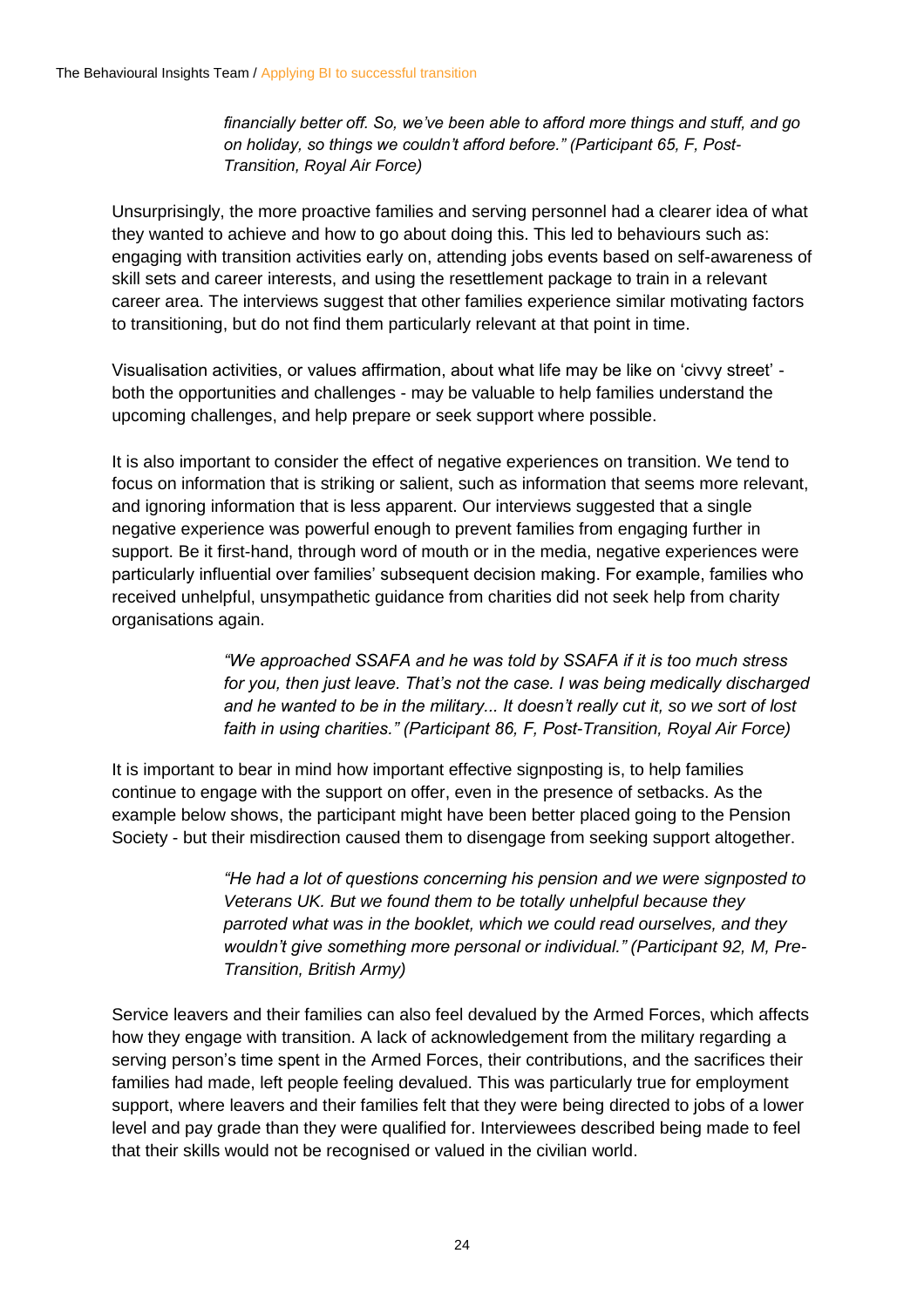*"He's come out with other fellow colleagues, and he has got more qualifications than them and they have been directed to high-level senior leadership posts because they came out as a higher rank" (Participant 82, F, Post-Transition, Royal Navy)*

This increased the financial and emotional pressure on families, who felt responsible for encouraging their serving personnel whose motivation and self-confidence had been lowered. Individualising the support and information that families receive and developing a channel of communication that enables family members to receive tailored support from the Armed Forces and third sector, is paramount.

#### **Solution 5: Focusing on gains to facilitate engagement**

1. Increase Service leavers' focus and awareness on gains as opposed to losses. Ensure that the gains associated with transition are effectively communicated, and losses are accompanied with clear calls to action to minimise their impact.

**2. Help Service leavers and families to visualise the benefits of transition to their 'future self'.** Encourage Service leavers to think about what is most important in their lives outside of the military and why. Values affirmation exercises could be motivating to help families and serving personnel increase their sense of belonging in the civilian world.

**3. Inform leavers of what others do.** Provide accurate information that realistically counterbalances scare-mongering information or single 'newsline' negative experiences online. If appropriate, this could include rates of people accessing, and benefiting, from support services.

**4. Reference appreciation for service in communications.** Personalise the information so that it references serving personnel and families' names, years of service, role, duties and awards. This could make the information more relevant to the families and serving person, and increase their engagement with the transition, as they feel valued.

**5. Use gamification - the application of game design elements in a non-gaming context - to support sustained engagement with transition.** Games tap into key drivers in motivation, encouraging sustained participation. Applying these features into a non-gaming setting could activate a similar mindset, for example, through the use of a mobile app or website where serving personnel and families set personal transition goals. For each goal, users could receive tips of varying difficulties, unlock further support and receive rewards as they progress along. The system could provide users with information about how many others attended or liked particular services. Data could also be gathered on the quality of services and family's needs for support; by asking users to review the services they use, and to complete surveys to understand where support may be missing.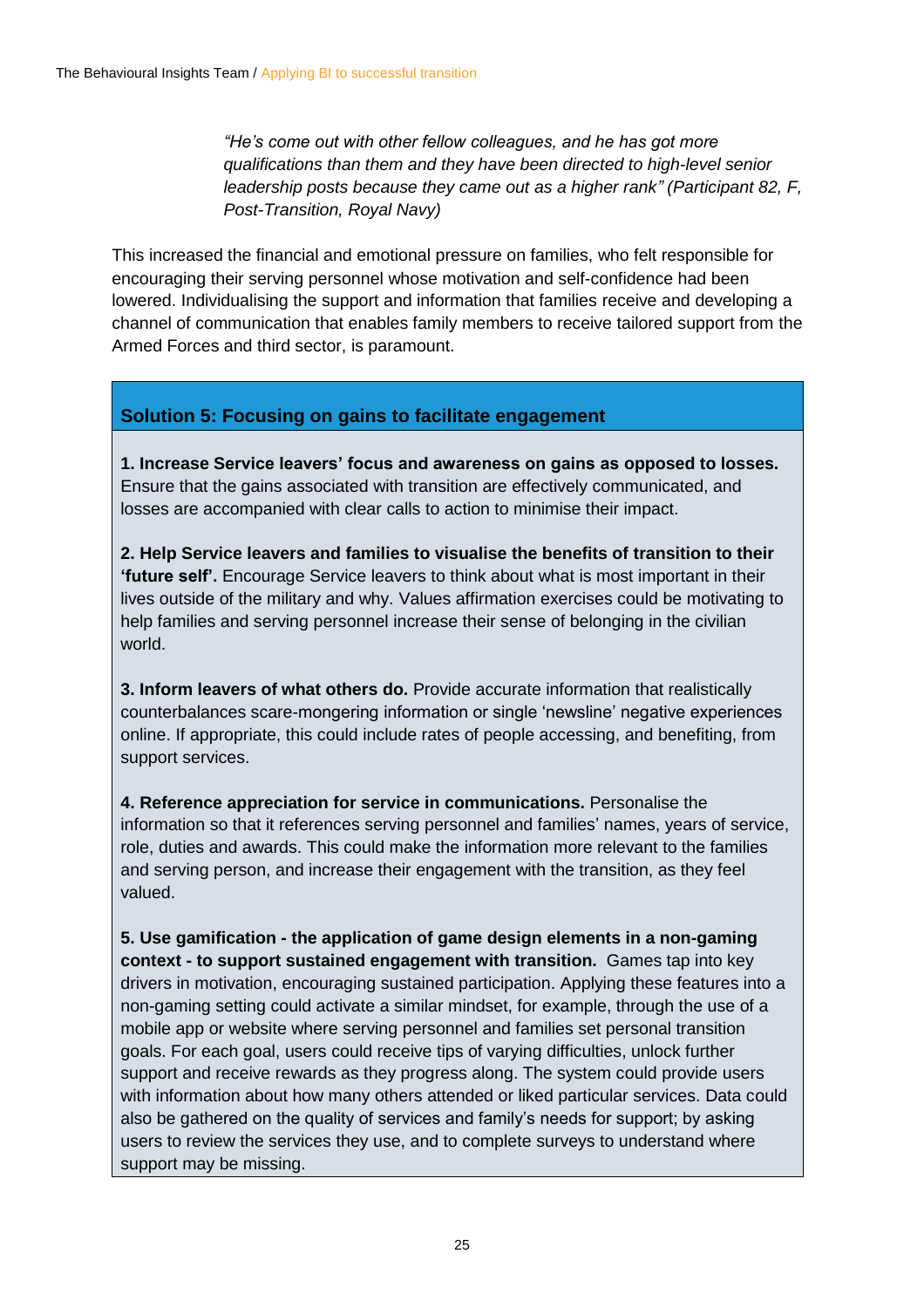### **03 / SOCIAL**

Humans are social animals. We are heavily influenced by the behaviour of others around us. Whether we identify with them, or do not want to deviate too wildly from them, we are more likely to engage in something if others around us are doing the same. The following section addresses how social influences and networks can be harnessed to shape the actions of families and serving personnel in transition. Given that the military ethos is heavily rooted in looking out for one another and has a strong culture of support, this was one of the strongest themes to emerge from the data.

| Key barriers and facilitators                                                                                                                                     | <b>Potential solutions</b>                                                                                                                                        |
|-------------------------------------------------------------------------------------------------------------------------------------------------------------------|-------------------------------------------------------------------------------------------------------------------------------------------------------------------|
| Transition is wholly centred around the<br>serving person:                                                                                                        | Refocus transition support on both the<br>serving person and their family:                                                                                        |
| 1. Support is centred on the serving<br>person, who may not share necessary<br>information with the family.                                                       | 1. Introduce a direct channel of communication<br>with families or facilitate the sharing of<br>information.                                                      |
| 2. Family inclusion in military life is often<br>limited to social occasions.                                                                                     | 2. Frame support as key to the well-being of<br>the whole family.                                                                                                 |
|                                                                                                                                                                   | 3. Hold off-base transition events.                                                                                                                               |
| Military norms and stigma hinder help<br>seeking and information sharing:                                                                                         | Normalise help seeking to overcome<br>stigma:                                                                                                                     |
| 1. There is a stigma around help seeking<br>for the serving person and the family,<br>particularly with regards to mental health<br>and finances.                 | 1. Communicate case studies that model<br>desirable norms of the behaviour you are trying<br>to encourage.                                                        |
| 2. A military identity may hinder serving<br>personnel from engaging in support from<br>the service and their families.                                           | 2. Offer signposting to external experts.<br>3. Encourage discussion of taboo topics in<br>social network interventions (see harness<br>social networks section). |
| Military hierarchy affected the<br>accessibility of transition support:<br>1. Hierarchies in military family<br>communities impeded the spread of<br>information. | Leverage military hierarchy for support:<br>1. Harness the influence of senior ranks as<br>messengers.                                                            |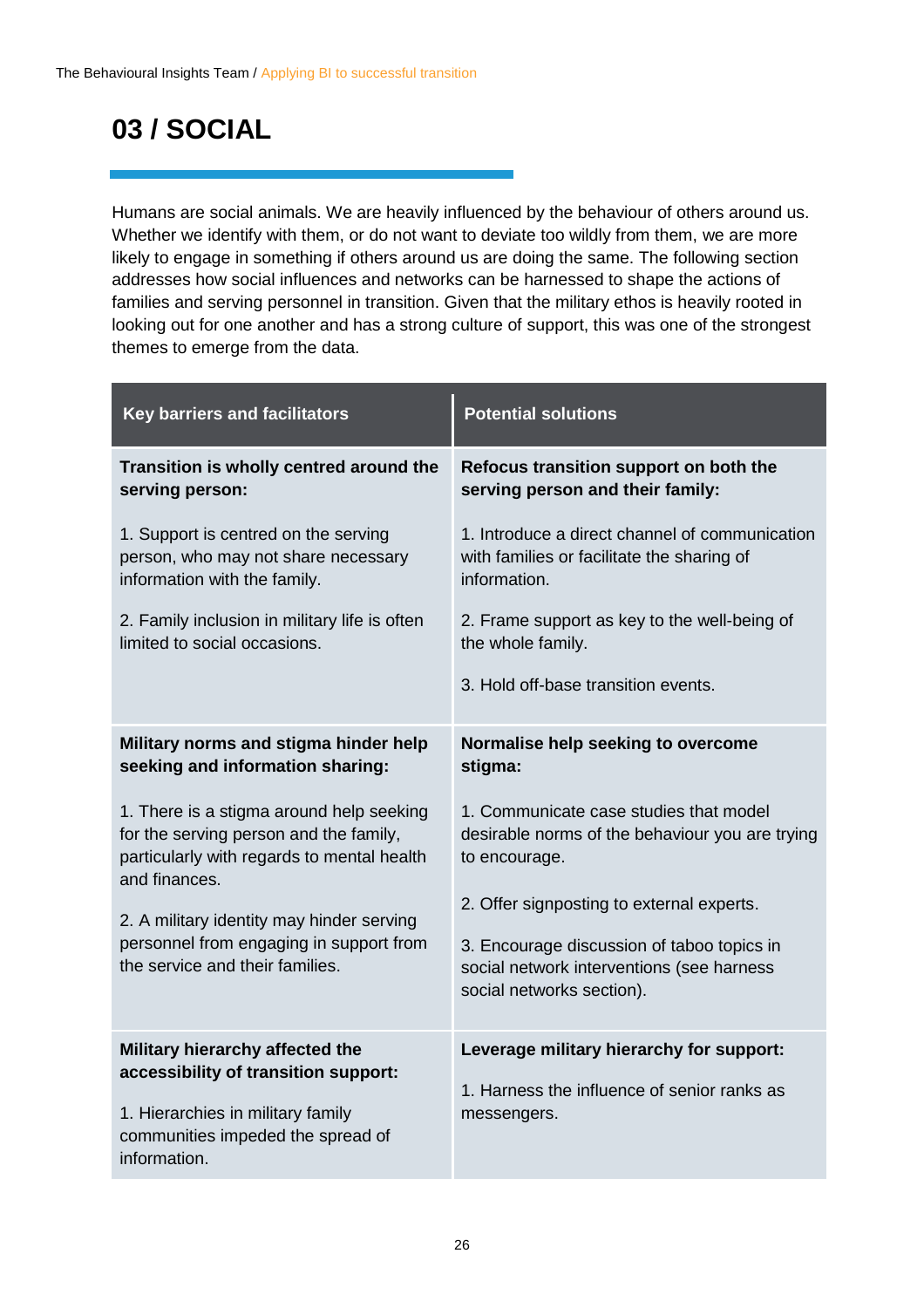| 2. Senior ranking or commanding officers<br>had the ability to support or hinder a<br>serving person's engagement in transition.                                                                                                                                                                                                                                                                                          | 2. Encourage good behaviour through<br>feedback.<br>3. Provide more tools and training for senior<br>ranks to support their personnel.                                                                                                                                                                                                                                                                                          |
|---------------------------------------------------------------------------------------------------------------------------------------------------------------------------------------------------------------------------------------------------------------------------------------------------------------------------------------------------------------------------------------------------------------------------|---------------------------------------------------------------------------------------------------------------------------------------------------------------------------------------------------------------------------------------------------------------------------------------------------------------------------------------------------------------------------------------------------------------------------------|
| Adjusting to civilian life is challenging<br>across multiple dimensions:                                                                                                                                                                                                                                                                                                                                                  | Acclimatise serving personnel with the<br>civilian world:                                                                                                                                                                                                                                                                                                                                                                       |
| 1. There are substantial differences<br>between military and civilian norms.                                                                                                                                                                                                                                                                                                                                              | 1. Increase Service leavers' sense of belonging<br>with the civilian world.                                                                                                                                                                                                                                                                                                                                                     |
| 2. Living off-base with civilian networks<br>enhanced families' knowledge of life after<br>transition.                                                                                                                                                                                                                                                                                                                    | 2. Connect families and Service leavers with<br>veterans' families.                                                                                                                                                                                                                                                                                                                                                             |
| Social networks are key to<br>disseminating information and<br>providing support:<br>1. A strong military network is useful for<br>receiving tips and insights from people with<br>similar experiences.<br>2. Veteran networks are a key source of<br>informal information.<br>3. A strong civilian network provides<br>crucial information on how to deal with the<br>differences between military and civilian<br>life. | <b>Harness social networks:</b><br>1. Introduce a transition supporter scheme.<br>2. Encourage the sharing of transition<br>information and resources.<br>3. Help generate new information-sharing<br>networks.<br>4. Create network nudges, where families or<br>serving personnel receive information, a call to<br>action, or advice from someone they relate to.<br>5. Share unused transition entitlements with<br>others. |

#### **Support is centred on the serving person, who may not share vital information:**

The current policy is for all information and support to be communicated to the serving person only. It is perhaps no surprise then, that families do not perceive this information as targeted to them. In particular, families described how the language regarding transition support and workshops was aimed at the serving person and consequently, they did not feel welcome to attend as a family.

> *"I think they have transition fairs where you can go along and there's housing advice, jobs advice, career transition advice - I felt that I wouldn't feel welcomed there. I think family members can go, but I personally didn't feel it was for me and looking on the website… the language is all tailored towards*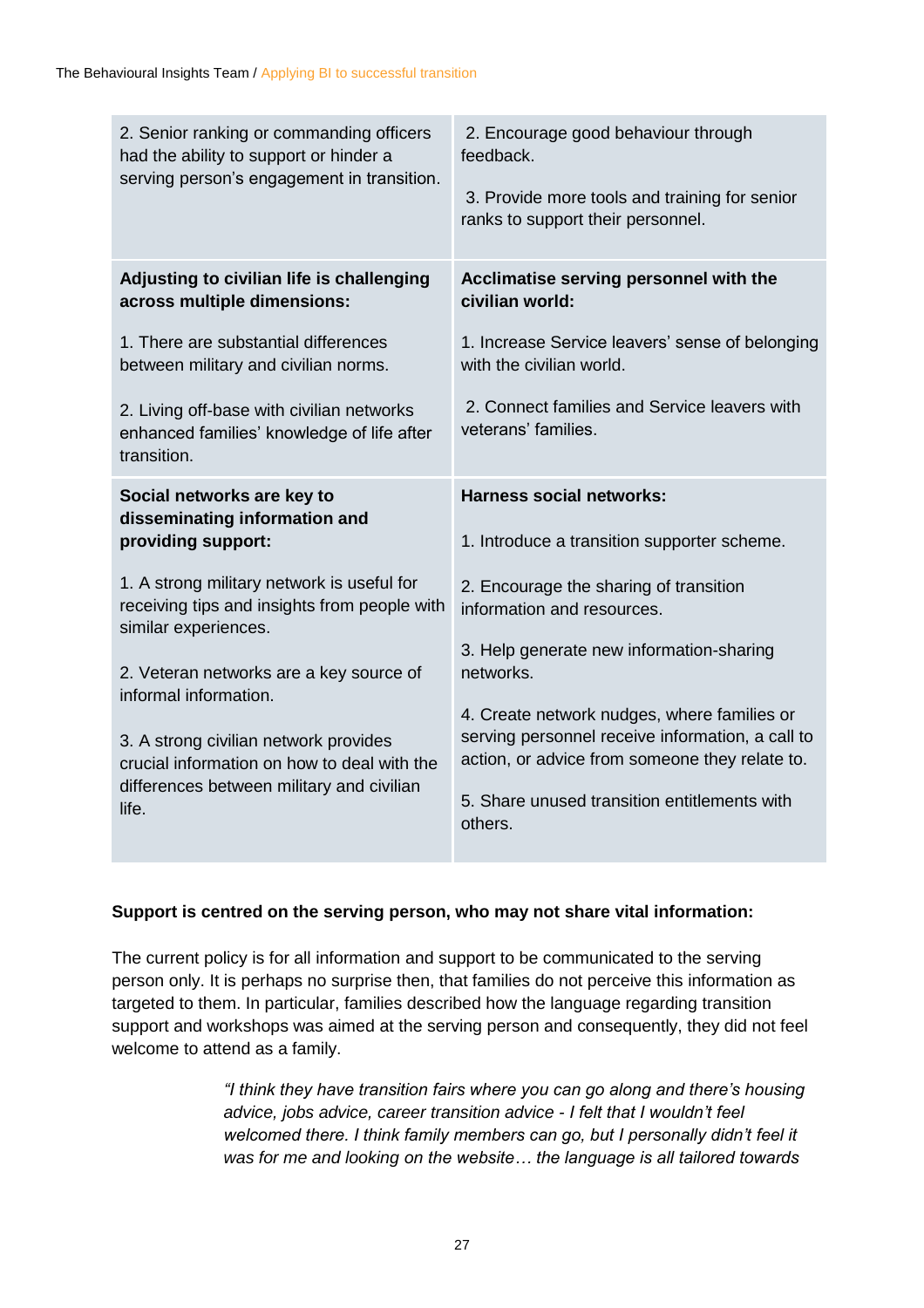*the serving person rather than the family member." (Participant 29, F, Post-Transition, British Army)*

Families therefore relied on the serving person to relay information on transition to them. When this communication between families did not occur, partners reported having limited knowledge of the support and relevant services that were available to them. In addition to this, partners also described that the factors associated with transition that they felt responsible for, or would have to deal with, often differed to those of the serving person. As such, they would have benefited from the opportunity to ask questions directly.

> *"In terms of as a spouse, I think you know, we are the ones that run the home, sorting the kids out because he's working. So, I'm the one that's going to have to be you know… when it comes down to doing like the student finances… it's me that's going to have to help her to do that because her Dad is too busy." (Participant 95, F, Pre-Transition, British Army)*

In addition to physical support networks, websites and social networking opportunities provided a source of valuable information for many partners, many of whom found it useful to hear about others' experiences. Partners that sought out online resources stated that this was a useful way of mitigating issues of communication between themselves, their serving partner, and their Chain of Command.

> *"The information you get as a spouse is only as good as the information your partner gives to you. I think there is a lot more that they can share and if you know what you're looking for you can go online…. the access to information online is absolutely key, particularly if it's a conversation that you are having which you don't want the Commanding Officer, the boss, to know about. You need to be able to access this stuff without going into a physical office." (Participant 13, F, Post-Transition, British Army)*

Families frequently cited feeling left out of transition and their serving partner not being open with them about issues. This may relate to a serving person's **social identity**. Several families cited that military personnel are trained to separate their work and home life – compartmentalizing active duty with down time. This way of working, to help manage trauma experienced in their job, may spill over into their home lives and prevent vital information about transition being shared. The camaraderie between serving personnel may also encourage serving people to reach out to colleagues before their family, especially around issues of transition, as these may be perceived as concerning 'work', not 'home'.

> *"Quite often it is more that he is speaking to friends that have already left or in the process of leaving the Army. They all talk amongst themselves." (Participant 55, F, Pre-transition, British Army)*

As a result, families received little information regarding transition unless they proactively searched for it. Once they accessed information, this was more often than not, aimed at serving personnel and did not address their concerns. This left families feeling excluded and unsupported, and serving personnel unlikely to bring family members along to transition activities. For families, their role on base was often felt to be solely social. This was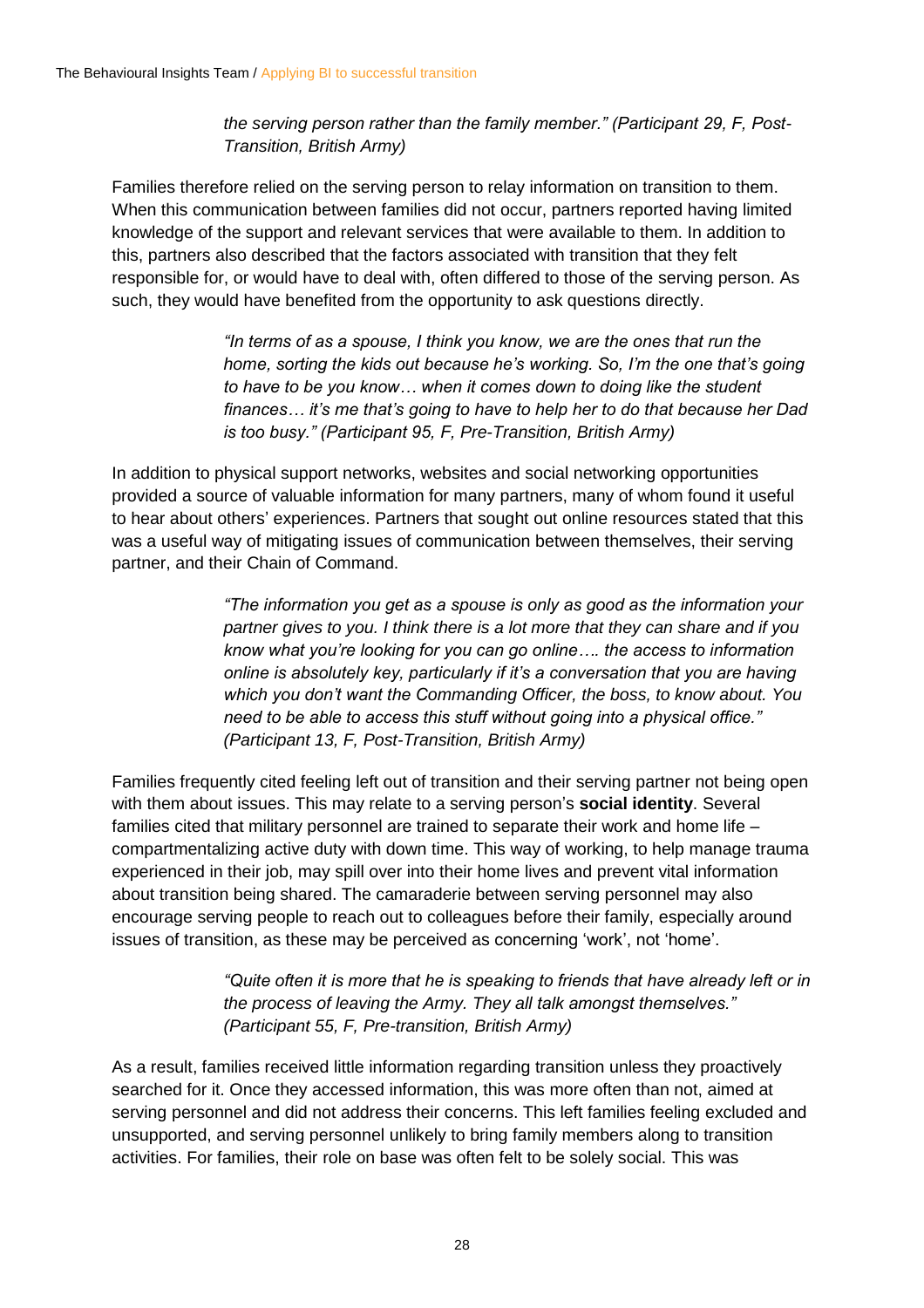exemplified by families who mentioned their only experience of the military base was during social occasions – dinners and balls.

> *"They [social events] were always alcohol-based, so like a mess ball that they would have a few times a year, and Christmas functions. Everything that gave them the opportunity to get dressed up and show off their medals which is great but tends to be always alcohol-based." (Participant 2, F, Post-transition, British Army)*

These partners explained that social events did not create a space for them to be open about the support they may need, or the challenges that they were facing. This risks signalling to families that their role on base is social and it creates a division between how serving people and their partners approach the issue.

> *"For me, I'm completely detached from everything. I have no connections or anything, apart from going to functions like Christmas parties and summer balls and stuff like that. That's the only time I ever have any contact with Army stuff." (Participant 101, F, Pre-transition, British Army)*

Strategically creating more spaces for non-social occasions, and blurring the boundary between the HIVEs and behind the wire, may help address some of these issues. For example, running transition workshops at the HIVEs, or hosting family information days on the base:

> *"If the wives were involved more from really the two-year point when they should be doing their civilian transition workshops, she can ask questions and give her the point of contacts if she thinks of anything. So, she's not relying on just her husband because actually, they are both leaving the Armed Forces and it's not just him." (Participant 80, F, Post-transition, British Army)*

#### **Solution 6: Refocus transition on both the serving person and their family**

**1. Introduce a direct channel of communication with families.** This could be done by allowing serving personnel to opt-in to automatic forwarding of informational transition emails to a loved one.

**2. Frame support as being key to the well-being of the whole family.** Explicitly invite families and emphasise the importance of the family being there.

**3. Hold off-base transition events**. Create spaces to discuss transition and support off base, such as in a local HIVE where there is childcare available.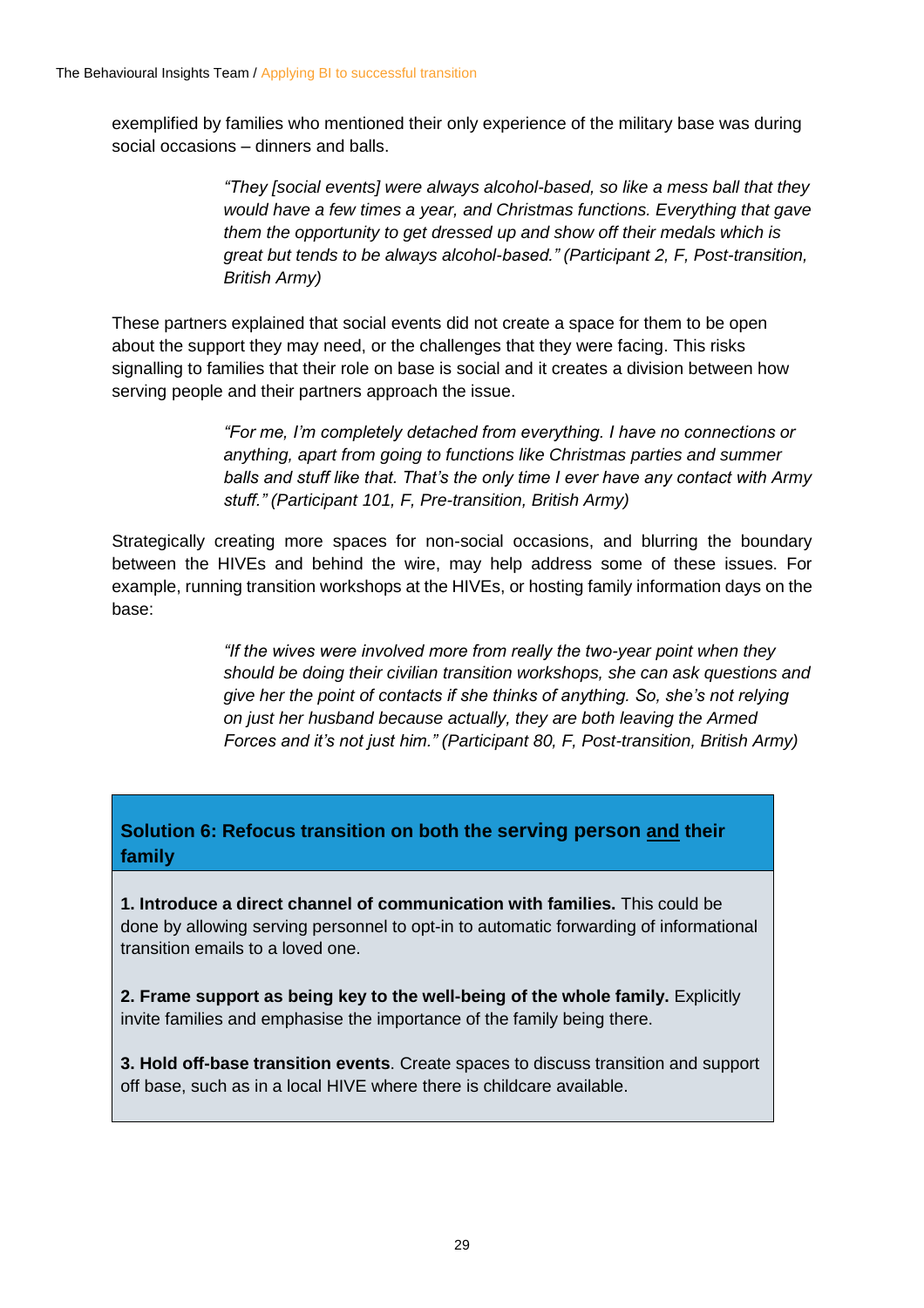#### **There is a stigma around help seeking, particularly with regards to mental health and finances:**

A military notion of *'hardness'*, which is tied up in a military identity, prevented many Service leavers from discussing topics that they deemed to be sensitive, with their peers. As a result, leavers were often left feeling alone with their difficulties. Perceiving, witnessing or experiencing stigma is a clear barrier to successful transition as families felt that they could not take action and seek help.

> *"I don't think he would say that anything is wrong. But if someone was to ring me then I would say well actually…. because he is a man, and been in the Army all that time, they are not always forthcoming with their emotions. Check-in with their partners. Do not assume that if they just ask the guy if everything fine it's a true reflection of what is going on." (Participant 33, F, Post-transition, British Army)*

The reluctance to ask for support may have been reinforced by the perception that transition is relatively easy, or that help was only sought once a crisis point had been hit (see **optimism bias** p.19). Families cited that their serving person often relayed minimal information to them, saying 'it's fine', which in turn, prevented families from seeking more advice, or attending meetings themselves. They relied on the serving personnel's belief that they did not need help:

> *"It's very closed – especially with the Royal Marines. Nobody is willing to admit there is a problem, because they have been conditioned to believe that nothing is a problem, nothing is wrong and that everything can be sorted. They're almost programmed to receive nothing but a focussed, tunnel vision of 'get on with it'." (Participant 94, F, Post-transition, Royal Marines - Navy)*

The tendency to not seek help was particularly pertinent for accessing mental health support. Mental health problems, particularly PTSD, were frequently mentioned during interviews. Families felt that often their Service partners would try to minimize their mental health issues on base, but they would see the full extent of the problems at home.

> *"It had been going on for a long, long time.... But he was too embarrassed to say because when you go to the Army and say look, I'm not coping well and it's a mental health issue, it was a bit scary, because it used to be that you would be medically discharged and it affects your promotion chances, pension chances. So, you just try and cope through things. We weren't coping… That's when he decided that he had to go and tell someone because things were coming to a head." (Participant 23, F, Post-transition, Royal Air Force)*

For those serving people that were being treated, one interviewee cited that they did not know how their husband's treatment would transition from military to civilian therapy. In this instance, as her husband's carer, it would have been logical for information about his support and care to be sent directly.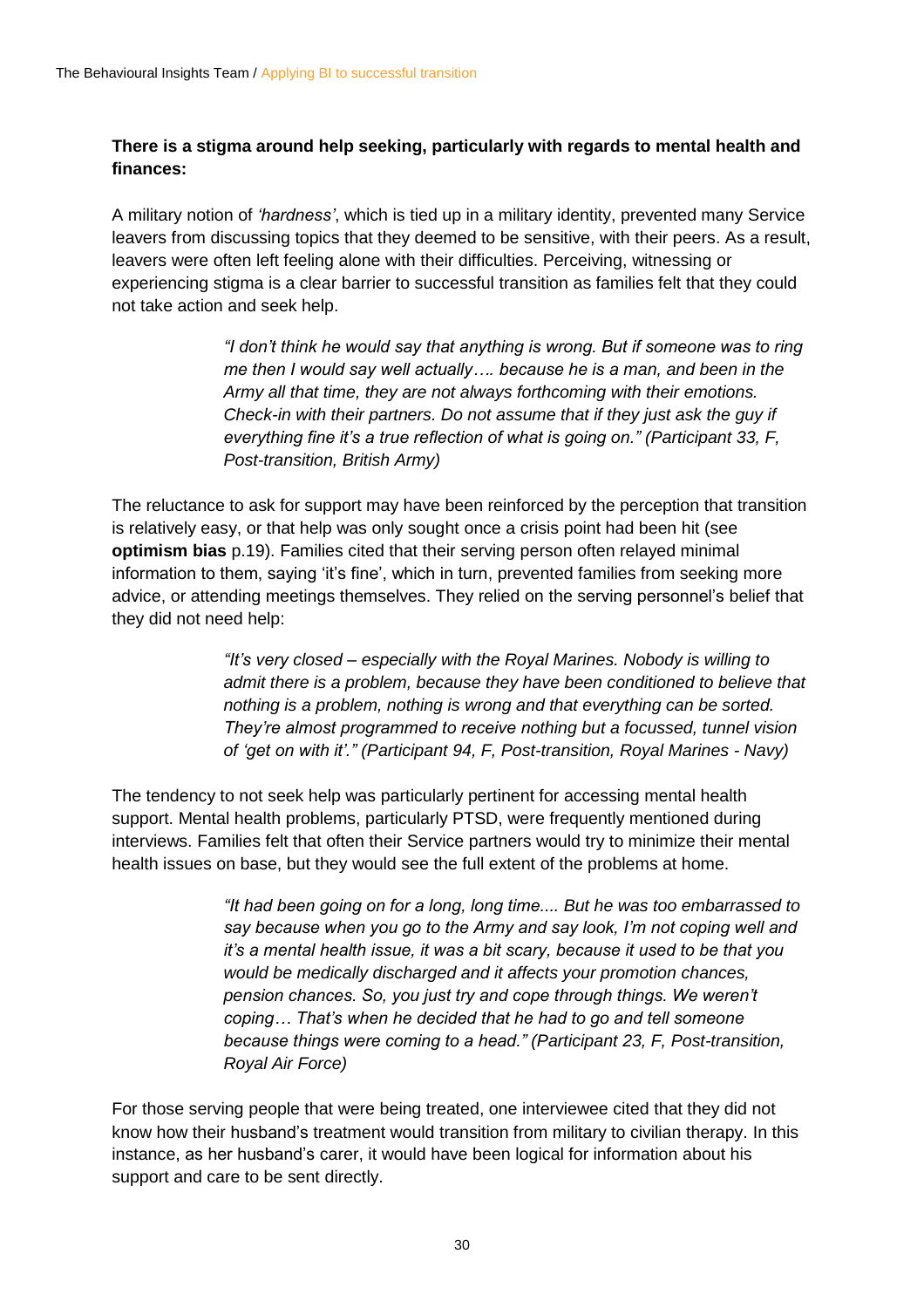*"My husband suffered with PTSD ...the military haven't said to me when he gets out, this is your support network for that or this is his support network for that. So, if he wakes up and has a dark day now, I've got a list of phone numbers I can call and say he is really suffering. But, if that happens when he is in the civvy street I don't have – that side of it… there are a lot of soldiers and people who need the mental health support once they leave as well." (Participant 63, F, Pre-transition, British Army)*

There was also a general perception, or **social norm**, that talking about finances should be avoided. A number of families cited that they fell into significant financial trouble or incurred unexpected costs after transitioning. However, that they felt they could not ask or discuss this topic with their peers.

> *"Whether they are your best friend or not, finances aren't really brought up and it's just something that is never really discussed regardless of how close you are; it's a pride thing and it's not really spoken about within your circle. You keep your finances to yourself, because when you are in the Army you are not allowed to lend money... It's all very hush and it's not spoken about. It is literally behind your bedroom door where it is spoken about and not out in the open." (Participant 37, F, Post-transition, British Army)*

There were several examples during the interviews of serving people not receiving money they had believed, or had been told, they would. Given that the remuneration upon exiting the military is complex, and dependent upon certain milestones, opening up these discussions may reduce the numbers of families who go into debt, or suffer financially, after transition.

> *"We didn't know how the finances were going to change, or if we were entitled to any sort of help for childcare services or anything like that. Just if we had somebody to go to, to advise us about what we were entitled to, if anything, that would have been really handy." (Participant 38, F, Pretransition, Royal Navy)*

Those who experienced financial issues were more open to discussing them after they had left the military and several interviewees mentioned being told to prepare for financial costs by their veteran friends.

> *"He basically didn't get what he was told he was going to get and lost a lot of money as a result of it. He felt quite abused by the system really. You give so much to the military and you were not appreciated during your period of resettlement." (Participant 70, F, Pre-Transition, Royal Air Force/British Army)*

As help-seeking may be very difficult for some serving people and hinder them and their families from engaging in support, it is important that systems are designed to account for these biases. Particular attention should be given to financial and mental health support, as we found they were often considered taboo topics.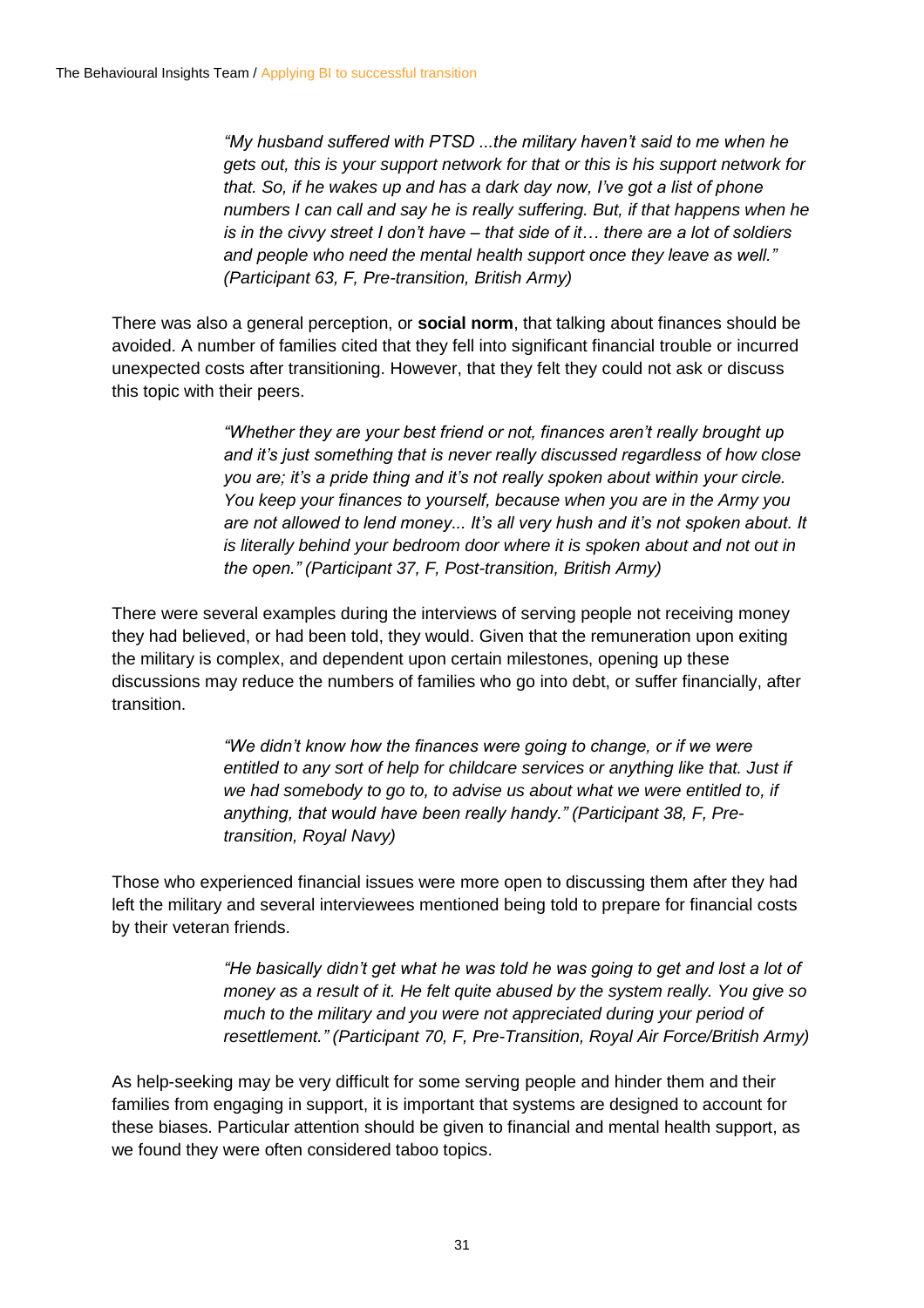#### **Solution 7: Normalise help seeking to overcome stigmas**

**1. Case studies that model desirable norms of the behaviour you are trying to encourage.** For example, help-seeking for mental health or family attendance at transition activities. This can be done through the use of case studies or campaigns communicating help-seeking rates if appropriate.

**2. Offer signposting that enables families to access external experts** for topics they may not wish to discuss with people in their own network.

**3. Encourage discussion of taboo topics** in social network interventions (see harness social networks section).

#### **Military hierarchy affected the accessibility of transition support:**

Despite the HIVEs providing a source of support for many military families - this was not perceived as universal. Support felt less accessible to lower-ranking members of the Armed Forces. Military ranks transposed onto social networks in the HIVEs, with partners of senior and other ranks not interacting much with each other. An **in-group bias** may have led to preferential treatment to those perceived as being similar to oneself. This meant that often social gatherings and informational events were segregated by rank.

> *"Since I've had the children I've been a little bit more part of the network … I was never – because my husband is not ranked…if you are a wife of a Service personnel that is Sargent and above, you get involved and [are] invited to lots of things. If you are merely the wife of a Corporal or a Royal Marine commando, you get invited or involved with nothing except the children and that comes with the church. It's really rank orientated, and that is really quite sad because in the Marines it's much harder to get rank than in any of the other Services… There is nothing organised for us as serving wives because my husband doesn't have rank." (Participant 82, F, Posttransition, Royal Navy)*

Partners of other ranking Service personnel were the most negatively affected. Those feeling labelled and ostracized may have been more prone to the **stereotype threat** - where feelings about being labelled take up cognitive resources and affect subsequent decision making. Partners who worked full time, and who did not have children, also felt they were not able to access the HIVEs. These barriers may prevent knowledge of transition flowing across all families uniformly.

> *"The way it worked within our Battalion was that my husband was Lance Cpl by the time he got out. So Private and Lance Cpl wives are together and that is it. Anything above that are in their clique, so unless you are in a higher rank you don't associate with anybody higher than your own husbands and that's how it was. It's like a class type thing, so that's the mentality of the wives. It's, "she's only a Lance Cpl wife and I'm not talking to her". So it's a bit like a playground." (Participant 37, F, Post-transition, British Army)*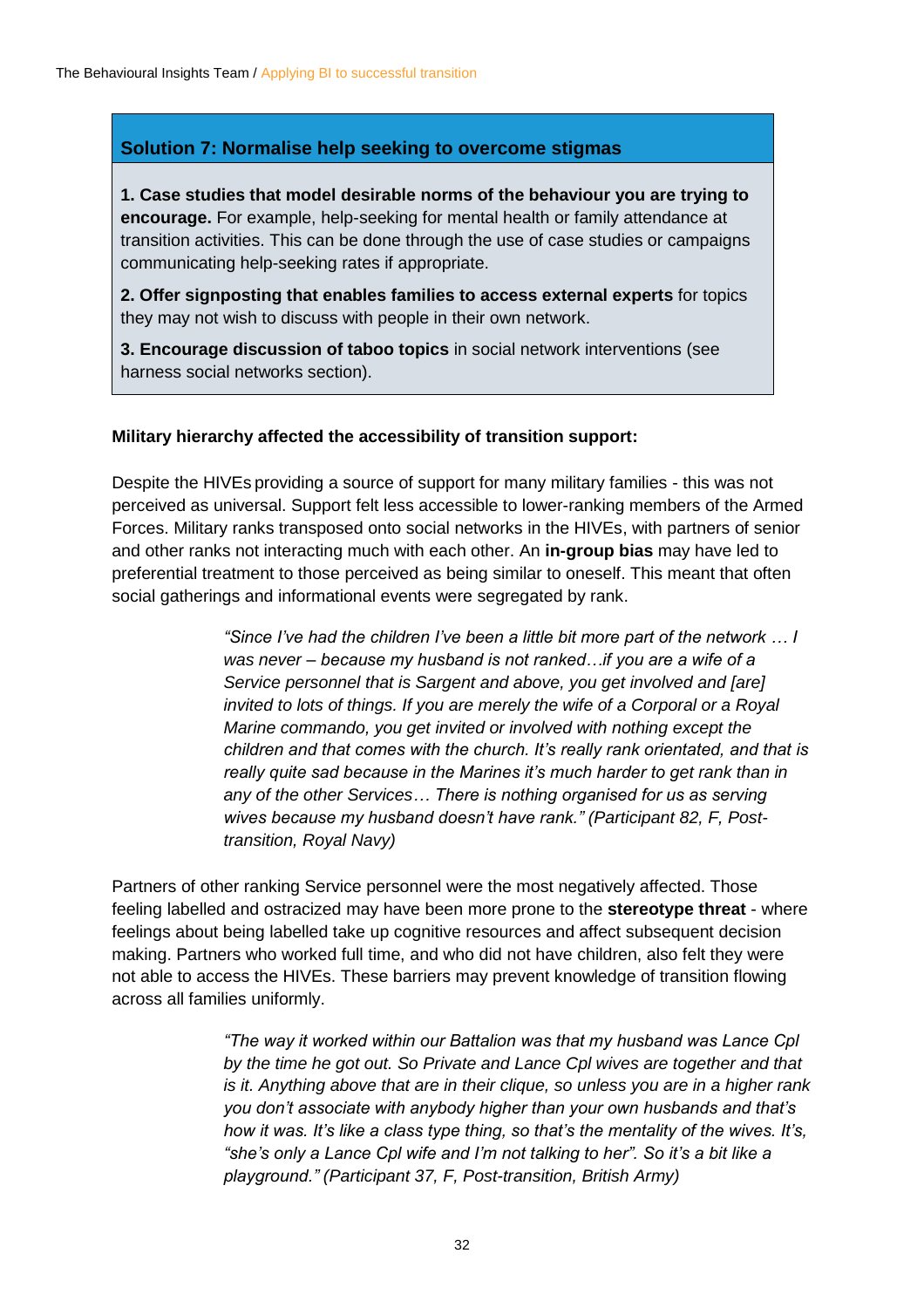Addressing the hierarchical culture of the HIVEs may encourage more partners to attend and diversify and increase the support and information they are exposed to.

In addition to this, the Chain of Command either facilitated or hindered leavers' engagement. The hierarchical nature of the military may affect how other ranking serving personnel engage in transition. A ranking or superior officer was found to be influential through the information they communicated and the implicit or explicit actions they took. There were several examples of families reporting that their serving person was influenced by their unit or commanding officer to de-prioritise their resettlement.

> *"When you have got someone sitting and saying that they don't care about preferential draft and we need someone in Scotland, and you are on my mind off you go, bye and thank you very much and your family is just going to have to suck it up." (Participant 82, F, Post-transition, Royal Navy)*

Examples were given of serving personnel being explicitly asked to focus on their unit, relocate for the final year in service or complete duties that made it difficult to attend resettlement workshops, events or retraining:

> *"You know the needs of the Army came first in which my case was supporting the family of the now deceased. You know, it was put to me that my priority wasn't to leave, so I did it for the good of the family and the Army." (Participant 99, M, Post-transition, British Army)*

However, senior ranking officers could also be a force for good, with some families citing that their support was crucial to their transition. They could enforce time to be set aside to attend retraining, signpost to support, and in one case, help to overrule a GP assessment so that the serving person could enter a desired training course.

> *"My husband's boss, Captain [X] would come around every two weeks and help us deal with the housing and then he referred us to the Vet's UK to get a caseworker." (Participant 14, F, Post-transition, British Army)*

Given the hierarchical nature of the Armed Forces, it is unsurprising that a **messenger** may disproportionately affect, positively or adversely, more junior ranks.<sup>21</sup> This was confirmed in our research, with families whose serving partner was generally lower ranking citing this to be more influential than those with a more senior serving person. Senior ranking officers appeared to be able to secure more flexible duties for their final year. Partners of higher ranking officers stated their partner was able to secure a transition-favourable posting in the last few years, where they were closer to home and able to attend training and courses. This flexibility was sometimes due to their own networks with other senior ranking officers:

> *"This is going to sound really outrageous. We happen to know [X] who was the Head of [X] at the time so he was pretty helpful. That's an unusual situation and we were very fortunate so had we not had that I don't know what would have happened. He provided a reference and that's all that was necessary really." (Participant 13, F, Post-transition, British Army)*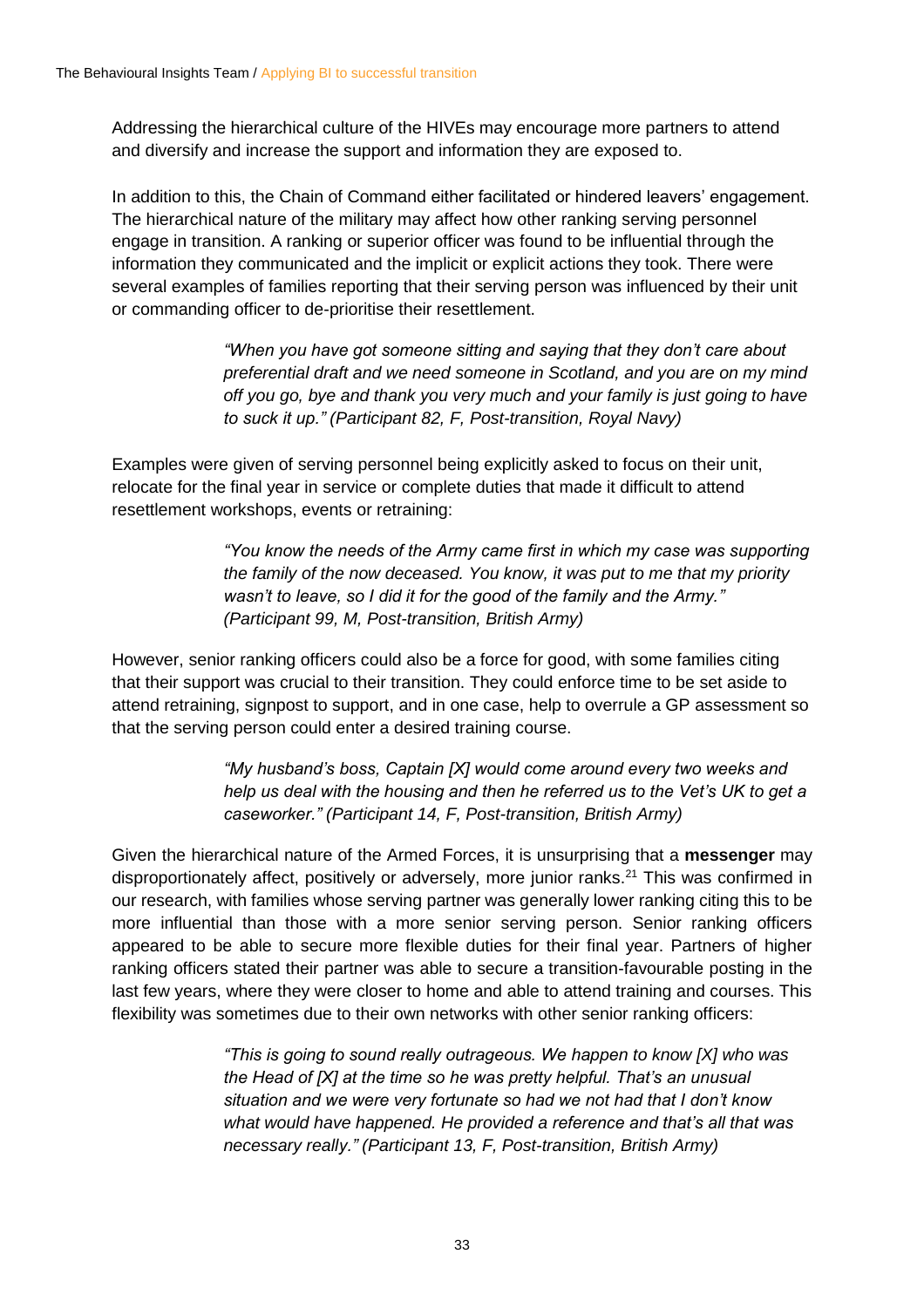The rank of a serving person, and their Chain of Command, both influenced the extent to which a serving person and their family could act upon information. It is therefore key to ensure units and commanding officers are messaging the value of transition and help their unit plan for transition consistently. As hierarchy is so important, it is essential that serving personnel feel they are able to step away from their duties to focus on themselves, above and beyond the needs of the unit.

#### **Solution 8: Leverage military hierarchy for support**

**1. Harness the influence of senior ranks as messengers** by asking them to send letters encouraging families' attendance at transition meetings and support services.

**2. Encourage greater engagement through feedback.** Sharing good news stories of officers under their command, or thank you letters, may encourage future support of transition.

**3. Provide more tools and training for senior ranks to support their personnel.**  This could include a monthly newsletter highlighting the transition activities and services happening that month near them.

#### **There are substantial differences between military and civilian norms:**

The military identity, and associated norms, influenced how the serving person interacted with both their colleagues and their families. Their transition to civilian life significantly affected their identity, with partners citing that they were often unprepared for the extent to which their lives would change.

> *"There wasn't enough preparation and support for him, and I don't think there is enough for the families as well. I don't know if it is out there and it's something that he didn't get involved with…. a huge change that's going to impact our lives and you know there is nothing out there for me. There was nothing. No one said are you okay, and quite basically I'm not OK… and I put this down to him being conditioned, institutionalised into the person that he is." (Participant 94, F, Post-transition, Royal Navy)*

Both serving personnel and partners were affected by the change to their routines and moving into a less authoritarian or hierarchical style of employment, something that often spilled over into their home life.

> *"I had no input whatsoever to prepare me as a family for what it might be like or from what I experience as a wife of somebody who has been you know, institutionalised for 24 and a half years. I've had absolutely no contact…The sort of things that I might need to prepare for. I need support in transition, but I don't know what's going to come out or where I would go to." (Participant 82, F, Post-transition, Navy)*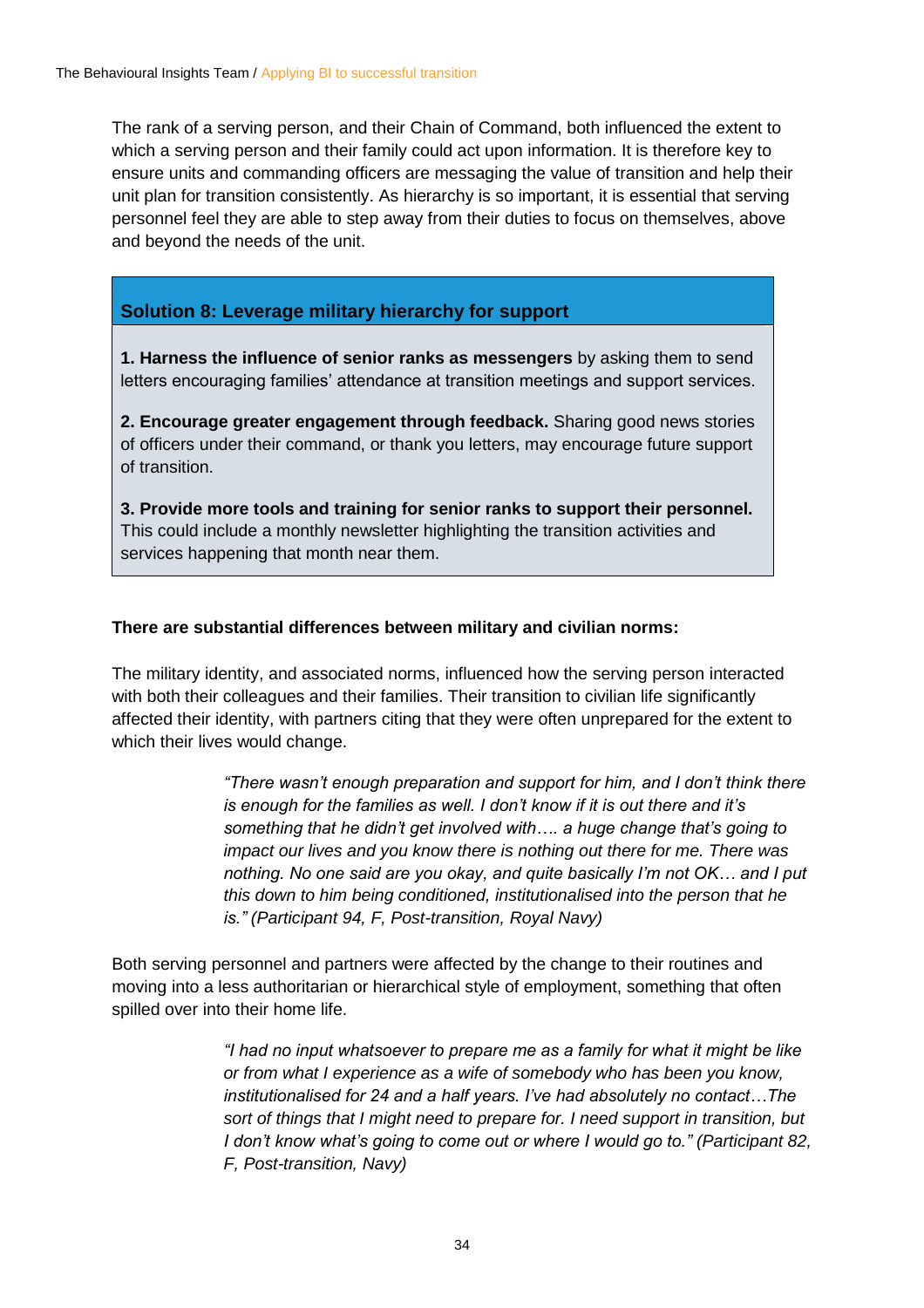Norms that were hard to shift were the hierarchical nature of giving and receiving orders, consequences for not fulfilling orders, and the loss of the supportive network where serving personnel would look out for each other.

> *"The other thing is, no one cares about you in civilian street. No one cares. You know, if you fall over in the street they just watch you fall over. They don't care. But in the Army you're a family and soldiers look after each other." (Participant 6, M, Post-transition, British Army)*

There can be many challenges associated with such a dramatic shift from a military to civilian community. Helping families to plan for this, creating opportunities for their families to recognise these challenges, as well as sharing success stories for managing the shift, would be valuable.

Families who lived off-base and were embedded in civilian life found it easier to predict what issues their spouse might encounter. Their experience in a civilian workplace, or community, often led them to be more attuned to what to expect after the Armed Forces. This helped them prepare their serving person for the culture shift.

> *"He wouldn't normally take my advice. But recently, he has been reading some of my old uni work and he's like, 'okay it makes a bit of sense now', you know when you bounce off working life with people or situations and before he was like, 'I would just tell them to shut up or just make them stop', and I'm like, 'well it doesn't work like that…you're going to find that really hard. Not everybody is going to be as hard-working as what you've found within the people at your work'." (Participant 88, F, Pre-Transition, Royal Navy)*

Several families explained that they suggested the Reserves as a way to manage the culture shock that they felt their spouse would feel moving from military to civilian life. This may help the serving person ease into civilian life, whilst retaining some of the formalities of military service.

> *"I said to him that when you leave you have to be a reservist or go and join the cadets and help there, because he will really struggle in dealing with people who aren't military….I have said to him that if he goes into a job and someone doesn't do what you ask them to, you can't say to them right, at 6 o'clock tomorrow morning you are on parade as a punishment. I said you have got to just sit down and talk to them and explain. He said, I know, it's going to be really hard. So yeah, he knows it's going to be hard but I don't think he knows how hard it's going to be" (Participant 65, F, Post-Transition, Royal Air Force)*

A family's experience is an asset to the serving person, harnessing the benefits of their experience between different types of families would be valuable, enabling them to learn from one another.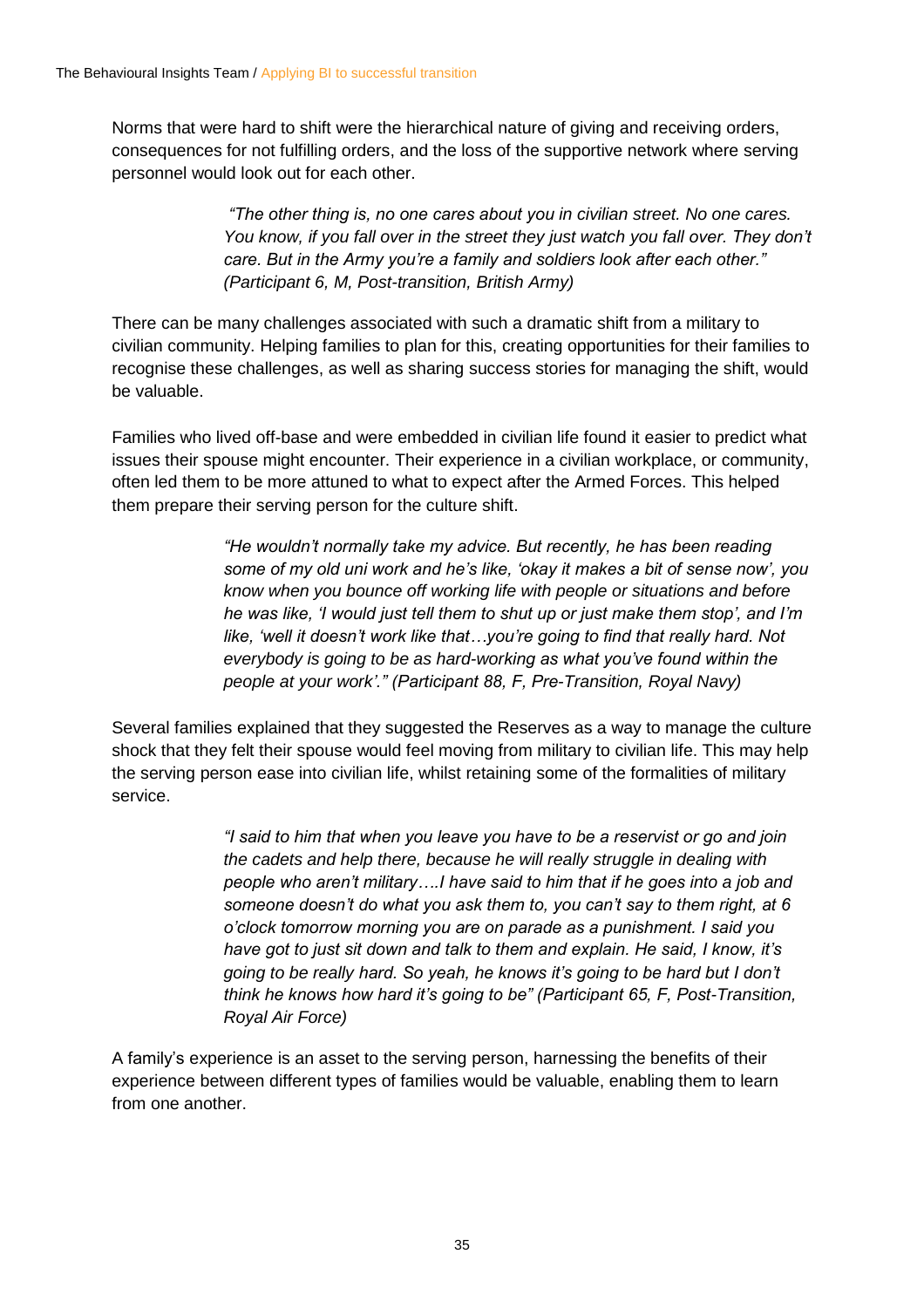#### **Solution 9: Acclimatise serving personnel with the civilian world**

**1. Increase a leaver's sense of belonging with the civilian world:** A belonging intervention can include asking people to complete an exercise where they are provided with a brief narrative of a veteran's experience of belonging in the civilian world, followed by a writing exercise in which they are asked to reflect on their own situation.

**2. Connect leavers with veteran families,** or families living off-base. This can increase their awareness of the differences between military and civilian culture (see *Solution 10: Harness social networks*, p. 39).

#### **Social networks are key to disseminating information and providing support:**

A strong military network is useful for receiving tips and insights from people with similar experiences, particularly recent veterans. **Social networks** were an essential component of successful transition but affected families differently depending on whether they were based near a base or located further afield, each having different benefits and challenges.

Families living in accommodation near the base, 'on patch', often had access to the support provided by other military families, with the regular relocation associated with military life creating an open, welcoming and supportive culture on patch.

> *"In the Army, you instantly make friends on the patch because you move into a quarter, you meet your neighbours, you start chatting to everyone and the sense of community is there. Nine times out of ten, your next door neighbour is already stood on the front doorstep saying hello, are you all right, have you just moved in?" (Participant 25, F, Post-Transition, British Army)*

Friendships formed through military connections were valuable to many of the interviewees. They were a source of support and had a common shared experience that often formed the basis for very trusting relationships.

> *"Some of my best friends are Army wives or ex-Army wives. It's very difficult to explain to people who have no experience of the Armed Forces of exactly what goes on. Sometimes you do actually need the support of other people who also have partners serving. Because it is hard to get your head around the fact that they can disappear at a phone call, and they can be away for months on end. Certainly, some of my civilian friends still don't understand.*  So, despite the cliqueness it is useful to have other people who are going *through the same things." (Participant 55, F, Pre-transition, British Army)*

Families felt they really benefited from the support networks of the HIVEs – a source of informal support and friends. The welcoming nature of military communities was not typically replicated in civilian life, making transition difficult for families and causing many to feel isolated.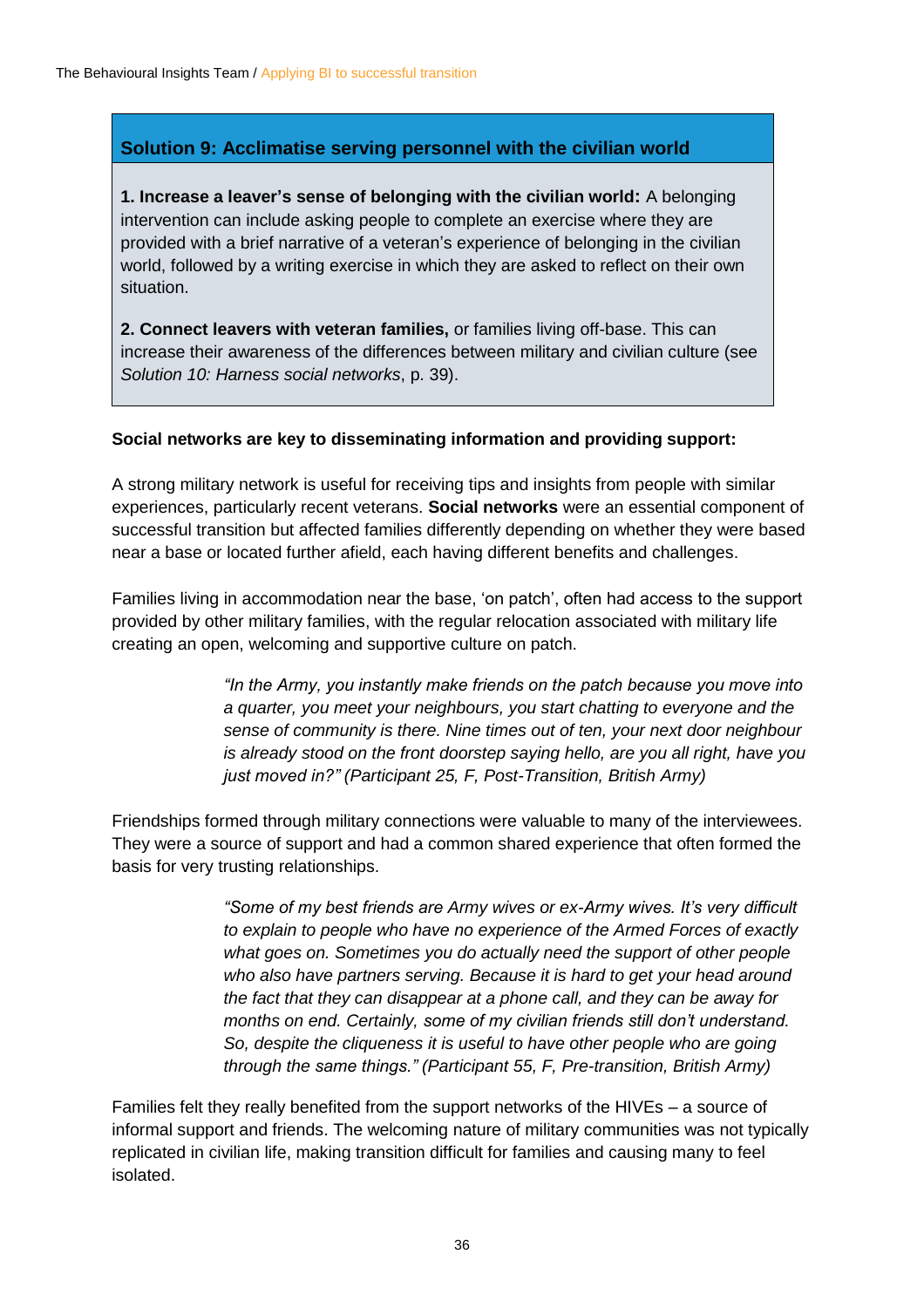*"Where we rented, I think I felt hugely isolated when we first lived there and very much of an outsider in a village where a lot of people had lived for years*  and years. It was quite an elderly population in the village where we were *renting and I did feel that I didn't quite fit and they couldn't quite work out where I come from. I did miss that security of patch life." (Participant 29, M, Post-transition, British Army)*

Veteran networks were incredibly valuable sources of information for transitioning families. Due to their own experiences, they were often keen to share information, even for subjects considered a taboo. A number of partners stated they made explicit decisions around transition based upon the information they acquired from friends who had already left the military, particularly around employment opportunities, housing, unexpected costs and processes.

> *"Friends mentioned to us that...the last move when you finally move out of your Army quarter and into a civilian property, that move you have to pay for. Again, that is just another thing that we had to factor in which is paying for the removal cost...when you have been sheltered from it slightly because it has always been paid for you, you suddenly realise that it's actually quite a lot of money." (Participant 15, F, Post-transition, British Army)*

Several interviewees who had already transitioned felt that they would have liked to have known someone who had already gone through the process. For some, this was compounded by an over-optisism about the ease of transition.

> *"We didn't really know anybody. I suppose in hindsight it might have been handy to have known people, but I don't think you really realise the relevance of it at the time." (Participant 17, F, Post-transition, British Army)*

Knowing another family in transition was cited as one of the most useful sources of information. However, these networks tended to be stronger for those who had served for longer and came from a higher rank. Fostering communication between the veteran and serving networks would be valuable, enabling families to know what to expect, what to consider, and where to go for help.

> *"To speak to someone different…would have helped. To understand a little bit more around how people have struggled and what they have found difficult, and how the partners have behaved. Again, everyone is different." (Participant 87, F, Pre-Transition, Royal Marines)*

Whether a family lives near or far from a military base gave them different assets to help with transition. Families living far from base generally had a stronger civilian network. This provided crucial information on how to deal with the differences between military and civilian life. Those with strong civilian ties had greater experience running a civilian household. Families that resided 'off patch' had the benefit of being more embedded in civilian life; many of those we spoke to were employed and often lived close to civilian support networks. Some had chosen to stay in a particular location due to their children's schooling or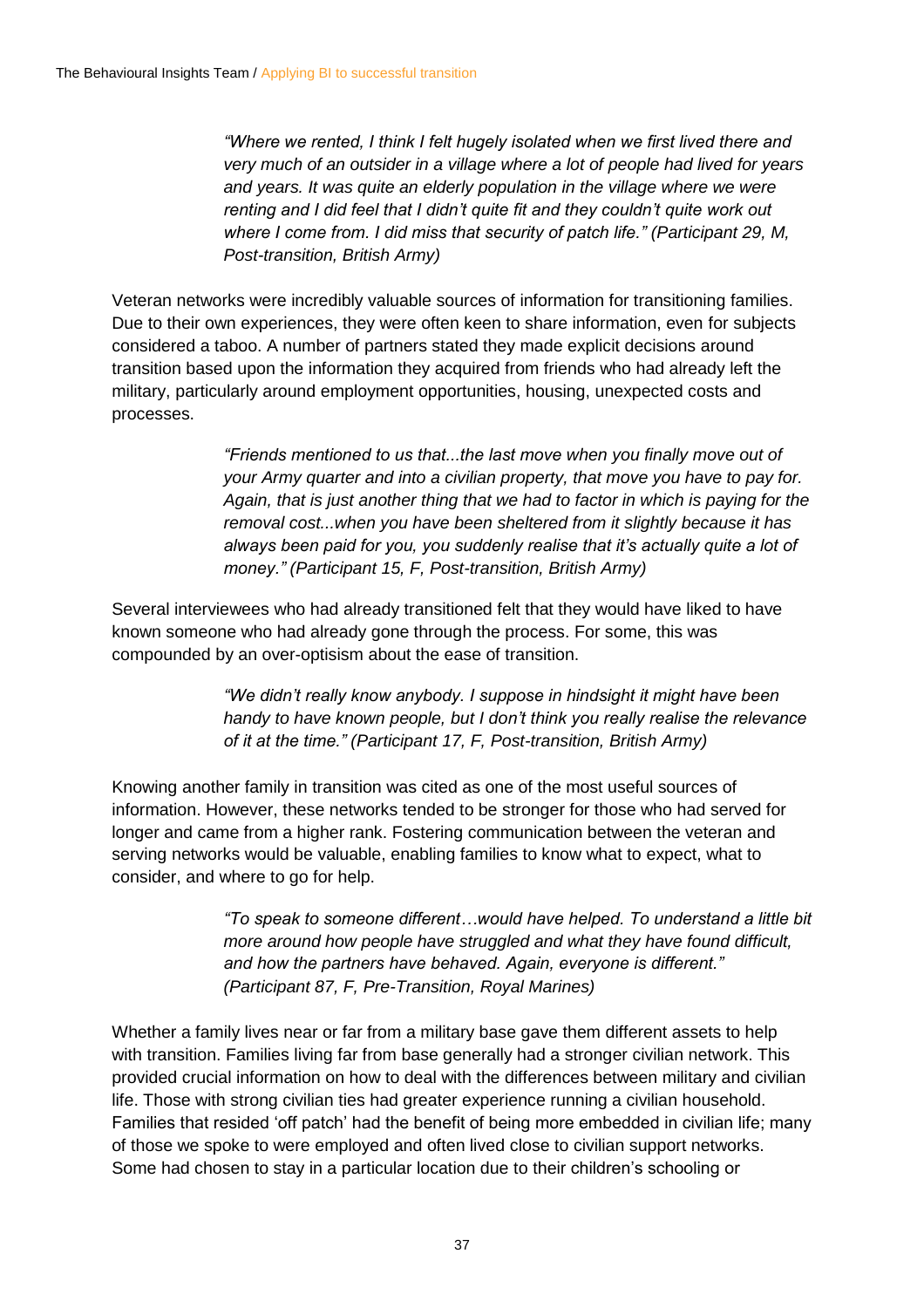proximity to their extended family. Others had been posted in a particular location and subsequently decided to stay. These individuals had the benefit of already living in their post-transition accommodation, whether mortgaged, rented or council-owned.

> *"It's my husband's family that live close by and we've got long-established friends here, so actually we're quite well-settled in this area in terms of friends and support. My job's in this area and we just function like a typical family would. Sometimes I used to say to my husband that I'd forget that he was in the Army because we didn't live on a camp or didn't have that sort of community. So we've always lived on the peripheral of that and that's maybe why I'm not aware of support or what's available because we didn't live amongst it." (Participant 33, F, Post-transition, British Army)*

As referenced in the section above (p.34), families living in the civilian community may also have a better understanding of the differences between military and civilian culture and can better prepare their serving person. However, being located away from base can isolate families from accessing information about transition, as they are geographically separated from the serving person and the military community. This affects their ability to attend transition workshops, and also limits the opportunities for the serving person to share information, if they are only home at weekends.

> *"Where we are now there's maybe only a couple of Forces families in the area but that's what we kind of wanted to be honest… our social circle doesn't tend to include many other Service families... My husband discusses it [transition] with his friends and they would be leaving at the same time. There are a lot of blokes that he knows that are ex-submariners that have gone down the same career route you know, who are already doing it. He asks those for advice and stuff, but I don't really know, and I haven't got anything to ask to be honest." (Participant 5, F, Pre-transition, Royal Navy)*

Partners mentioned how this separation would lead the serving person to draw more on their own military networks for support, rather than speak to them. This may mean families off patch possess a more limited knowledge of the support networks available to them.

> *"Because we lived apart I never got any information. They used to do like a booklet quarterly full of information about what was going on with the kids and the HIVE. But because I lived away from camp I received no information so I was never aware of what was going on and what was available and what wasn't." (Participant 37, F, Post-transition, British Army)*

Providing the right balance of support, and having someone who can offer friendly, specific advice, but not be too embedded in the pre-existing support network, may create a space where sensitive issues or topics can be discussed more meaningfully. A buddying solution to offering support could be introduced whereby families are paired with another family, who are able to offer advice and support, but who are also not an existing close link of the family.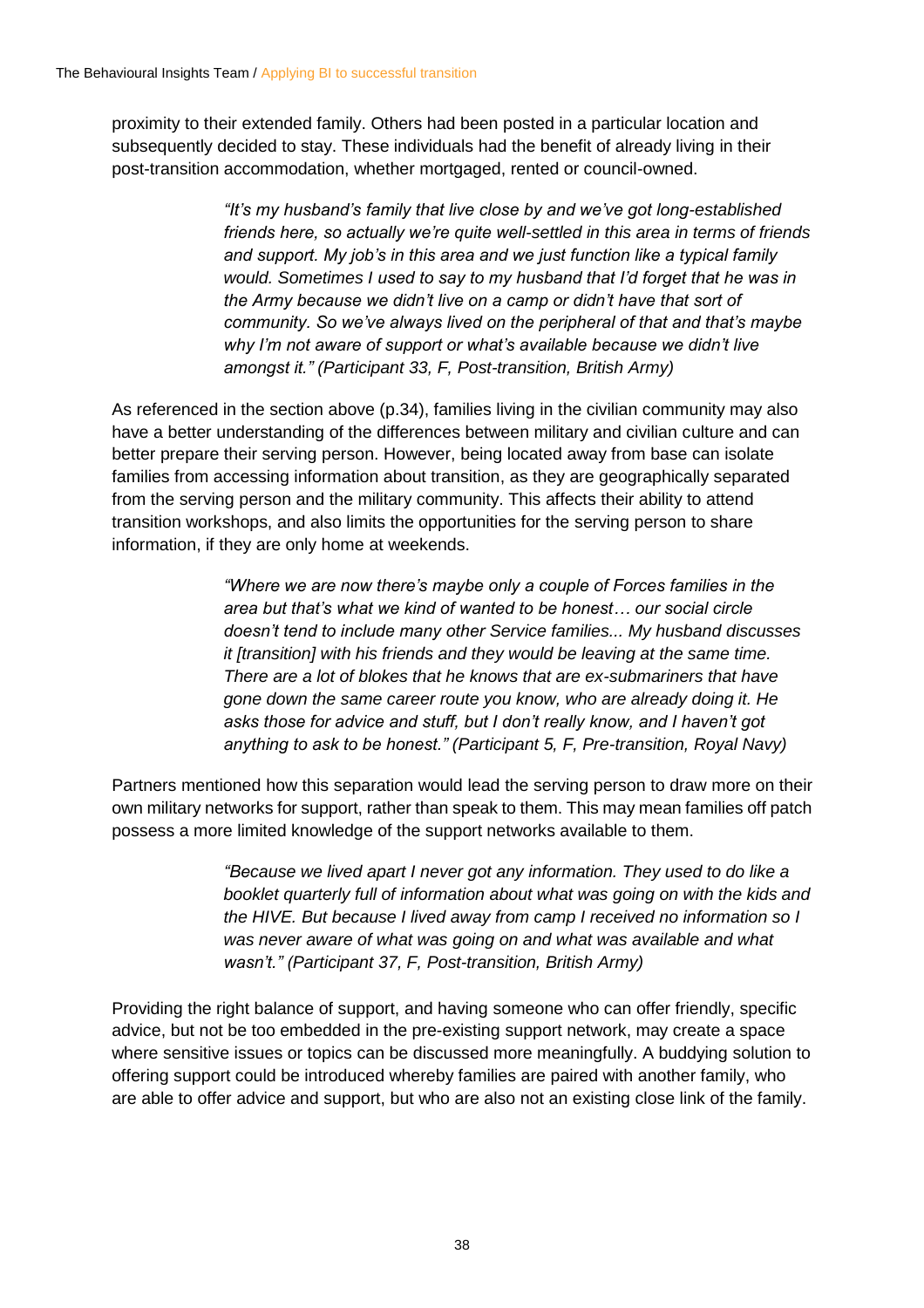#### **Solution 10: Harness social networks**

**1. Introduce a transition supporter scheme**. Ask leavers to nominate a "transition supporter", preferably a family member, to help them stay motivated. This supporter then receives a series of text messages about transition, linked to meetings, conversations prompts and preparation activity ideas, to help facilitate conversations about transition.

**2. Provide ways for people who are engaged with support services to encourage others in their networks to actively prepare for transition.** Ask serving personnel and families who make use of support services to reach out to other people in their own military networks to encourage them to also engage with the service. For example: "*Please reach out and email your friends and colleagues and let them know about [X]*".

**3. Help generate new information-sharing networks.** For example, a Transitioning Veteran Buddy Scheme pairing up partners with someone who has left, to offer transition focused peer-support (in one-to-one or group formats).

**4. Create network nudges**. Send a letter to families from veteran families who are in a similar circumstance, with a call to action – such as to attend an event or a workshop.

**5. Share unused transition entitlements with others.** Leavers require differing levels of support depending on their circumstances. Those who do not utilise their learning credits could opt-in to have them automatically assigned to others who would benefit from them more (e.g. family or colleagues) in accordance with a preapproved agreement.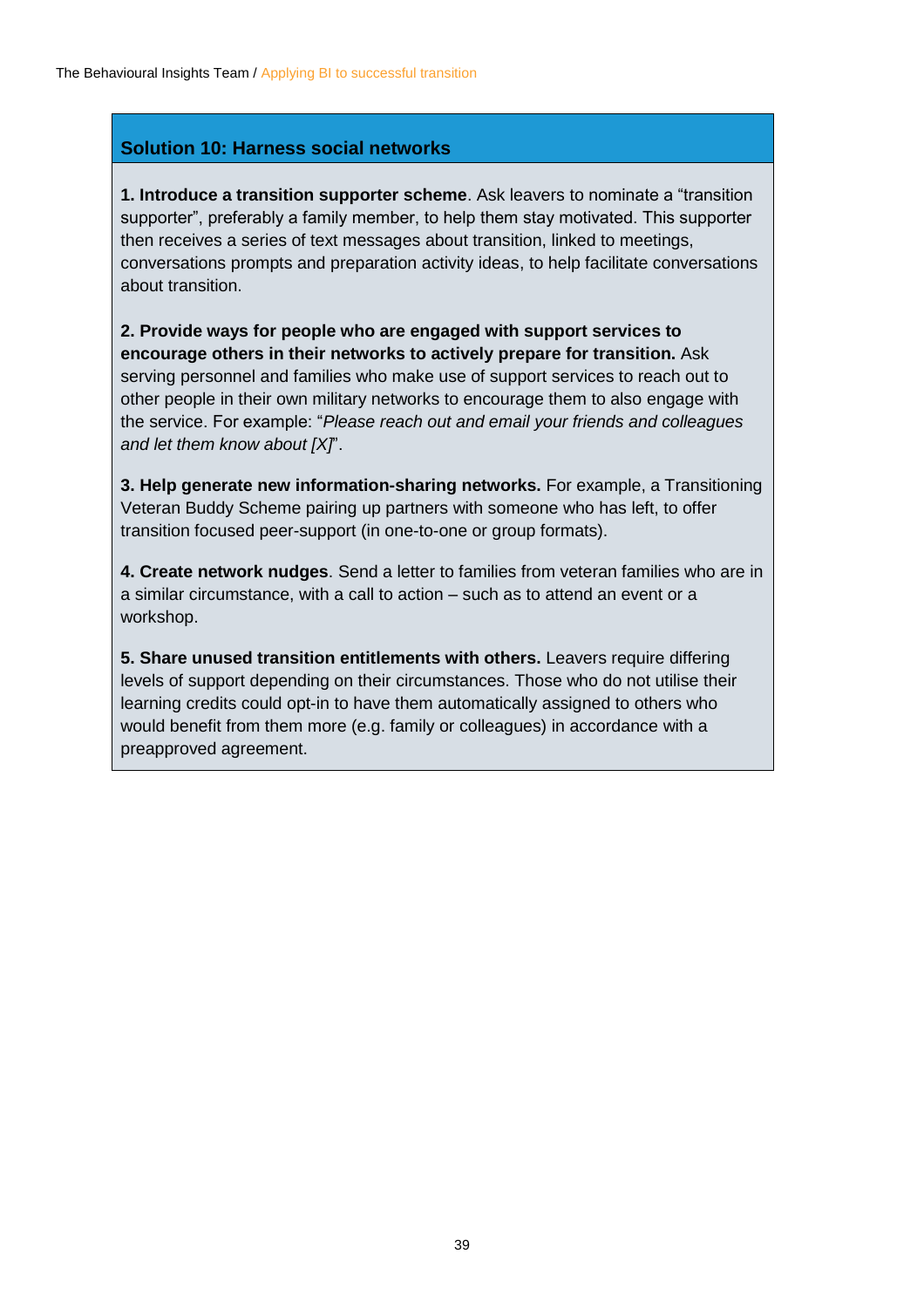### **04 / TIMELY**

Information will be processed or acted upon differently depending on when it is delivered knowing when to prompt is therefore crucial. How we conceptualise time can also hinder how we process information - we are more influenced by immediate effects than those in the future. There is also often a substantial gap between a person's desire or intention to act, and the action itself. This section outlines how timing matters in the context of transition.

| <b>Key barriers and facilitators</b>                                                                                                                                                                                                                                                                                                                                                                                                                     | <b>Potential solutions</b>                                                                                                                                                                                                                                                                                                                                                   |
|----------------------------------------------------------------------------------------------------------------------------------------------------------------------------------------------------------------------------------------------------------------------------------------------------------------------------------------------------------------------------------------------------------------------------------------------------------|------------------------------------------------------------------------------------------------------------------------------------------------------------------------------------------------------------------------------------------------------------------------------------------------------------------------------------------------------------------------------|
| Internal and external challenges left<br>families unable to dedicate sufficient<br>time to successful transition:                                                                                                                                                                                                                                                                                                                                        | <b>Encourage serving personnel and</b><br>families to engage with transition early<br>on:                                                                                                                                                                                                                                                                                    |
| 1. The formal resettlement process<br>anchors serving personnel and their<br>families to start preparing for transition at<br>the two-year mark.<br>2. In reality, transition tends to require at<br>least double the time currently offered in<br>the resettlement process.<br>3. Serving personnel and their families<br>typically conceptualise time in terms of<br>tours or postings, which may mean the<br>transition timelines don't resonate with | 1. Send timely reminders to serving<br>personnel and families.<br>2. Provide information about how long<br>each step in the transition process takes.<br>3. Reframe transition duration language to<br>tours or postings instead of years.<br>4. Deliver resources through a variety of<br>methods, such as online tutorials, postal<br>support packs and networking events. |
| their mental model of time.<br>4. The location of the last posting<br>facilitates or hinders engagement.                                                                                                                                                                                                                                                                                                                                                 |                                                                                                                                                                                                                                                                                                                                                                              |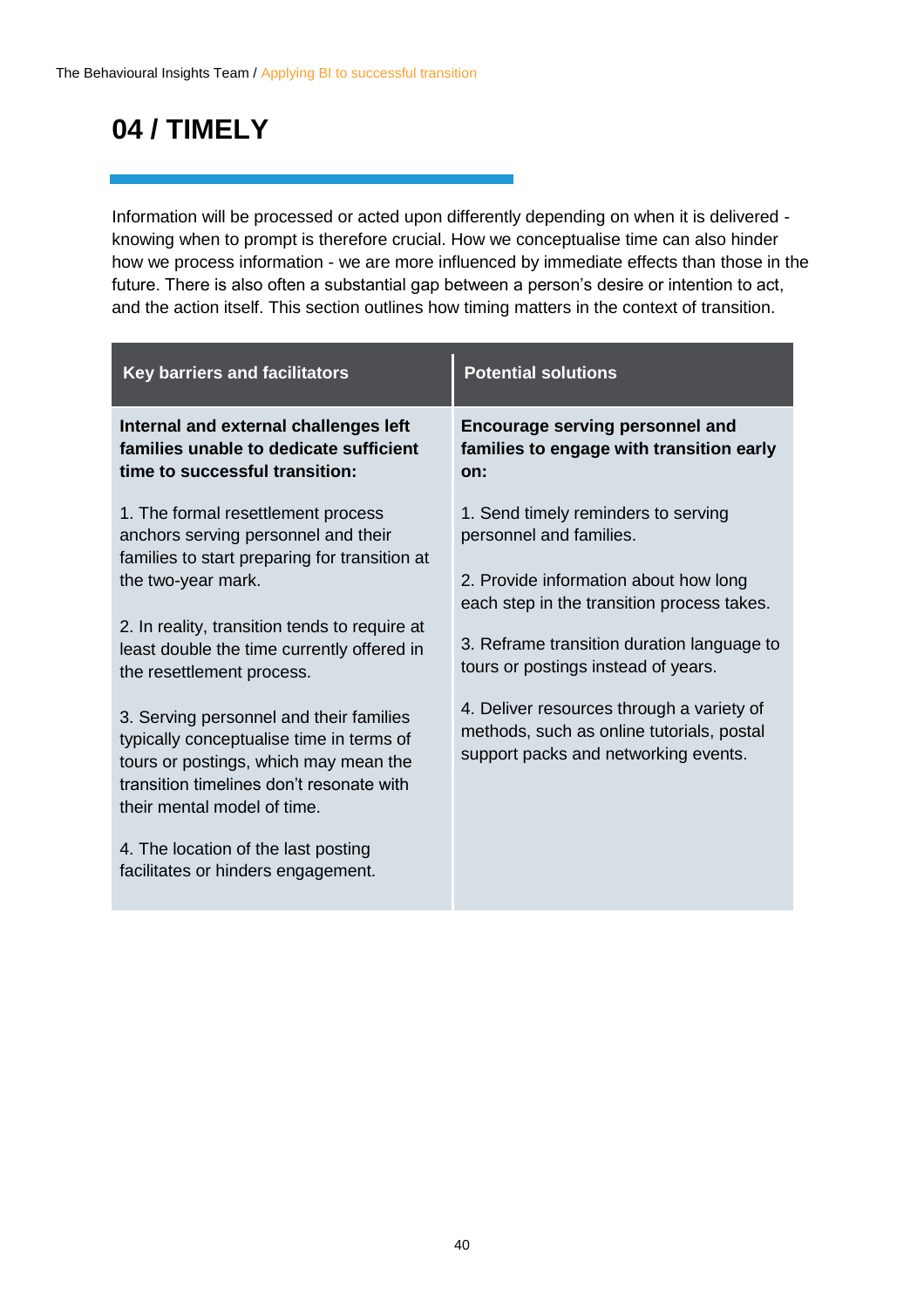| to be receptive:<br>1. Work with the Chain of Command to<br>1. Some families need support earlier but<br>protect the time that is allocated to<br>transition.<br>cannot access it; others find it is no longer<br>available when they need it.<br>2. Communicate that support is not only<br>2. Transition support is only accessed<br>for those at crisis point.<br>when at crisis point.<br>3. Work with employers to design schemes<br>3. Transition support was misaligned with<br>that offer greater flexibility.<br>the timings of civilian life.<br>4. Extend the amount of time that support<br>4. There is limited perceived support post-<br>is available.<br>leaving the Armed Forces, which is when it<br>may be needed most. |
|-------------------------------------------------------------------------------------------------------------------------------------------------------------------------------------------------------------------------------------------------------------------------------------------------------------------------------------------------------------------------------------------------------------------------------------------------------------------------------------------------------------------------------------------------------------------------------------------------------------------------------------------------------------------------------------------------------------------------------------------|
|-------------------------------------------------------------------------------------------------------------------------------------------------------------------------------------------------------------------------------------------------------------------------------------------------------------------------------------------------------------------------------------------------------------------------------------------------------------------------------------------------------------------------------------------------------------------------------------------------------------------------------------------------------------------------------------------------------------------------------------------|

#### **Internal and external challenges left families unable to dedicate sufficient time to successful transition:**

Structurally, the formal resettlement process begins at the two-year mark, with notice being served one year before transition. This can anchor serving personnel and their families to start preparing at this time and not before. **Anchoring** is the tendency during decision making to rely too heavily upon an initial piece of information offered when making decisions.

This bias can affect how serving personnel and their families interpret and plan for their future transition, only starting to prepare once they have reached this period in time.

> *"I think a year isn't enough, and he has been out two years now and he's still struggling. I think almost immediately there should be something in place for him to learn what it's going to be like. So workshops that he could attend and drop-ins and just having better support that he could go to for better help." (Participant 31, F, Post-Transition, British Army)*

Confirming this, several families regretted not acting sooner, and discussed the length of time it had taken to readjust.

> *'We started talking about it four or five years before, and with hindsight I think we left it a year too late. I would say six years is probably when you need to start thinking about it. If you think about an average posting it could be two to two and a half years, you don't want to wait until you're in your last posting when you are trying to pull everything together. So I think the posting before that at least, depending on whether you've got a house or what you've got to go to once you leave the Army. But for us it was certainly about five years*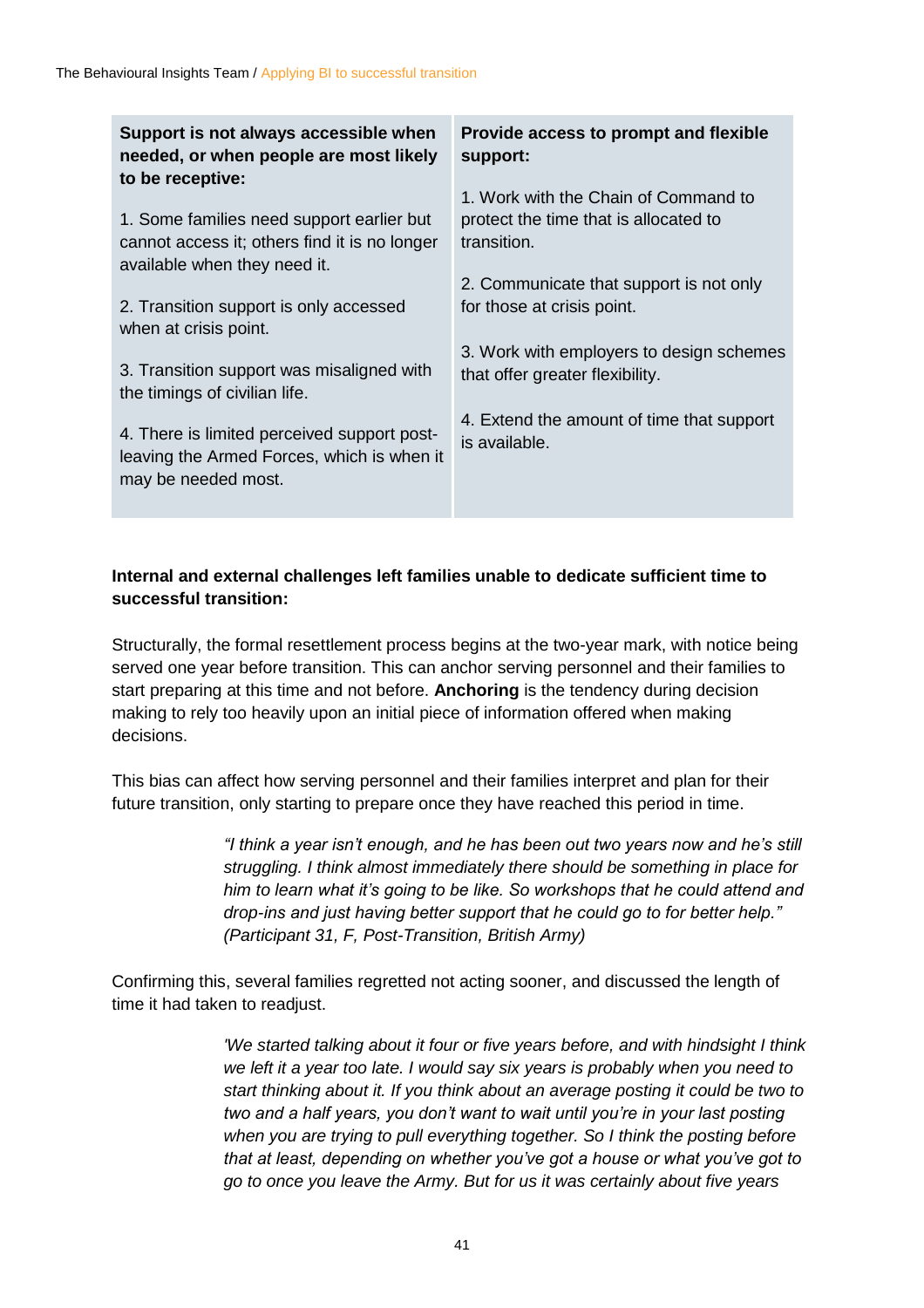*when we started to seriously consider our options." (Participant 15, F, Post-Transition, British Army)*

This interviewee was not alone in realising that in hindsight they should have taken longer to prepare. Transition required more time than families and serving personnel expected. The process was not smooth and often families experienced unexpected delays as they juggled the multiple dimensions of transition.

> *"There is a very long process to go on courses or work attachments. He has to speak to his seniors to be released, and that has to go up the Chain of Command. But it also has to be signed off by the civilian representative for the resettlement officers. It can take months for something that should only take a day or two" (Participant 55, F, Pre-transition, British Army)*

When we asked interviewees about the right time to start preparing, most responses converged around a four-to five-year mark. This is over **double** the amount of time currently offered in the resettlement process.

> *"We started talking about it four or years before, and with hindsight I think we left it a year too late…you don't want to wait until you're in your last posting when you are trying to pull everything together" (Participant 29, F, Posttransition, British Army)*

Interestingly, many of the serving personnel and their families conceptualised time in terms of tours or postings. Families tended to approach their life by these landmarks, as that was when they were most likely to face new changes, such as look for a new house, school or job.

> *"I think it was just breaking it down into those postings. My husband had a three-year posting and then he knew his next job would be another three-year posting. So for him it was he knew it was his second to last posting and it's now I need to be thinking about this, so that was the confirmation. But he was fortunate that those postings were for three years because sometimes they are less than that, so that was the trigger" (Participant 50, F, Post-transition, British Army)*

This reflects, in many ways, the culture of the Armed Forces, as the majority of change for them revolved around moving from one posting to another, or their serving person being on tour for a period of time. As described below, families learnt to adapt their behaviour around the posting and tour system, particularly with regards to planning:

> *"I had learnt to always wait until I got to the next posting before I got too excited…because of all the change. So you to get to the thinking of, I'll wait 'til I get there, I'll get settled and unpacked. Especially coming back from overseas and you need to start again with everything; new cars, new phones, new everything, so I would do all that and then start looking for a job." (Participant 15, F, Post-transition, British Army)*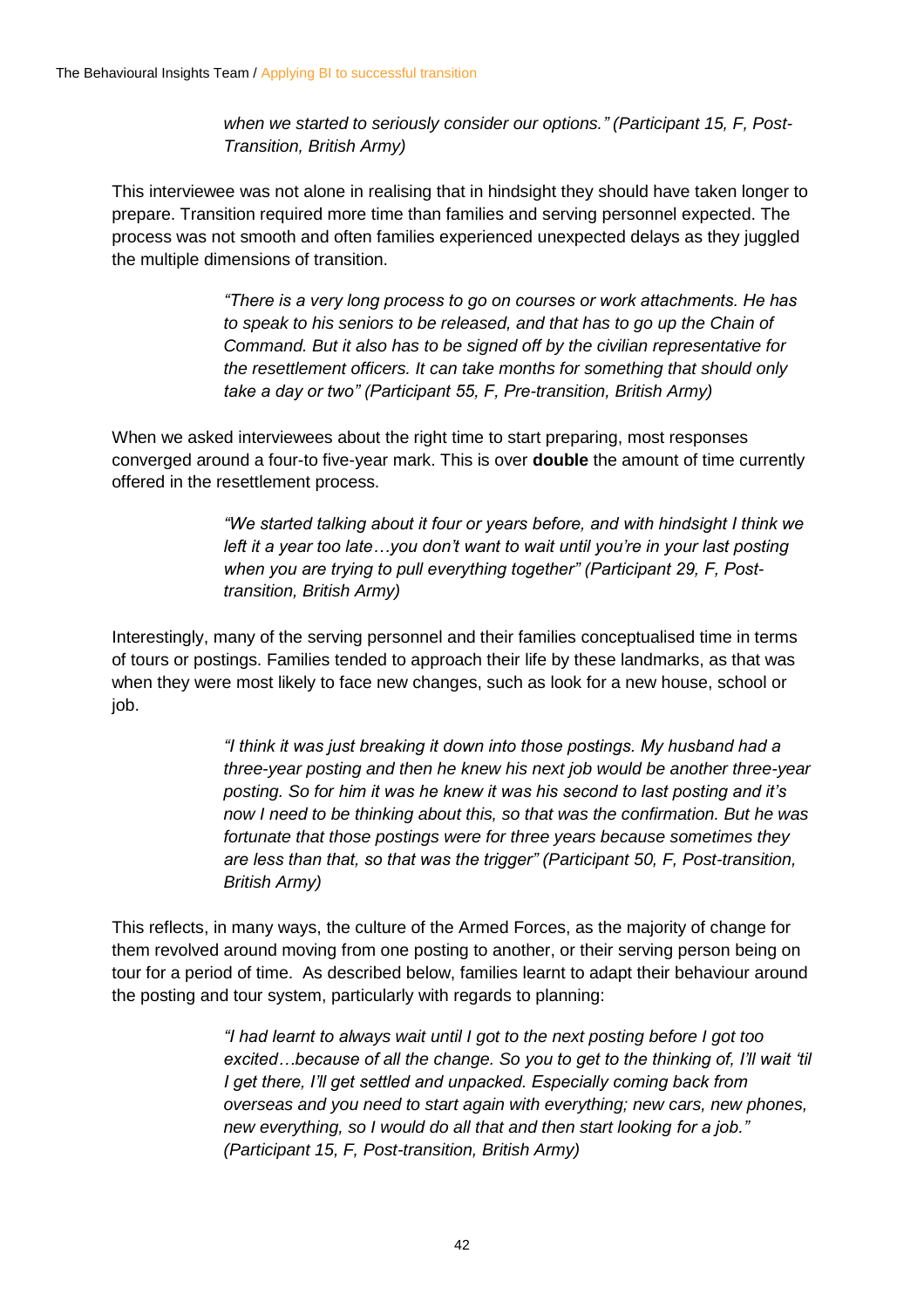Given that preparation to change is conceptualised for many by postings, the length and location of the posting can either facilitate or hinder engagement. Those posted closer to home, or able to spend significant amounts of time at home, were able to "ease their way" back into civilian and family life more smoothly than those that had been posted far away or overseas.

> *"I would be a lot more worried about him if he hadn't spent so much time at home recently. He completed a course, summer and paternity leave. If it wasn't for that, it would have been a massive change from him being on base and in that lifestyle with all the men…My only recommendation would be a lot more time at home, planned time at home." (Participant 87, F, Pre-transition, Royal Navy)*

A posting can not only help assimilation into civilian family life but it can also help the serving person pivot into a civilian career. This strategic decision-making involves long term planning, as postings preferences do not always come through:

> *"He made a conscious decision that something as an aviation skill is a transferable skill. In his last eight years of serving he did make a deliberate point of trying to target jobs within the military that he could see would have the potential to help him when he left. So you get your posting preferences where you can choose what jobs you want. You don't always get them but you get that preference, and he did make a conscious decision to try and stay in the aviation sector for when he finally left." (Participant 29, F, Posttransition, British Army)*

However, this ability to strategically choose postings is dependent upon the role. Some roles have a lot less flexibility than others. As the example below shows, they do not always work out even when efforts had been made to secure one:

> *'I had been promised co-locating postings to Birmingham and I had to wait 18 months, and I was carrying two jobs at the time until they found somebody to plug the gap. When this other person came in I was back to my own job. I asked them to post me to Birmingham like they had promised, but they had given it to somebody else." (Participant 22, M, Post-transition, British Army)*

Factoring role flexibility into long-term transition planning would be beneficial to help serving personnel and their families access the support they will benefit the most from.

#### **Solution 11: Encourage early engagement with transition**

**1. Send timely reminders to serving personnel and families.** e.g. text message prompts, email notifications, to inform families and serving personnel of upcoming activities, remind them of meeting appointments and provide useful tips on what to do.

**2. Provide information about how long each step in the transition process**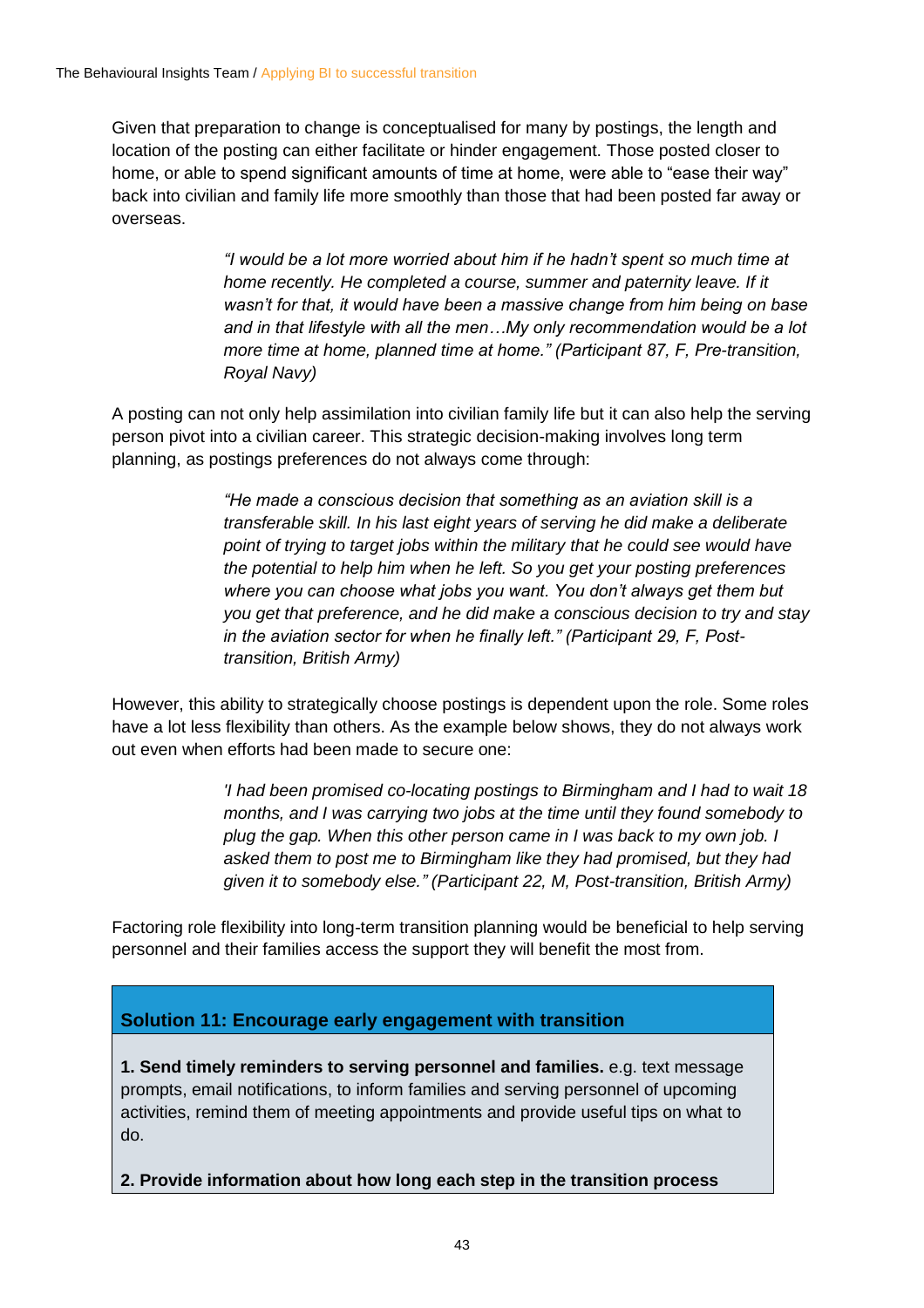**takes.** For example**,** average time taken to find employment, move into social housing.

**3. Reframe transition duration language** to tours or postings instead of years, and highlight that the last posting may hinder one's ability to engage with transition and thus activities cannot be left until the last minute.

**4. Deliver resources through a variety of methods to minimise the effect of structural barriers.** For example, information and support that can be accessed in immediate e-learning format, information packs and support groups/networks both on and off base, or signposting families to other events at similar times.

#### **Support is not always accessible when needed, or when people are most likely to be receptive:**

Both the amount of time required for transition, and the point at which leavers and their families needed to engage with transition, varied depending on the reasons for leaving and the circumstances under which their transition occurred.

For some, information and support was not provided early on enough and their transition consequently felt like a "*ticking clock"* and a *"waiting game".* Examples included waiting twomonths for a resettlement interview, not being able to access training opportunities and not knowing how much to budget due to uncertainty surrounding their retraining allowance.

> *"When you put your notice in you should receive a fact sheet of what happens next and what you can do...I put my notice in and had a couple of weeks where nothing happened" (Participant 76, M, Pre-transition, Royal Marines)*

Others felt that the support that they wanted was no longer available when they needed it. This was particularly true for those who faced unexpected difficulties and for those who were unsure of what they wanted their future career path to be.

> *"There seems to be quite a good resettlement process but ultimately, if you are not fit enough at the time to make use of it, once you are out you are out and your access to that service is lost." (Participant 92, F, Pre-transition, British Army)*

Accessing help at the right time was further hindered by the stigma around help seeking. Serving personnel were aware of support services but believed these were only for those at crisis point, stating that you had to be "*on your knees*" and "*broken"* before seeking help from charities like SSAFA (Participant 70, F, Pre-transition, British Army). This led to some families and serving personnel to put off seeking support:

> *"A few months before he left the Army he did go to the doctors to say that he felt absolutely awful and was not coping...but, we were so close to leaving by then." (Participant 23, F, Post-transition, Royal Air Force)*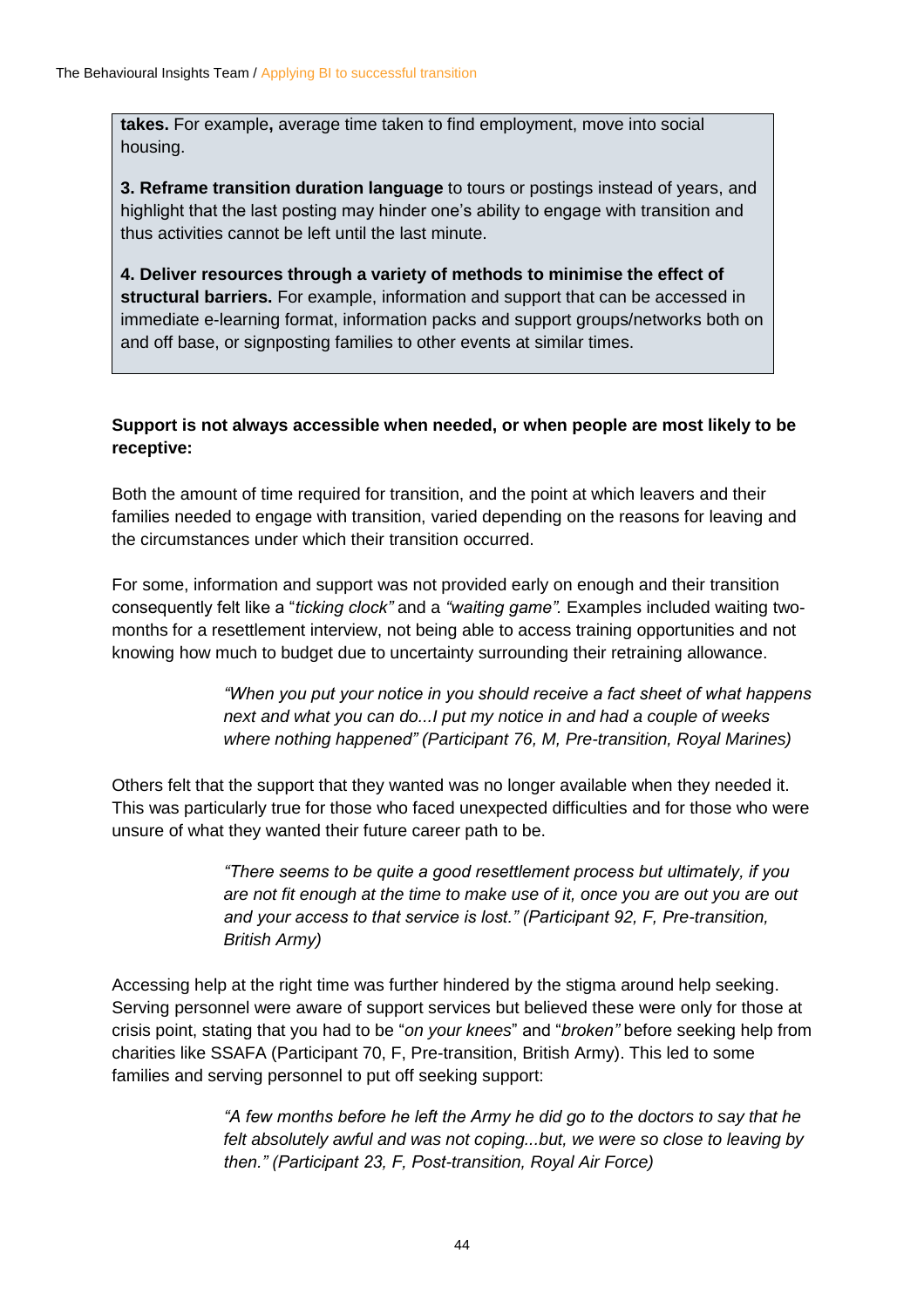This was compounded by some families and serving persons' experience of seeking help. There were a number of interviewees who asked for help and were only listened to when at crisis point. This signals to families and serving personnel to seek help in only the most extreme of circumstances:

> *"I felt that they didn't actually listen when things started to rear their heads…it was a bit too late… My ex was at the point where he tried to commit suicide and that was only when the Army got involved…" (Participant 2, F, Posttransition, British Army)*

This perception of stigma surrounding help seeking, and experience of help only being available at crisis point, meant that often families were aware of support services but did not access them.

Transition support was felt to be misaligned with the timings of civilian life, particularly for employment. A number of serving personnel stated that they could not apply for jobs until just a few months before their release date as companies were only offering jobs with immediate start dates.

> *"There's no point in applying for jobs until the last two months because companies out there are not interested until they know that you are available" (Participant 72, M, Pre-transition, Royal Navy)*

This left serving personnel and their families feeling like they had to take a "*leap of faith that there would be a job out there*" (Participant 30, F, Post-transition, Royal Navy) and not knowing how long they would go without a pay check.

> *"He's keeping his eye out for opportunities, but I think it's too early to secure anything. No one is going to hire him in 10 months… but I'm optimistic." (Participant 88, F, Pre-Transition, Royal Navy)*

This inability to apply for roles too far into the future was coupled by uncertainty of securing one in time to balance the household finances.

> *"He left in July…but he didn't start his paid employment until October and his first pay check was in November. We did have that time where we were worried for a bit. We knew he would get something, but we just didn't know how long it would take." (Participant 29, F, Post-transition, British Army)*

A few respondents also experienced difficulties with their housing, as they were unable to apply for council housing, or join waiting lists, until they left Service accommodation.

> *"We thought there was a good chance of getting a house and this was six months prior to the actual leave date… and we then found there was none basically available. So, we did leave with nowhere to go in the end which was a big upheaval." (Participant 23, F, Post-Transition, Royal Air Force)*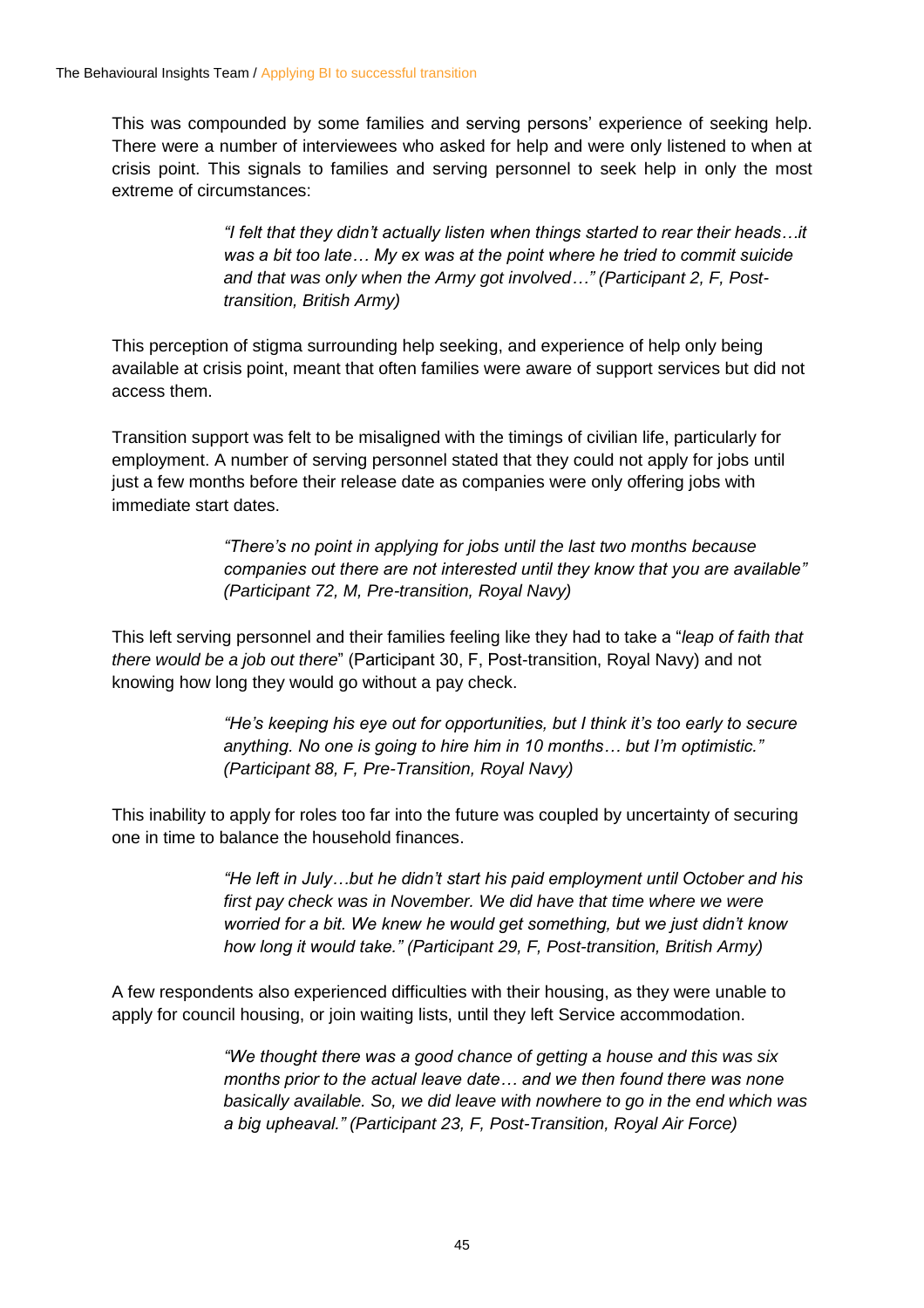Whilst aligning the serving personnel departure with a job can be challenging, there are a number of activities they and their families can still engage with (e.g. retraining, networking, CV updating). In addition to this, families should be encouraged to save to ensure they have a financial buffer that is long enough to sustain them at least for the average amount of time taken to find a job.

For many families and serving personnel, there was also a misalignment between when support was offered and when they felt they needed it – often the greatest struggles they faced were after transition, when no support or advice was available from the military. The majority of difficulties faced by families and serving personnel discussed in the interviewees were almost all after they had left the Armed Forces. Many families cited that they were surprised and disappointed by the lack of follow up support. Families described that support needs to be promptly accessible and offered to families post- transition, not just pretransition.

> *"You get your end of service date, you get a resettlement package and when your date expires, that's it. You're let go and you're just a civvy...you were part of us, now you're not...there's no follow up...they don't try and get in contact with you to see how you're doing, if there is anything that they can help you with…half the time the resettlement doesn't hold a job at the end of it. You're literally left on your own to fathom where and what you're meant to do" (Participant 37, F, Post-transition, British Army)*

The lack of follow up or acknowledgement resulted in widespread resentment amongst families and serving personnel. This was particularly pronounced for those who had served for prolonged periods of time - it felt they had been abandoned by a service they had given their life to. For many interviewees, this was driven by a sense of inequality between what they had given, versus what the military had given them back.

> *"There is nothing whatsoever acknowledging you for giving up your life for 24 and a half years...I've given up my career three times over for my husband and [was subsequently] treated like this." (Participant 82, Female, Posttransition, Royal Navy)*

As referenced above (Solution 2, p. 16), increased recognition of one's service, coupled with a follow up check-in, would help alleviate this sense of alienation and help signpost families and serving personnel to potentially valuable resources and support.

This structured approach to the timing of transition support means that some families and serving personnel who are unable to benefit, or those who do not perceive it as relevant at that specific point in time, risk slipping through the net. Further to this, there is an urgent call for increased support, or sign posting to available support, once serving personnel leave the Armed Forces and at regular intervals thereafter. Support should be reformulated to be available over an extended time period and offered to people when they are most likely to be receptive.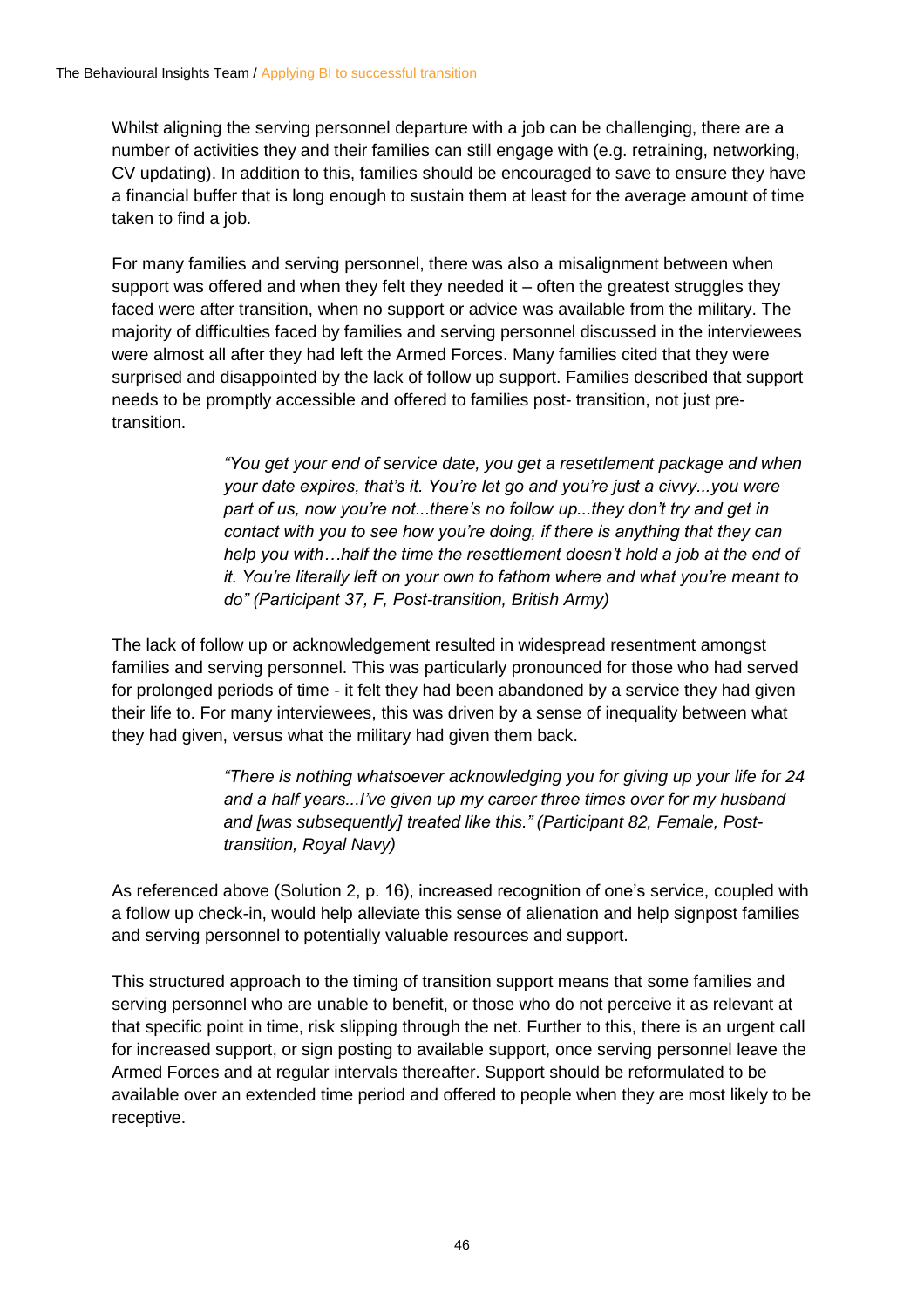#### **Solution 12: Provide access to prompt and flexible support**

**1. Work with the Chain of Command to protect the time that is allocated to transition.** Serving personnel are allocated a senior member of the military to support and protect their resettlement time; some may be able to facilitate leavers' location of their final posting, or to increase the serving personnel's time spent at home, with family, or planning their transition.

**2. Communicate that support is not only for those at crisis point** and should be sought at first recognition of signs of need.

**3. Extend the amount of time that support is available.** This could include making resettlement grants and learning credits accessible after leaving, timely signposting to the support available pre and post-transition, and regular check-ins and access to follow-up support following discharge**.**

**4. Work with employers** to design schemes that offer greater flexibility particularly regarding start dates for those leaving the Armed Forces.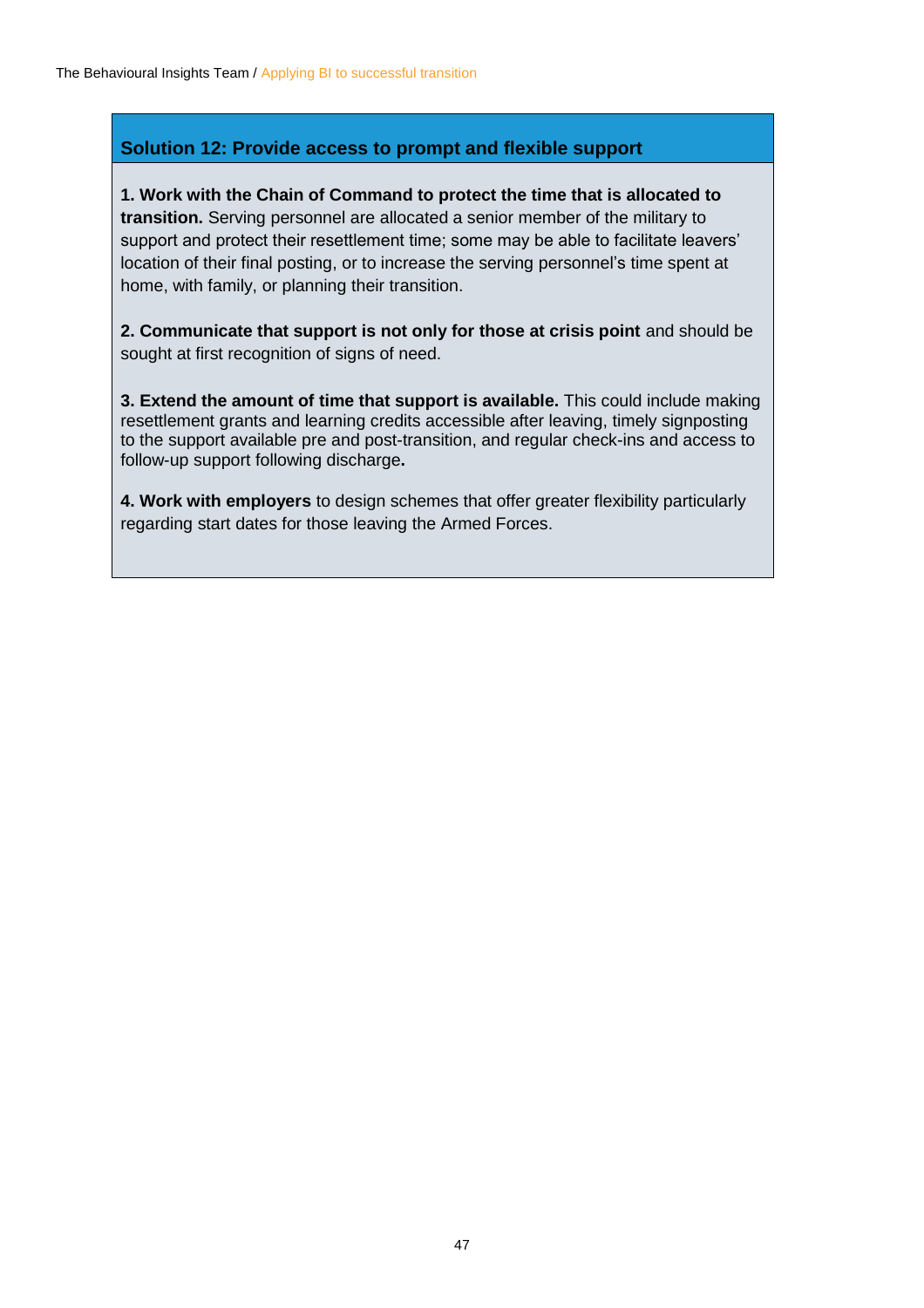### <span id="page-47-0"></span>**Summary of recommendations**

This report contains a wealth of findings, and subsequent recommendations, to help families and serving personnel successfully transition from military to civilian life. The findings from the four EAST chapters contain 40 individual recommendations, focussing on solutions to specific behaviours. However, these should not be viewed in isolation, as this risks isolating recommendations by a single barrier to behaviour change, when there may be multiple barriers at play. We have therefore amalgamated our 40 solutions into four overarching themes, which each include 2-3 solutions across different themes. We believe these solutions, when combined, would be the most impactful for families and their serving person transitioning out of the Armed Forces. Our solutions include both the principles to be applied across support offered and ideas for new support provisions.

#### **1. Reduce information and choice overload**

- a. Break transition down into smaller and more manageable steps to achieve long-term goals. Facilitate early preparation and track progress by providing timely tips and reminders.
- b. Inform families about what steps they need to complete, how long each of these take and which need to be considered early-on, to ensure families can flexibly respond to unexpected events.
- c. Make certain tasks the default to facilitate long-term engagement, e.g. auto-enrol serving personnel and/or their families into a scheme that transfers a % of their monthly salary into a savings pot or a 'civilian transition fund' unless they opt-out.

#### **2. Involve the family in transition support**

- a. Change the way information is delivered to families. This could range from setting up a direct channel of communication with families, or by tapping into existing channels, either by forwarding emails sent to serving personnel or by using meaningful and credible messengers, e.g. the Chain of Command personally inviting families to turnup to transition events.
- b. Make the message salient by using inclusive language and providing information that is tailored to the needs of families, e.g. create a system where serving personnel and families select the topics that are applicable to them and only receive filtered advice and support.
- c. Ensure transition support is logistically feasible for families, e.g. facilitate travel and child-care arrangements, and provide alternatives if it is not possible for families to attend in person, e.g. through webinars.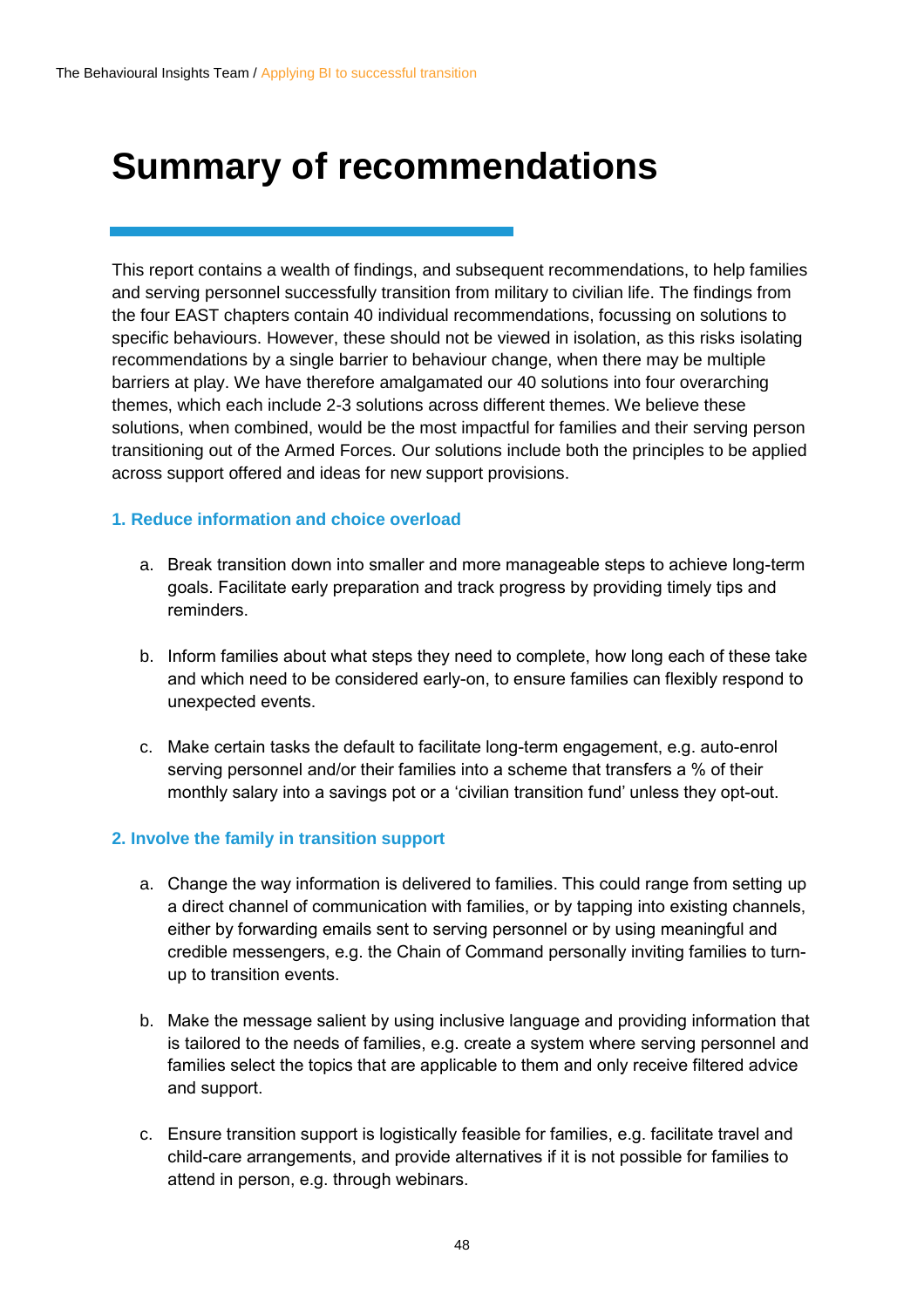#### **3. Tap into social networks**

- a. Ask serving personnel to nominate a family member to be their "*transition supporter*" to receive regular texts regarding transition, tips on what to do and events they can attend to facilitate conversations.
- b. Pair families due to leave the Armed Forces with those who have already left, e.g. use a digital platform to enable conversations between "*buddy families*".
- c. Ask serving personnel and families who make use of support services to reach out to other people in their own military networks to encourage them to also engage.

#### **4. Continue support after transition**

- a. Extend the amount of time that support is available by making resettlement grants and learning credits accessible after leaving (or raise awareness of extended availability); particularly for those who are not able to access them at the time in which these are available.
- b. Inform leavers on what support is available post-transition and follow-up with them at regular check-ins, e.g. after six or 12 months, to ask how they are doing and sign-post them to additional support if needed.

These ideas were bought to a group of experts in a workshop, to assess their feasibility and impact. The next section details the insights from the solution workshop.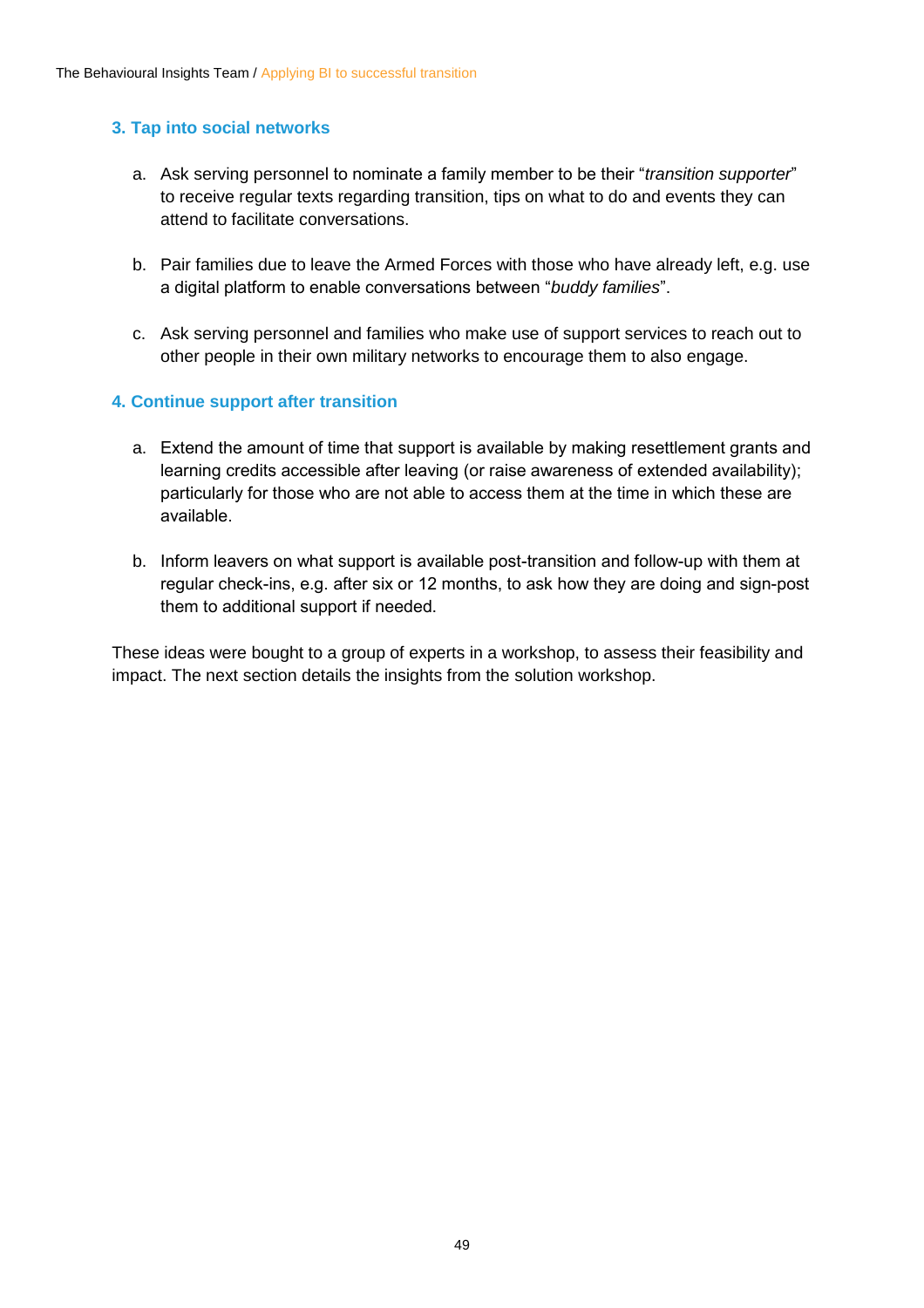### <span id="page-49-0"></span>**Feasibility and impact**

To get an initial sense of whether these solutions are feasible to implement, or likely to have a meaningful impact, we ran a workshop with a range of stakeholders to assess the opportunities and challenges associated with implementing each component of the four solutions. Participants scored each of the 11 components based on how feasible they were to implement, and the potential impact they could make. We had a loose threshold in mind for eliminating components of solutions: each had to score a minimum of 10/20 with a minimum of 5/10 for the Impact component of the rating.

All of the components (and the solutions overall) passed this threshold, meaning none were eliminated, and all should be considered for implementation. Whilst an overall high score is important, if it is made up of high impact and relatively lower feasibility, it may still be important to pursue. Some of these recommendations are likely to be hard to implement but worthwhile.

We are indebted to the workshop attendees and note that although this section represents their views, not all views may have been captured here and we did not have representatives from all relevant sectors at the workshop. The feasibility and impact scores are therefore not definitive scores. The full table of solutions and their scores can be found at Appendix 2.

For the remainder of this section we discuss general considerations and then specific challenges and opportunities for each solution in turn, as identified by workshop participants. These comprise the beginning of a conversation around implementing and trialling these solutions, which would form the second phase of this project. If commissioned for this second phase, each issue outlined below, as well as others, would be analysed in greater depth.

|         | <b>Opportunities</b>                                                                                      | <b>Challenges</b> |                                                                                                             |
|---------|-----------------------------------------------------------------------------------------------------------|-------------------|-------------------------------------------------------------------------------------------------------------|
| $1_{-}$ | Solutions could be recommended in<br>the new transition policy due in<br>spring 2019.                     |                   | 1. Units would need to take<br>responsibility for some of these<br>activities.                              |
|         | 2. Plans are afoot to recruit an<br>organisation to deliver through-<br>career transition information. It |                   | 2. It could be difficult for a single<br>Service to deliver, and would need<br>tri-service support.         |
|         | would be a single point of contact for<br>help and support. This could be an                              |                   | 3. There may be a risk of increasing<br>dependency on the military, so<br>interventions need to ensure they |

#### **General implementation considerations**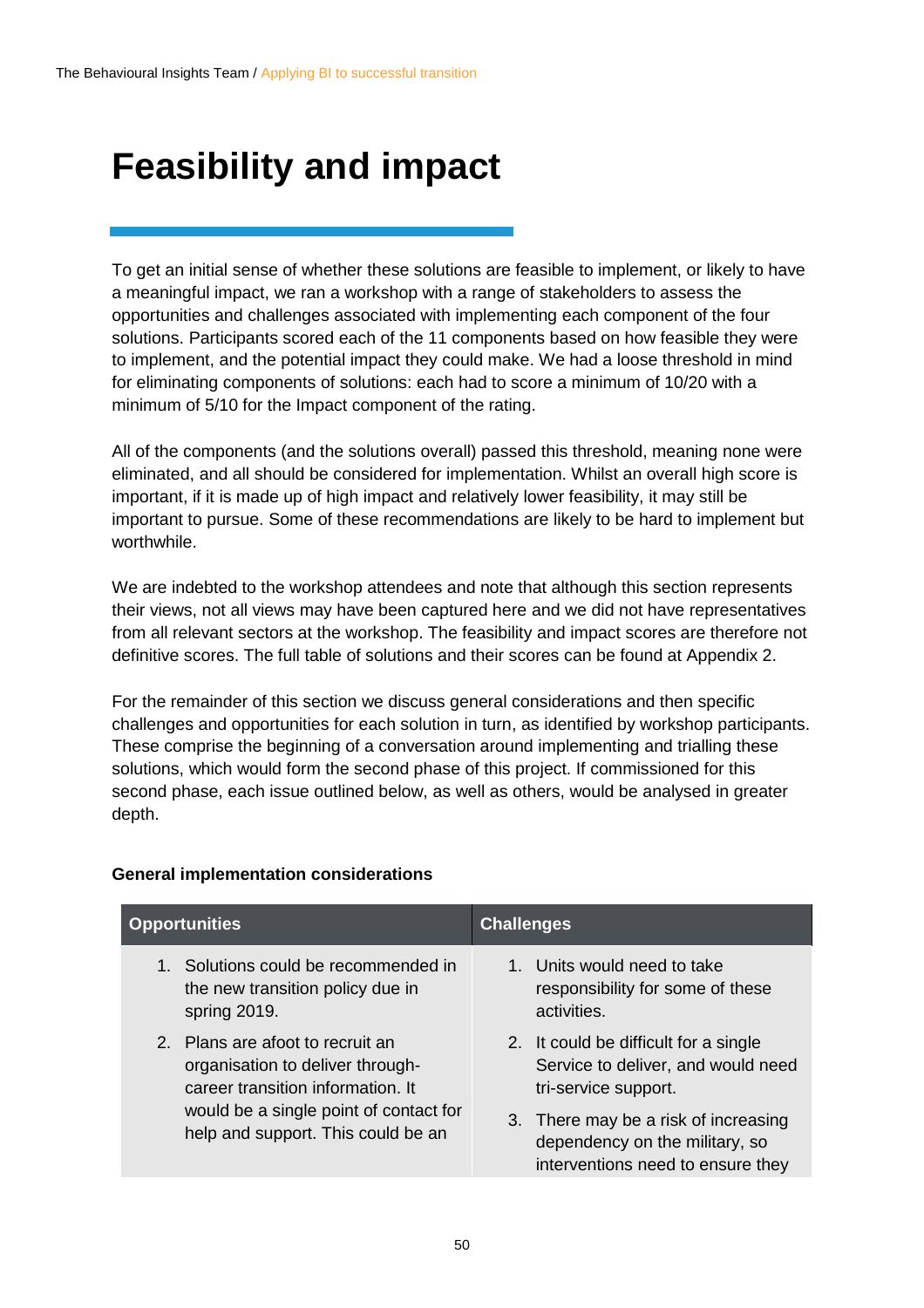organisation to help implement the solutions.

3. Interventions around planning could target life events, such as marriage, the birth of a new child, or a new posting.

are focussed on upskilling families and serving personnel.

4. Data protection, consent and GDPR would need to be factored in.

#### **1. Reduce information and choice overload**

| <b>Opportunities</b>                                                                                                                                                                                                                              | <b>Challenges</b>                                                                                                                                                                                                                          |
|---------------------------------------------------------------------------------------------------------------------------------------------------------------------------------------------------------------------------------------------------|--------------------------------------------------------------------------------------------------------------------------------------------------------------------------------------------------------------------------------------------|
| Interventions could be<br>$1_{-}$<br>incorporated into the Family<br><b>Transition Guide.</b><br>2. HARDFACTS could be used as a<br>diagnostic tool to ascertain the<br>transition strengths and<br>weaknesses of a family and<br>serving person. | 1. Hard to reach families will be<br>challenging, especially given the<br>consent required to contact families<br>and keep their records.<br>2. The Joint Personnel Administration's<br>(JPA) consent process would need to<br>be altered. |

#### **2. Involve family in transition**

| <b>Opportunities</b>                                                    | <b>Challenges</b>                                        |
|-------------------------------------------------------------------------|----------------------------------------------------------|
| 1. Online tools are a key mechanism<br>to facilitate family engagement. | 1. Seeking permission to contact will be<br>challenging. |
| 2. New JPA system could auto enrol<br>an email address for families.    |                                                          |

#### **3. Tap into social networks**

| <b>Opportunities</b>                | <b>Challenges</b>                         |
|-------------------------------------|-------------------------------------------|
| 1. SSAFA transition mentoring       | 1. Families during transition may be too  |
| scheme could be combined or         | busy to interact with others.             |
| built upon.                         | 2. The matching process may be difficult, |
| 2. Could harness social media to    | as a serving person's rank already        |
| publish and sign post to the        | affects behaviour.                        |
| service, e.g. Mumsnet, LinkedIn.    | 3. Encouraging sign-ups could be          |
| 3. Peer support resonates well with | challenging, language of 'supporter'      |
| the existing culture within the     | would need to be carefully considered     |
| Armed Forces (see p. 34).           | and user-tested.                          |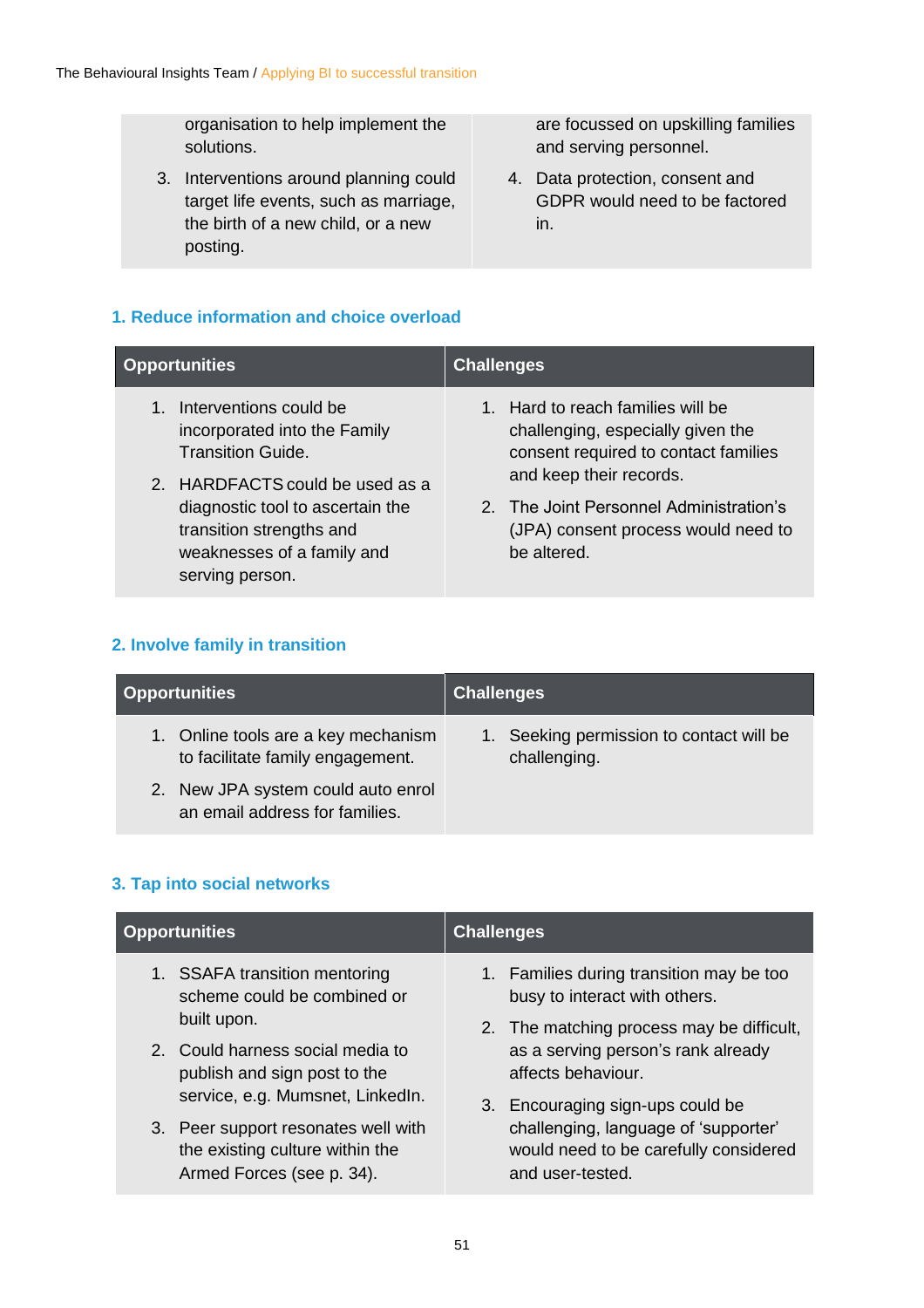#### **4. Continue to support after transition**

| <b>Opportunities</b>                                                                                                                         | <b>Challenges</b>                                                                                                             |  |
|----------------------------------------------------------------------------------------------------------------------------------------------|-------------------------------------------------------------------------------------------------------------------------------|--|
| 1. Services already hold contact<br>details for many veterans.                                                                               | 1. Allowing credits and resettlement<br>grants to be carried over to partners                                                 |  |
| 2. Learning credits available already<br>- limited awareness they last for<br>5 years.                                                       | may have tax implications.<br>2. Chain of Command may de-prioritise<br>the need for serving personnel to start                |  |
| 3. Veteran's Gateway UK is trialling<br>an outbound calling service for<br>ex-Service personnel, based on<br>the US Marine Corps model. This | preparing for transition whilst they are<br>still serving, if they know that they will<br>be able to access support later on. |  |
| could be extended to include<br>family members by asking<br>Service personnel to refer them to<br>the service.                               | 3. Could be perceived as patronising or<br>may be hindered by help-seeking<br>stigma.                                         |  |
| 4. Tag communication onto<br>pension's letters that are sent out<br>annually.                                                                |                                                                                                                               |  |

These implementation factors are important to consider, acting as a starting point for developing these solutions into policy. We will continue to work closely with stakeholders from the MOD, the tri-services and third sector to ensure any ideas taken forward are practical and impactful.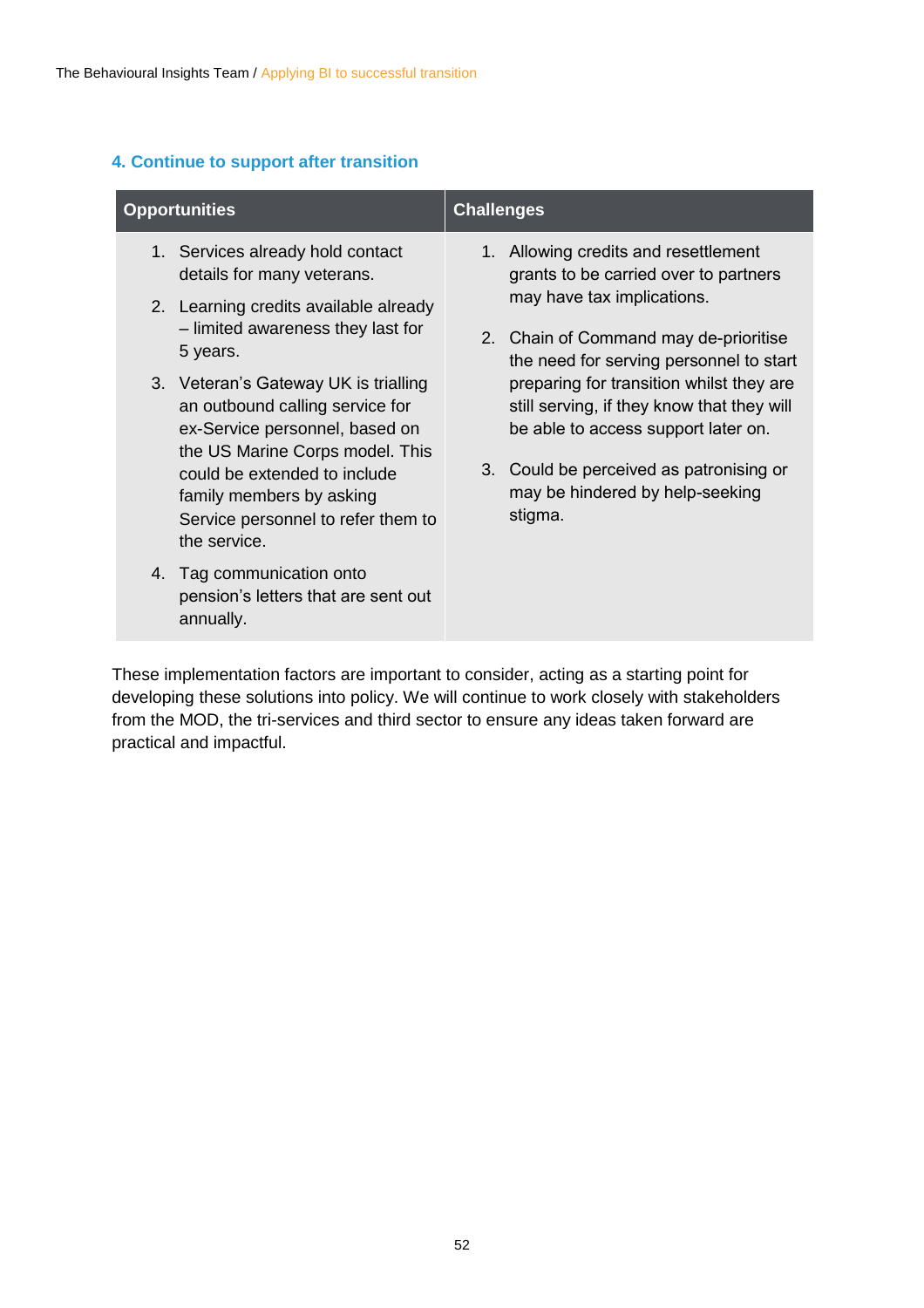## <span id="page-52-0"></span>**Conclusion**

Transitioning from military to civilian life is challenging, as serving personnel and their families juggle several significant life events concurrently. Although the majority of military families make this change successfully, modifying the current systems and processes could make for even better transition success. Increasing engagement of both families and serving personnel with the transition process is therefore essential when designing policies to improve outcomes.

In this report we have highlighted a range of directions for how to improve structures and increase families' and serving personnel's engagement with support services. A more behavioural, human-centred approach is advised: one that factors in the behavioural barriers families and serving personnel face when undertaking such a significant lifestyle change. From our research, we recommend four key mechanisms to achieve this:

- **1. Reduce information and choice overload**
- **2. Involve family in transition support**
- **3. Tap into social networks**
- **4. Continue support after transition**

We believe that designing behaviourally informed systems, that better consider the factors that underpin many families' and serving personnel's experience of transition, will have a positive impact across all of the sub-dimensions of transition - housing, employment, finance, health and wellbeing. In this instance, taking a behavioural approach is a preventative one – it empowers families and serving personnel with the knowledge of when and how to prepare for transition.

However, contextual influences on people's behaviour are significant and often difficult to predict. Serving personnel and families will differ on a number of dimensions ranging from Service, demographics, rank, experience and skills. It is therefore important to conduct robust evaluations of any policy changes to establish which interventions are most effective in supporting families and serving personnel in the process of transition.

Our recommendations aim to help the family and serving person to understand their own transition context, engage in time-appropriate planning and support, encourage openness and sharing of their expertise, and ensure their sacrifice for their country is duly recognised after they leave the military. We believe this is an asset-based model of support which builds on families' strengths to help them recognise when weakness may be at play and the strengths and resources they have to draw on.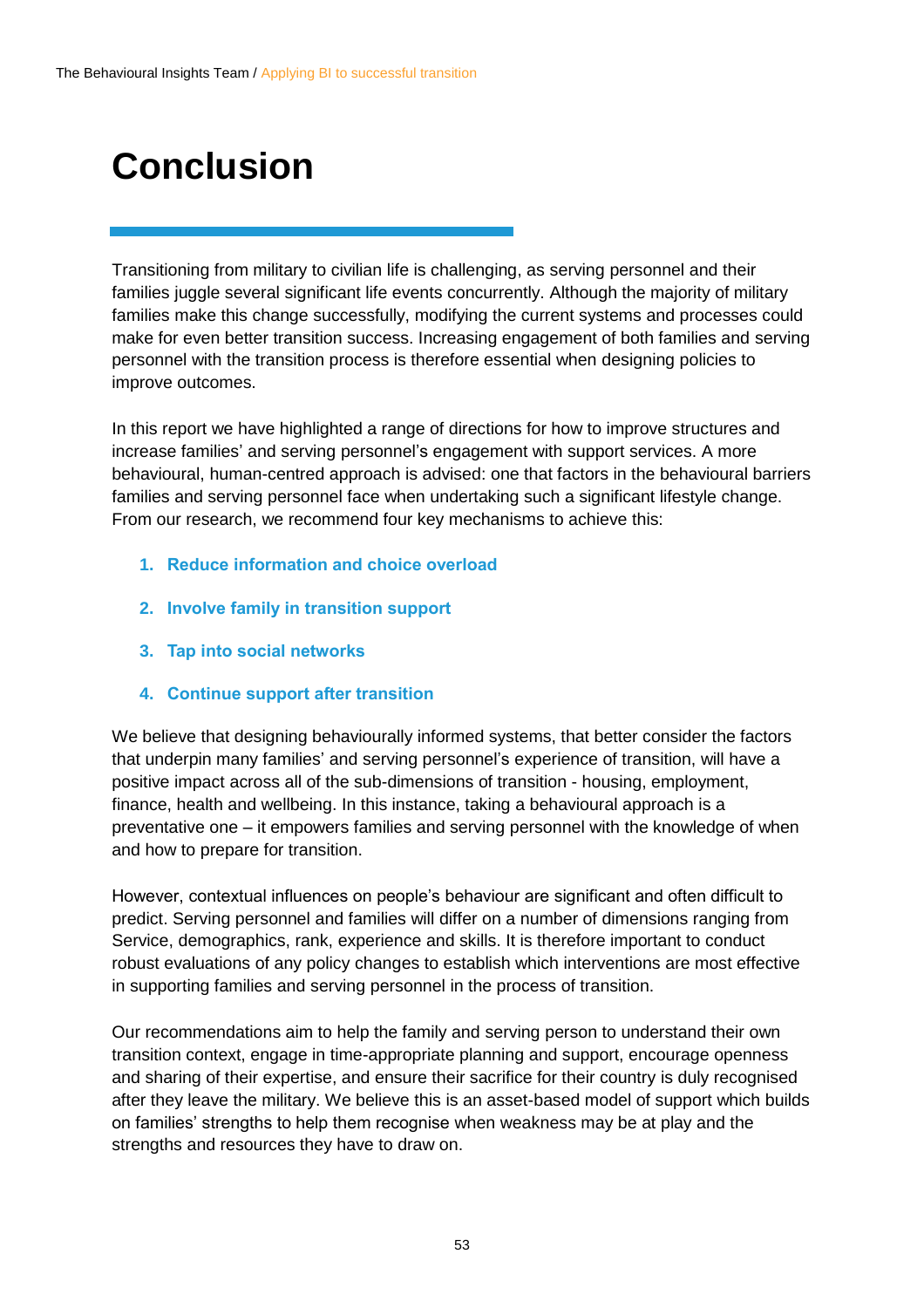## <span id="page-53-0"></span>**Glossary of terms**

#### **Behavioural science terms**

| Term                    | <b>Definition</b>                                                                                                                                                                                                                                                                                                          |
|-------------------------|----------------------------------------------------------------------------------------------------------------------------------------------------------------------------------------------------------------------------------------------------------------------------------------------------------------------------|
| Anchoring               | Our tendency to favour an initial piece of information over subsequent<br>information, and use it to inform our decision making and judgements.                                                                                                                                                                            |
| Cognitive load          | The amount of cognitive resources or mental effort required for<br>completing a task.                                                                                                                                                                                                                                      |
| Cognitive<br>resources  | The capacity to engage in mental processes, such as using working<br>memory, focusing attention and ignoring distraction. Cognitive<br>resources allow us to reason, to problem-solve, to learn new ideas, to<br>make creative leaps and to resist our immediate impulses.                                                 |
| <b>EAST</b>             | 'Easy, Attractive, Social, Timely': these are the Behavioural Insights<br>Team's four principles for encouraging behaviour change.                                                                                                                                                                                         |
| <b>Friction costs</b>   | Seemingly irrelevant details that impose a small amount of friction but<br>disproportionately discourage action.                                                                                                                                                                                                           |
| Gamification            | The application of game design elements in a non-gaming context (e.g.<br>point scoring, competition with others).                                                                                                                                                                                                          |
| Intention-action<br>gap | The difference between people's values, attitudes and intentions and<br>how they actually behave.                                                                                                                                                                                                                          |
| In-group bias           | The tendency to favour one's own group, its members, its<br>characteristics, and its products, particularly in reference to other<br>groups. The favouring of the in-group tends to be more pronounced<br>than the rejection of out-group. Both tendencies become more<br>pronounced during periods of intergroup contact. |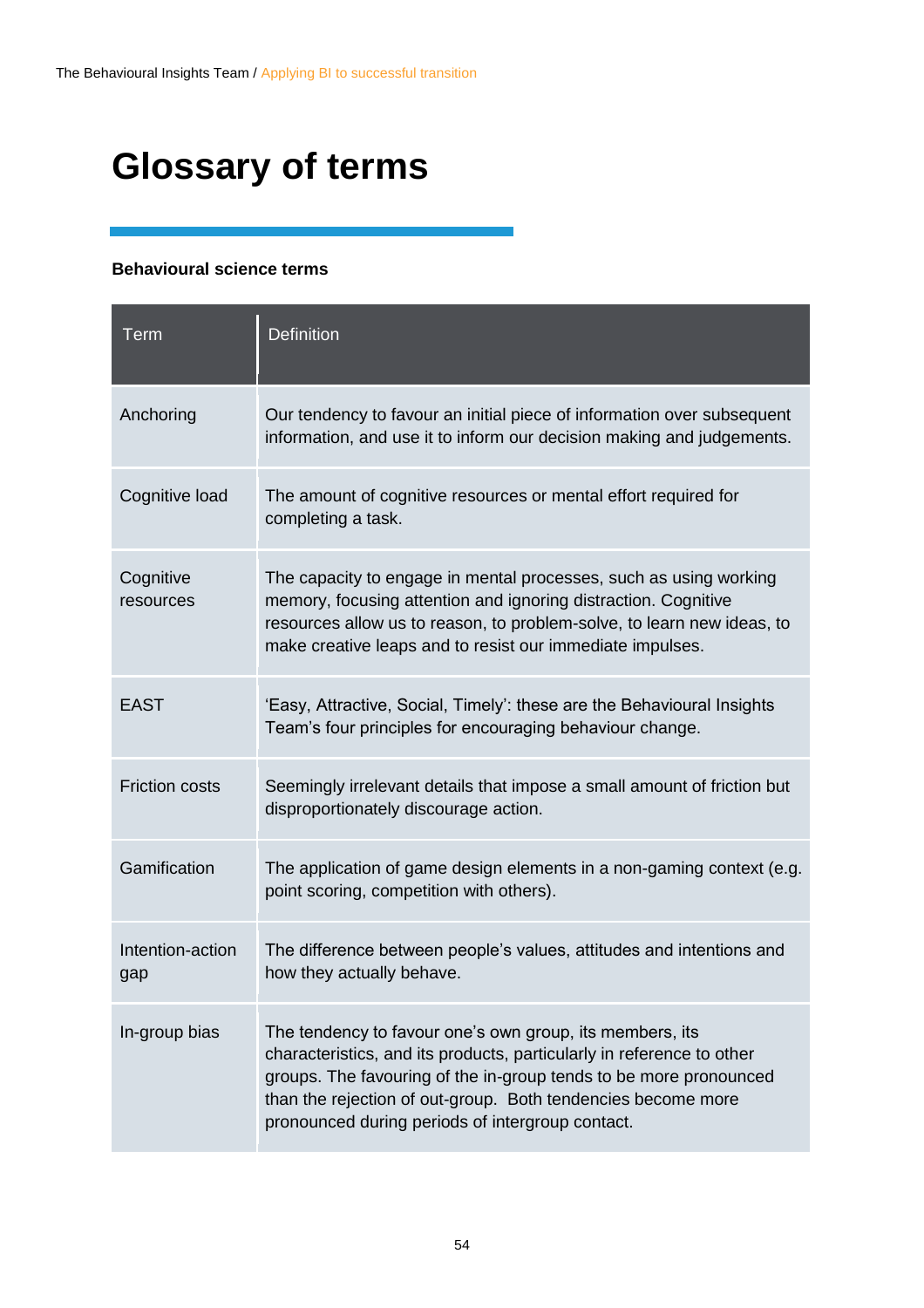| Messenger and<br>the messenger<br>effect | The tendency to give different weight to information depending on who<br>is communicating it.                                                                                                                                                                                                            |
|------------------------------------------|----------------------------------------------------------------------------------------------------------------------------------------------------------------------------------------------------------------------------------------------------------------------------------------------------------|
| <b>Present bias</b>                      | The tendency to place greater value on immediate rewards and<br>discount those in the future.                                                                                                                                                                                                            |
| Social identity                          | We identify ourselves in relation to the social groups to which we<br>belong, and form a social identity based on the goals and<br>achievements of such groups. This social identity contributes to our<br>understanding of who we are and can have a strong impact on our<br>self-esteem and behaviour. |
| Social networks                          | We are embedded in a network of social relationships, and those we<br>come into contact with both shape our actions and enable the<br>spreading of information.                                                                                                                                          |
| Social norms                             | The rules outlining what is deemed acceptable in a particular group or<br>society.                                                                                                                                                                                                                       |
| Stereotype<br>threat                     | Occurs when an individual's cognitive resources are consumed by<br>dealing with a negative stereotype about a social group they belong to,<br>instead of being dedicated to performing a task.                                                                                                           |
| Values<br>Affirmation                    | Participants are encouraged to reflect on the values that are important<br>to them. This is thought to subsequently make them more open to<br>different ideas.                                                                                                                                           |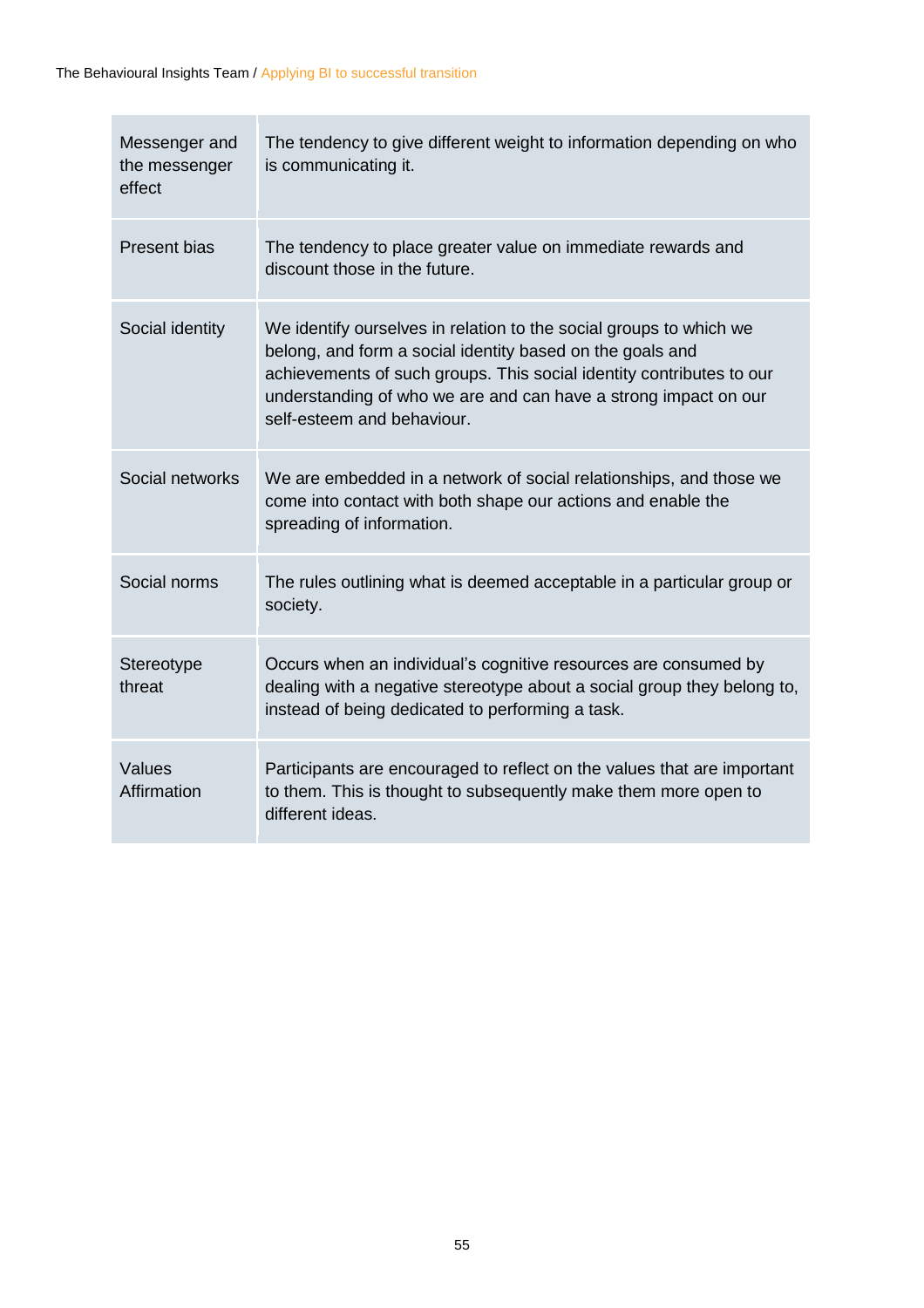#### **Military terms**

For the purposes of this report, and in keeping with definitions in previous reports by Forces in Mind Trust, various terms throughout have been defined as follows:

| <b>Term</b>                                       | <b>Definition</b>                                                                                                                                                                                                                                                                                                                       |
|---------------------------------------------------|-----------------------------------------------------------------------------------------------------------------------------------------------------------------------------------------------------------------------------------------------------------------------------------------------------------------------------------------|
| <b>Armed Forces</b>                               | The British Armed Forces, also known as Her Majesty's Armed<br>Forces, are the military Services responsible for the defence of the<br>United Kingdom, its overseas territories and the Crown dependencies.<br>They also promote Britain's wider interests, support international<br>peacekeeping efforts and provide humanitarian aid. |
| Family                                            | Married or cohabiting couples and their children/dependents (rather<br>than extended family), unless a family specifically identifies other<br>relationships, which it considers within the definition.                                                                                                                                 |
| <b>Reserves</b>                                   | The Volunteer Reserves are the British Armed Forces voluntary and<br>part-time military reserve force. The Volunteer Reserves consists of<br>civilian volunteers who routinely undergo training and military<br>operations alongside the Regular military.                                                                              |
| <b>HARDFACTS</b>                                  | The Armed Forces transition monitoring and assessment tool.                                                                                                                                                                                                                                                                             |
| <b>HIVE</b>                                       | An Armed Forces support service providing information for serving<br>people and their families on topics including childcare, relocation,<br>employment, and information about the local area.                                                                                                                                          |
| <b>Joint Personnel</b><br>Administration<br>(JPA) | The intranet-based personnel administration system used by the<br><b>British Armed Forces.</b>                                                                                                                                                                                                                                          |
| <b>MOD</b>                                        | Ministry of Defence                                                                                                                                                                                                                                                                                                                     |
| <b>Other Ranks</b>                                | Other ranks are personnel in the Royal Marines, British Army and<br>Royal Air Force that do not have a commission and they do not hold<br>positions of high command. However, separate tiers of authority -<br>warrant officer (WO) and non-commissioned officer (NCO) - exist<br>within their rank structure.                          |
| <b>Officer Ranks</b>                              | Officers are at the top of the hierarchy. Their ranks indicate that they<br>hold positions of authority, granted through a commission - a formal<br>document of appointment signed by the monarch.                                                                                                                                      |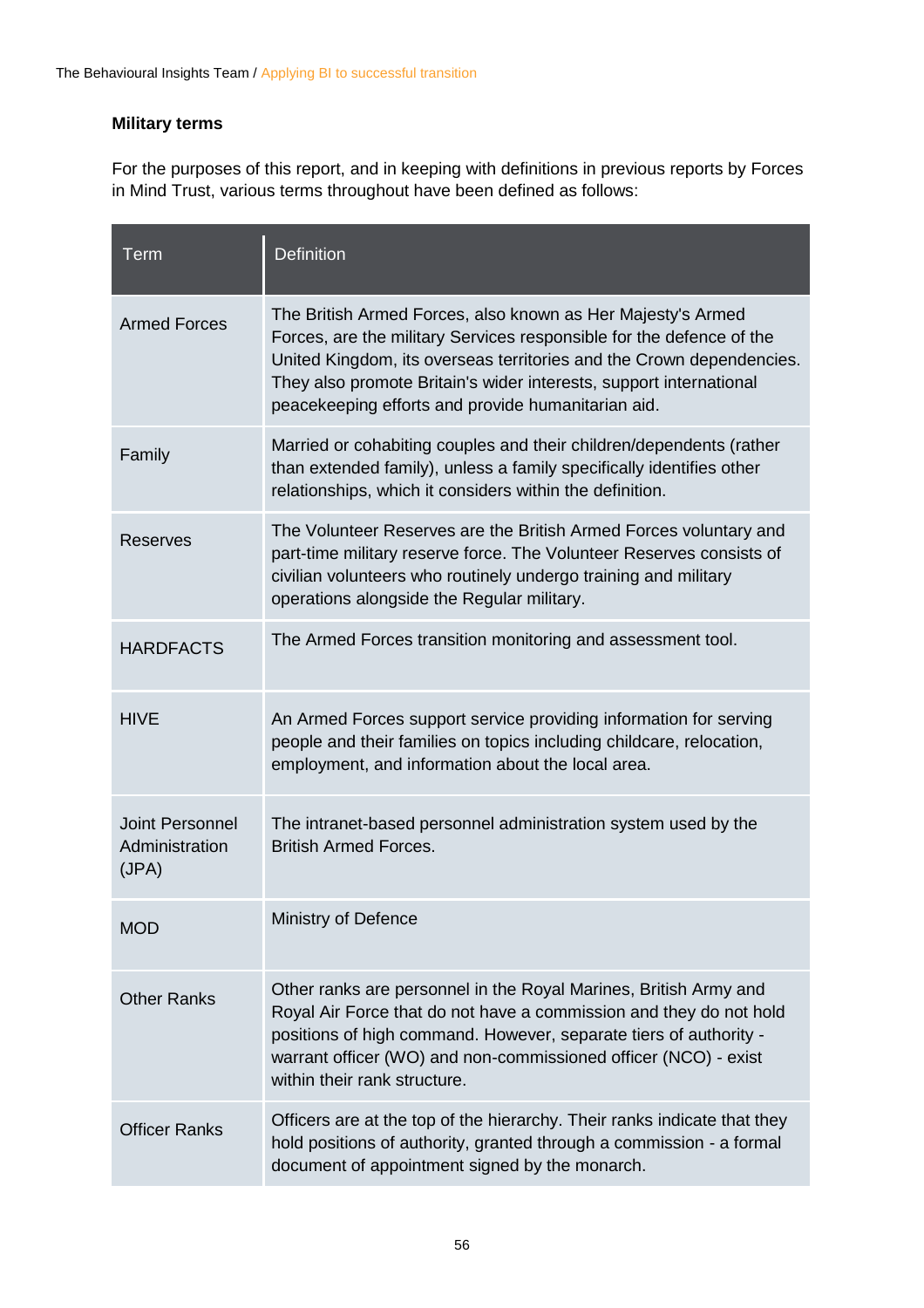| Partner            | The long-term partner of a serving person, whether married or not.                                                                                                                                                                                                                                                                                                                                                                      |
|--------------------|-----------------------------------------------------------------------------------------------------------------------------------------------------------------------------------------------------------------------------------------------------------------------------------------------------------------------------------------------------------------------------------------------------------------------------------------|
| Resettlement       | The formal processes and procedures by which transition is managed,<br>and the formal support provided to Service leavers during transition. It<br>starts with the activation of the Resettlement process and continues<br>until the end of Resettlement provision. Resettlement provision can be<br>adapted for those who have suffered injury or illness, and specific<br>pathways exist to manage their conditions and this process. |
| Transition         | The period in which Service leavers and their families reintegrate into<br>civilian life from the Armed Forces. Although flexible, the transition<br>period is taken to start at the point in which serving person start their<br>resettlement process and then continue, as explained above, for three<br>years from discharge.                                                                                                        |
| <b>Tri-service</b> | A description of the three military Services, the Royal Navy, the British<br>Army and the Royal Air Force.                                                                                                                                                                                                                                                                                                                              |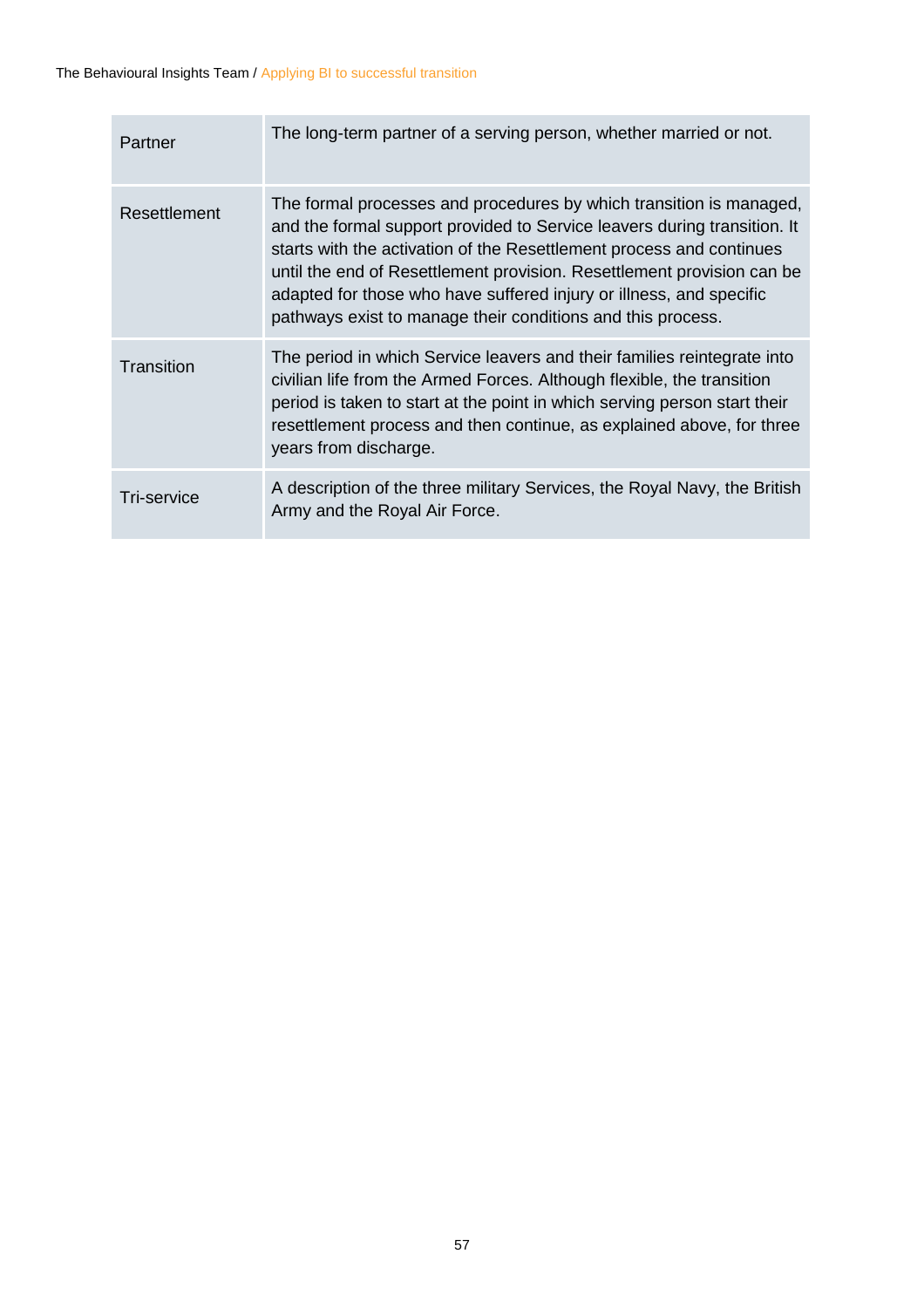## <span id="page-57-0"></span>**Appendix 1**

#### **Research design**

This qualitative research builds upon two previous stages of our research, which informed the current research questions and methodological approach.

Stage 1) Scoping phase: we conducted workshops and meetings with specialists from charities, the Ministry of Defence and from within the Transition teams within the Armed Forces. These helped us understand how they conceptualised transition, and the challenges serving personnel and their families faced.

Stage 2) Literature review of the evidence that related to how serving personnel and their families transition out of the Armed Forces, as well as the behavioural barriers to accessing support services (both in the Armed Forces and in other settings). This helped us understand the gaps in the evidence.

After stages one and two, we devised the qualitative research plan, building on expertise from academia and those working in transition.

Stage 3) This research is a qualitative exploration of the serving personnel and families experiences of transitioning from the Armed Forces. We conducted in-depth semi-structured interviews with families and serving personnel, aiming to better understand the motivations, obstacles and facilitators associated with engagement with support services during this period.

#### **Interviews**

In-depth semi-structured interviews were conducted with family members of serving personnel planning to leave the Armed Forces within the next 2 years, and veterans who had transitioned from the Armed Forces in the last 5 years. Interviews took place via the participant's chosen method (either face to face or over the phone), and lasted an average of 35 minutes. The interview covered families' experiences of all practical and social (foreseen and experienced) preparations and implications to transitioning; see the full interview topic guides in Appendix 1. The semi-structured nature of the interviews allowed the researcher to structure and guide the discussion in order to explore the research questions (see Box 1), whilst remaining open to to the discussion of new emerging topics and insights into families' experiences of transition from the Armed Forces.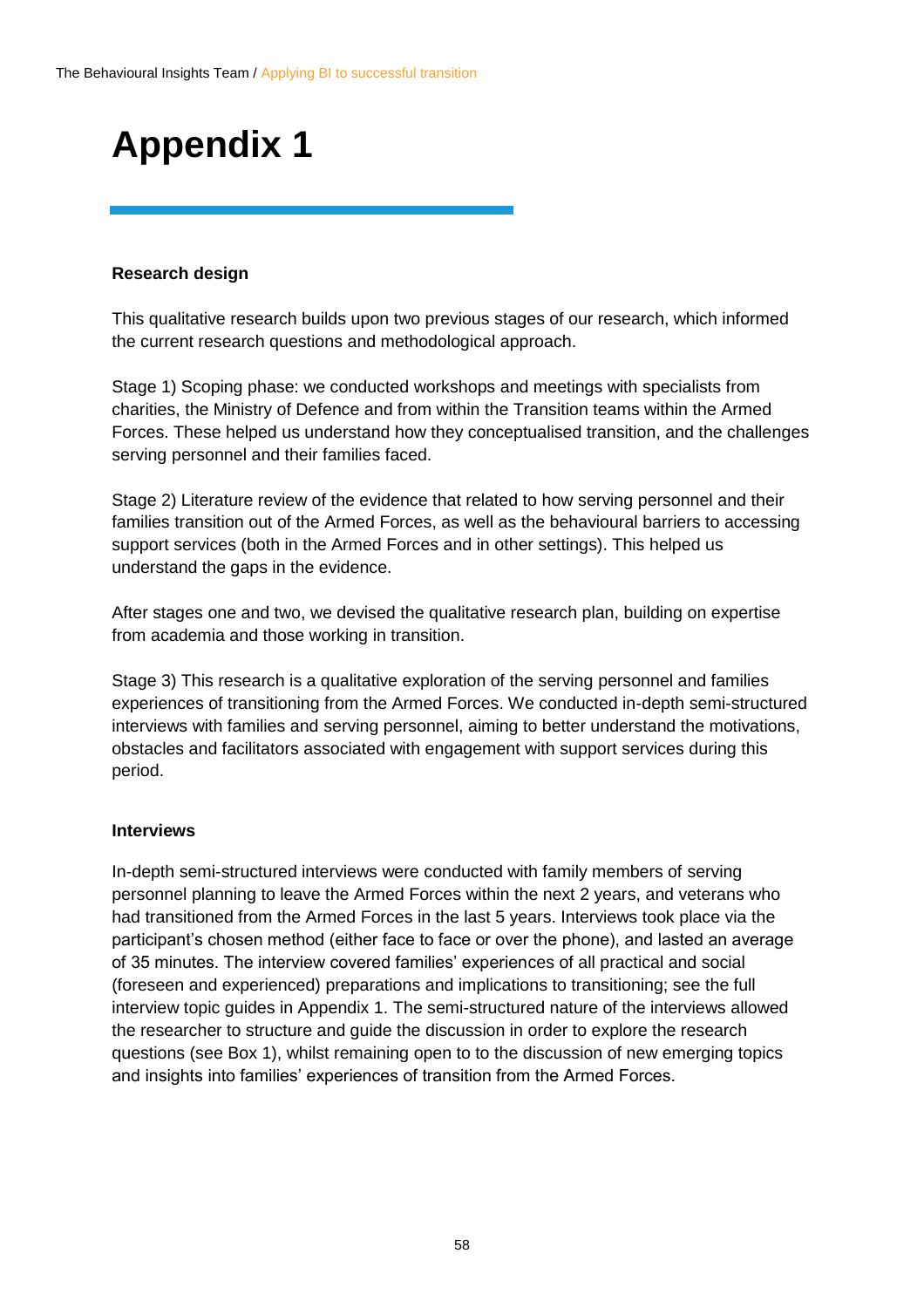#### **Purposive sampling**

A purposive sampling approach was utilised to recruit a wide range of families diverse across the following criteria:

- 1. **Military branch:** British Army, Royal Navy and Royal Air Force
- 2. **Housing:** on-base military housing, off-base military housing, and private housing
- 3. **Duration of military service:** from those approaching/at the end of their first contract to those with over twenty years of service
- 4. **Transition stage:** time remaining until contract expiration, and time since contract expiration
- 5. **Location:** rural versus urban locations both on and off base
- 6. **Families:** with or without children, single parents
- 7. **Other criteria:** socio-economic status, educational qualifications, military base size

Purposive sampling a diverse range of families to interview ensured detailed exploration of the differences in families' perceptions and experiences transitioning from the Armed Forces. The total sample consisted of 53 interview participants (45 females and 8 males). 40 were family members and 13 were serving personnel or veterans (7 of whom also had a serving/veteran partner). At the time of the interview, 27 families were pre-transition and 30 families were post-transition. 13 were in the Royal Navy (1 submariner and 2 Royal Marines), 27 families served in the British Army, 11 in the Royal Air Force and a minority (2 families) had served across two different military branches. See the table below for the full list of sample participant information).

| <b>Alias</b>     | <b>Relation</b>   | <b>Transition</b> | <b>Service</b>      | <b>Gender</b> |
|------------------|-------------------|-------------------|---------------------|---------------|
| FM <sub>02</sub> | Partner           | Post              | <b>British Army</b> | F             |
| <b>FM05</b>      | Partner           | Pre               | Royal Navy          | F             |
| FM06             | Veteran           | Post              | <b>British Army</b> | М             |
| FM07             | Veteran           | Post              | Royal Air Force     | F             |
| <b>FM13</b>      | Partner           | Post              | <b>British Army</b> | F             |
| <b>FM14</b>      | Partner           | Post              | <b>British Army</b> | F             |
| <b>FM15</b>      | Partner           | Post              | <b>British Army</b> | F             |
| <b>FM17</b>      | Parent            | Post              | <b>British Army</b> | F             |
| <b>FM19</b>      | Veteran & partner | Post              | Royal Air Force     | F             |
| <b>FM21</b>      | Partner           | Post              | <b>British Army</b> | F             |
| <b>FM22</b>      | Veteran & partner | Post              | <b>British Army</b> | Μ             |

Sample characteristics and demographic information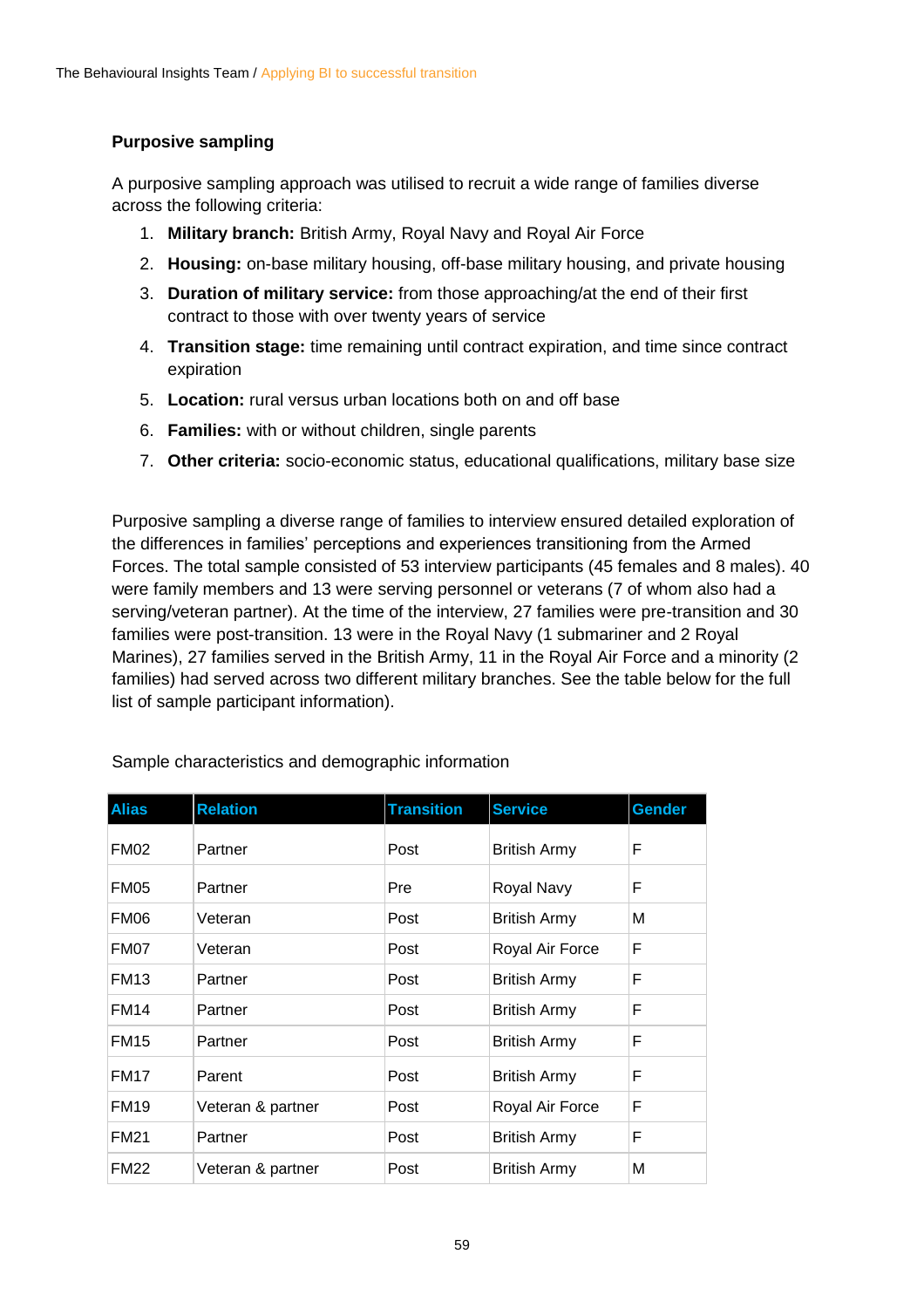| <b>FM23</b> | Partner           | Post | Royal Air Force                        | F |
|-------------|-------------------|------|----------------------------------------|---|
| <b>FM25</b> | Child             | Post | <b>British Army</b>                    | F |
| <b>FM26</b> | Parent            | Post | <b>British Army</b>                    | F |
| <b>FM29</b> | Partner           | Post | <b>British Army</b>                    | F |
| <b>FM30</b> | Veteran           | Post | Royal Navy/Royal<br>Air Force          | M |
| <b>FM31</b> | Partner           | Post | <b>British Army</b>                    | F |
| <b>FM33</b> | Partner           | Post | <b>British Army</b>                    | F |
| <b>FM35</b> | Partner           | Post | Royal Navy                             | F |
| <b>FM37</b> | Partner           | Post | <b>British Army</b>                    | F |
| <b>FM38</b> | Partner           | Pre  | Royal Navy                             | F |
| <b>FM39</b> | Veteran & partner | Pre  | Royal Navy                             | M |
| <b>FM40</b> | Partner           | Pre  | Royal Navy                             | F |
| <b>FM42</b> | Partner           | Post | Royal Navy                             | F |
| <b>FM43</b> | Partner           | Pre  | <b>British Army</b>                    | F |
| <b>FM44</b> | Partner           | Pre  | Royal Air Force                        | F |
| <b>FM47</b> | Partner           | Post | <b>British Army</b>                    | F |
| <b>FM50</b> | Partner           | Post | <b>British Army</b>                    | F |
| <b>FM51</b> | Partner           | Pre  | Royal Air Force                        | F |
| <b>FM54</b> | Serving & partner | Pre  | Royal Air Force                        | F |
| <b>FM55</b> | Partner           | Pre  | <b>British Army</b>                    | F |
| <b>FM63</b> | Partner           | Pre  | <b>British Army</b>                    | F |
| <b>FM65</b> | Partner           | Post | Royal Air Force                        | F |
| <b>FM70</b> | Serving & partner | Pre  | <b>British Army/Royal</b><br>Air Force | F |
| <b>FM72</b> | Serving           | Pre  | Royal Navy                             | М |
| <b>FM76</b> | Serving           | Pre  | <b>Royal Marines</b>                   | M |
| <b>FM80</b> | Partner           | Post | <b>British Army</b>                    | F |
| <b>FM82</b> | Partner           | Post | Royal Navy                             | F |
| <b>FM84</b> | Serving           | Pre  | Royal Air Force                        | F |
| <b>FM85</b> | Partner           | Pre  | Royal Air Force                        | F |
| <b>FM86</b> | Veteran & partner | Post | Royal Air Force                        | F |
| <b>FM87</b> | Partner           | Pre  | Royal Marines                          | F |
| <b>FM88</b> | Partner           | Pre  | Royal Navy                             | F |
| <b>FM90</b> | Partner           | Pre  | Royal Air Force                        | F |
| <b>FM91</b> | Partner           | Pre  | <b>British Army</b>                    | F |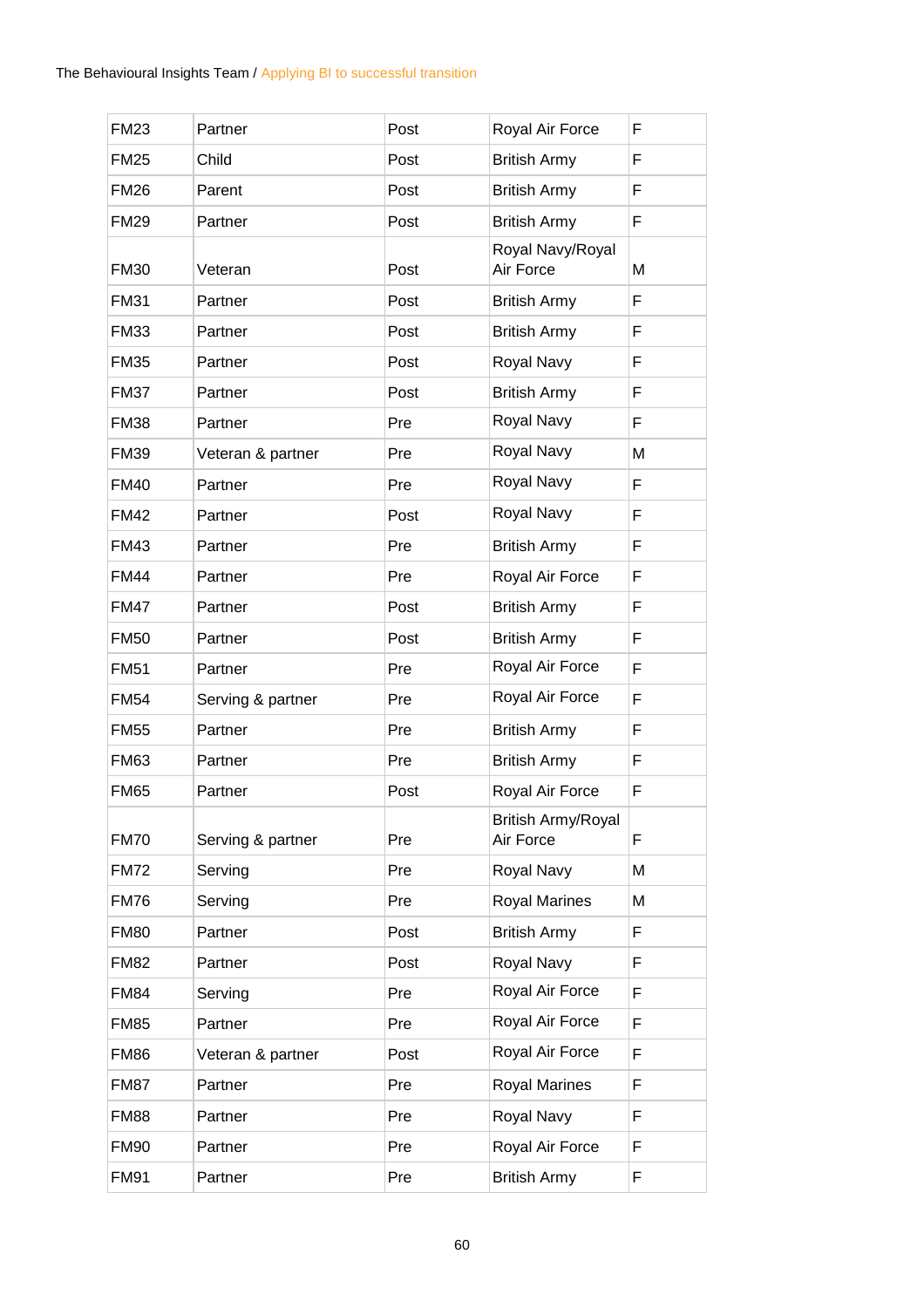The Behavioural Insights Team / Applying BI to successful transition

| <b>FM92</b>  | Partner           | Pre  | <b>British Army</b>  | М |
|--------------|-------------------|------|----------------------|---|
| <b>FM94</b>  | Partner           | Post | <b>Royal Marines</b> | F |
| <b>FM95</b>  | Partner           | Pre  | <b>British Army</b>  | F |
| <b>FM96</b>  | Partner           | Post | <b>British Army</b>  | F |
| <b>FM98</b>  | Partner           | Post | <b>British Army</b>  | F |
| <b>FM99</b>  | Veteran & partner | Post | <b>British Army</b>  | М |
| <b>FM100</b> | Partner           | Pre  | Royal Navy           | F |
| <b>FM101</b> | Partner           | Pre  | <b>British Army</b>  | F |

#### **Recruitment**

Recruitment methods through which families were purposefully sampled and invited to take part in the research included:

- 1. **Snowball recruitment** through personal connections with Armed Forces families, and interview participants sharing the research with their Armed Forces networks
- 2. **Social media outreach** via Facebook, Behavioural Insights Team website, Twitter
- 3. **Charity organisations**
- 4. **Non-charity organisations**
- 5. **Magazine advertisement:** ½ page advert published in Pathfinder magazine (overleaf)

The research advertisement below was shared by social media platforms, charity organisations, and advertised in Pathfinder magazine, to disseminate the study information to Armed Forces' families across the UK.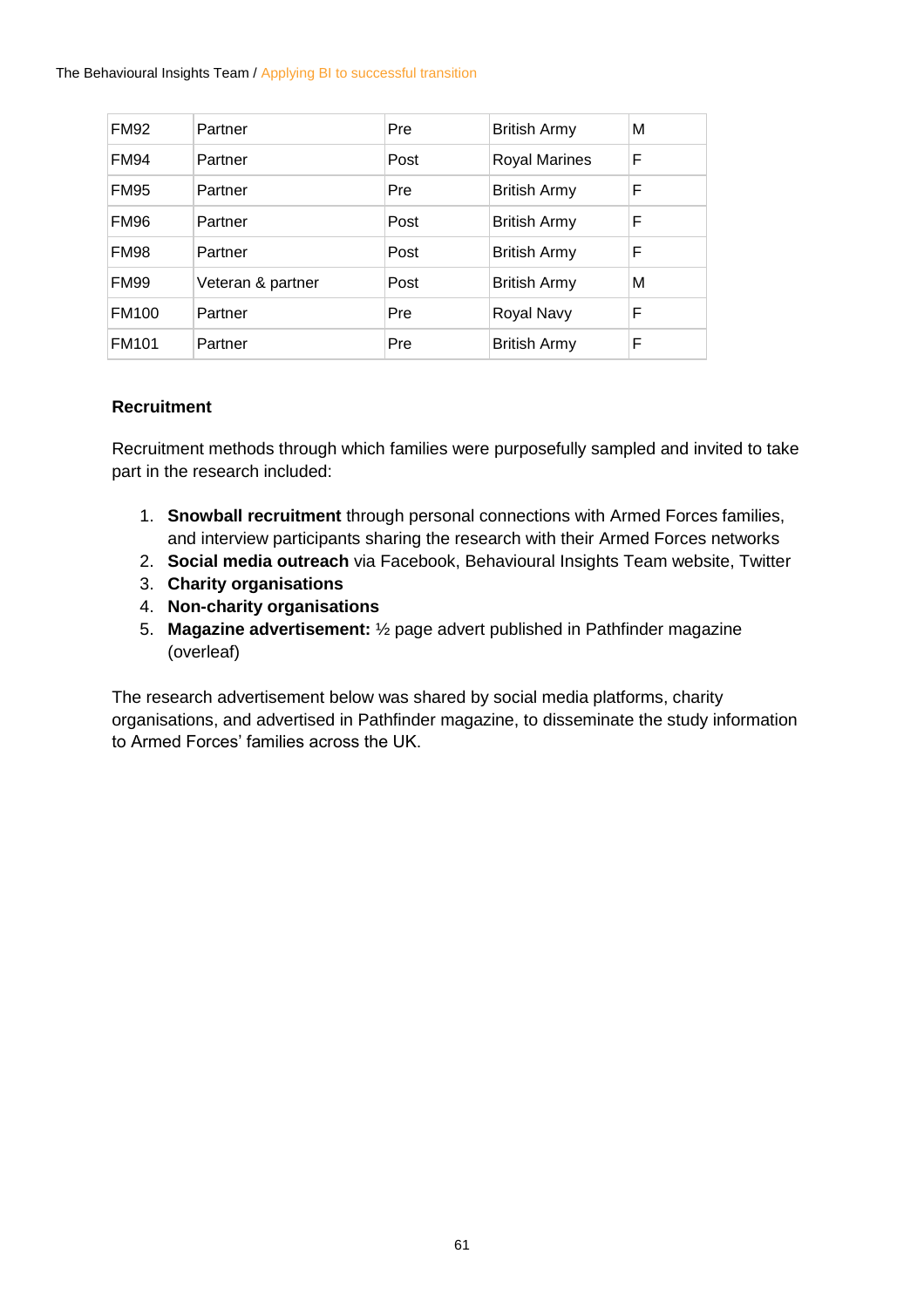

#### Did your partner leave the Armed Forces in the last 5 years, or are they leaving in the next year or two?

We're conducting research to understand what it is like for families of serving personnel when they leave the Forces, and we would love to hear about your experience.

#### What will it involve?

We'd like to interview spouses or partners of serving personnel or veterans for about 40 minutes. We can do it over the phone or we can come and meet you face-to-face. Either way, your participation and everything you say will be anonymous.

thank you we'll give you a £30 voucher for the supermarket of your choice.

#### Who are we?

We're the Behavioural Insights Team, an independent research organisation. You can find more about our work at www.bi.team.

#### What is the research for?

This work is being funded by the Forces in Mind Trust. It's part of a project to We know your time is precious, so as a in Mind Trust. It's part of a project to<br>thank you wa'll give you a \$30. during transition out of the Armed Forces, and how they can be supported.

How do I find out more or get involved?

**FIMT** 

**Email Jessica at** Jessica.Heal@bi.team or text

07917 868 454 Or email Lauren Lauren.Crouch@bi.team

#### **Ethics**

#### *Informed consent*

Written informed consent was provided by participants before conducting the interviews. Verbal consent to record the interview was also obtained over the phone before commencing. Participants were informed of the purpose of the research and reminded that they could withdraw their participation from the study at any time, without needing to give a reason. Families that detailed present difficult or distressing experiences during their interviews were offered signposting to relevant support services via email following the interview.

#### *Reimbursement*

Participants were offered a £30 supermarket or retail voucher for their family to say thank you for their participation in the research. One research participant requested to donate the £30 value to an Armed Forces charity, instead of receiving a food voucher. Participants' travel expenses (train tickets and petrol costs) were also pre-purchased or offered to be reimbursed to participants who travelled to face-to-face interviews.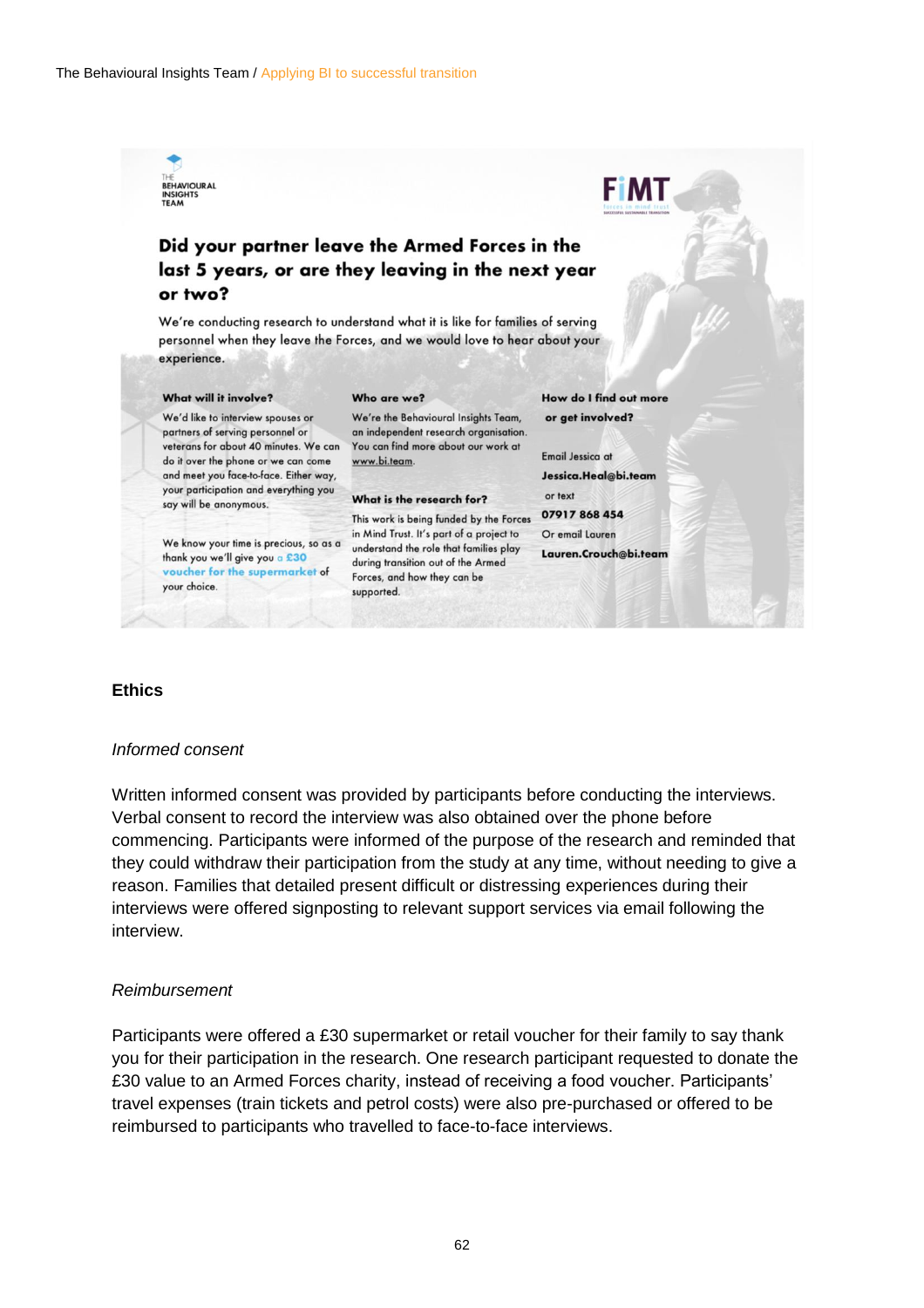#### *Data storage*

All signed consent forms and interview recordings were stored on BIT's secure Google Drive, and immediately deleted from the recording device upon successful upload. All interview recordings were deleted from the drive within 6 months of successful transcription. All participant details were saved in a password-protected restricted access sampling hive on BIT's secure Google Drive. Participants were assigned anonymous IDs and their names removed, to create an anonymous final sample hive.

#### **Analysis**

#### *Transcription*

All interview recordings were transcribed verbatim and anonymised at the point of transcription. Anonymisation ensured all identifiable information from the interviews was removed, including names of people, locations, and schools. All transcripts were uploaded to the qualitative coding programme Dedoose, to make it possible to conduct later thematic analysis on the interview data.

#### *Thematic analysis*

Thematic analysis is an inductive method used for organising patterns in qualitative data, to coherently represent the meaning underpinning participants' perceptions and experiences, relevant to the subject matter being studied.<sup>22</sup> Line by line coding was conducted by 4 BIT researchers on all interview transcripts in Dedoose. This process included attributing codes with definitive labels to each line or paragraph that accurately represented participants' responses. Codes were iteratively refined and revised, and the coding framework restructured, in order to generate the themes and sub-themes that are documented in this report. For each transcript that was thematically analysed, researchers recorded a written summary of the family's experience in a coding journal that also detailed key questions to cover with families in forthcoming interviews. The immersive process of thematic analysis enhanced the depth of our understanding of families' experiences across different contexts.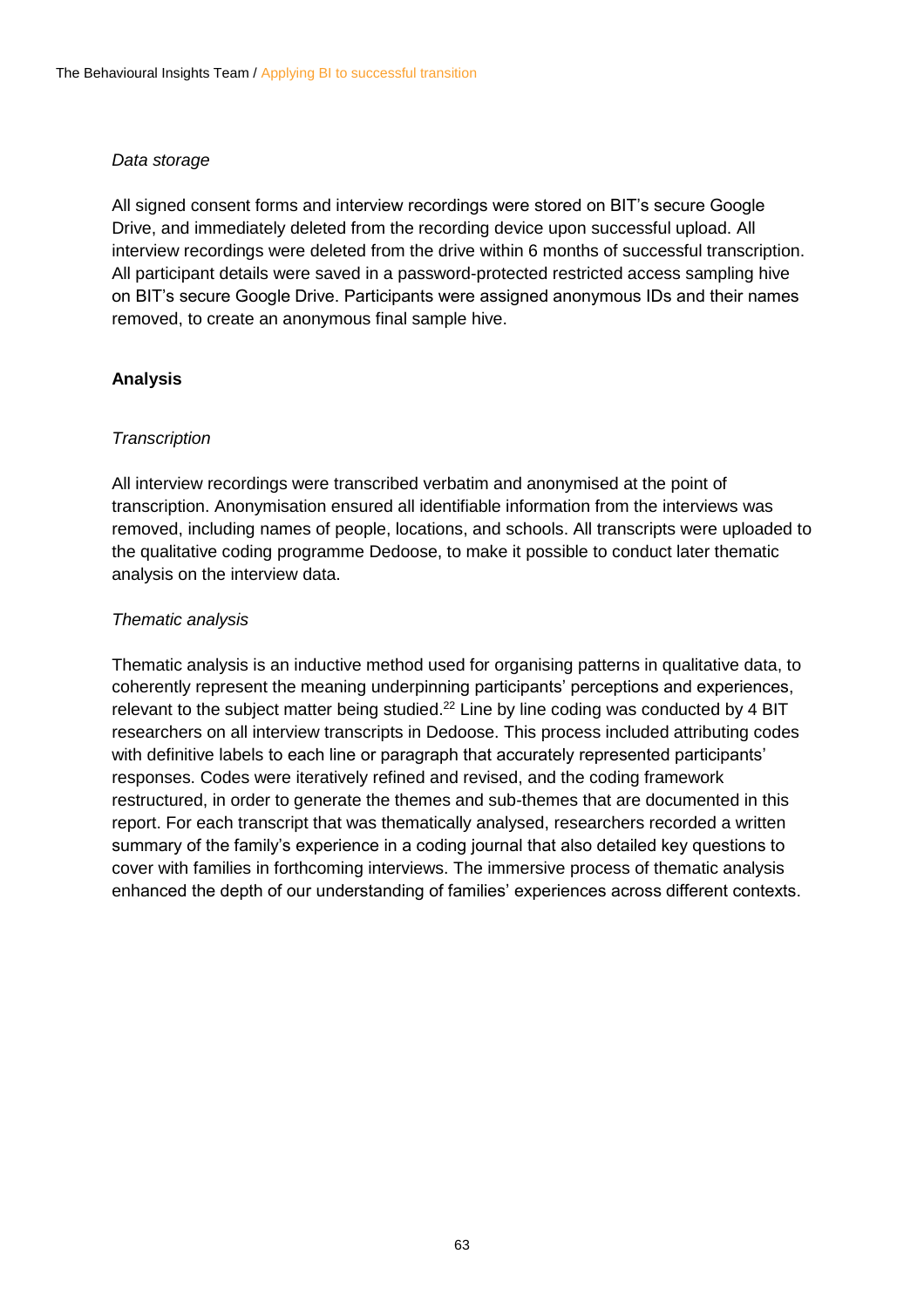### **Appendix 2**

**Table of solutions with impact and feasibility scores from workshops**

<span id="page-63-0"></span>

| <b>Component</b>                       | <b>Solution description</b>                                                                                                                              | Impact /10     | Feasibility /10 | Total /20 |
|----------------------------------------|----------------------------------------------------------------------------------------------------------------------------------------------------------|----------------|-----------------|-----------|
| Reduce information and choice overload |                                                                                                                                                          |                |                 |           |
| 1a                                     | Break transition down into smaller steps and provide timely tips and reminders.                                                                          | $\overline{7}$ | 8               | 15        |
| 1b                                     | Inform families about what steps they need to complete, how long each of these take and when to start considering them.                                  | $\overline{7}$ | $\overline{7}$  | 14        |
| 1c                                     | Auto-enrol serving personnel into a scheme that transfers a % of their monthly salary into a savings 'civilian transition fund'.                         | 10             | 5               | 15        |
|                                        | Involve family in transition support                                                                                                                     |                |                 |           |
| 2a                                     | Communicate with families directly, or encourage forwarding of information by credible messengers such as superiors.                                     | 9              | 4               | 13        |
| 2b                                     | Use inclusive language and enabled families and serving personnel to filter advice and select topics applicable to them.                                 | $\overline{7}$ | 9               | 16        |
| 2c                                     | Improve logistics to transition events, e.g. facilitate travel and child-care arrangements or develop online materials.                                  | $\overline{7}$ | $\overline{7}$  | 14        |
|                                        | Tap into social networks                                                                                                                                 |                |                 |           |
| За                                     | Ask serving personnel a "transition supporter" to receive regular texts regarding transition, tips and events to on what to facilitate<br>conversations. | 8              | 7.5             | 15.5      |
| 3b                                     | Pair families due to leave the Armed Forces with those who have already left, e.g. use a digital platform to enable conversations.                       | $\overline{7}$ | 6               | 13        |
| Зc                                     | Ask serving personnel and families who use support services to reach out to other in their own military networks to encourage them to also<br>turn-up.   | 6              | $\overline{7}$  | 13        |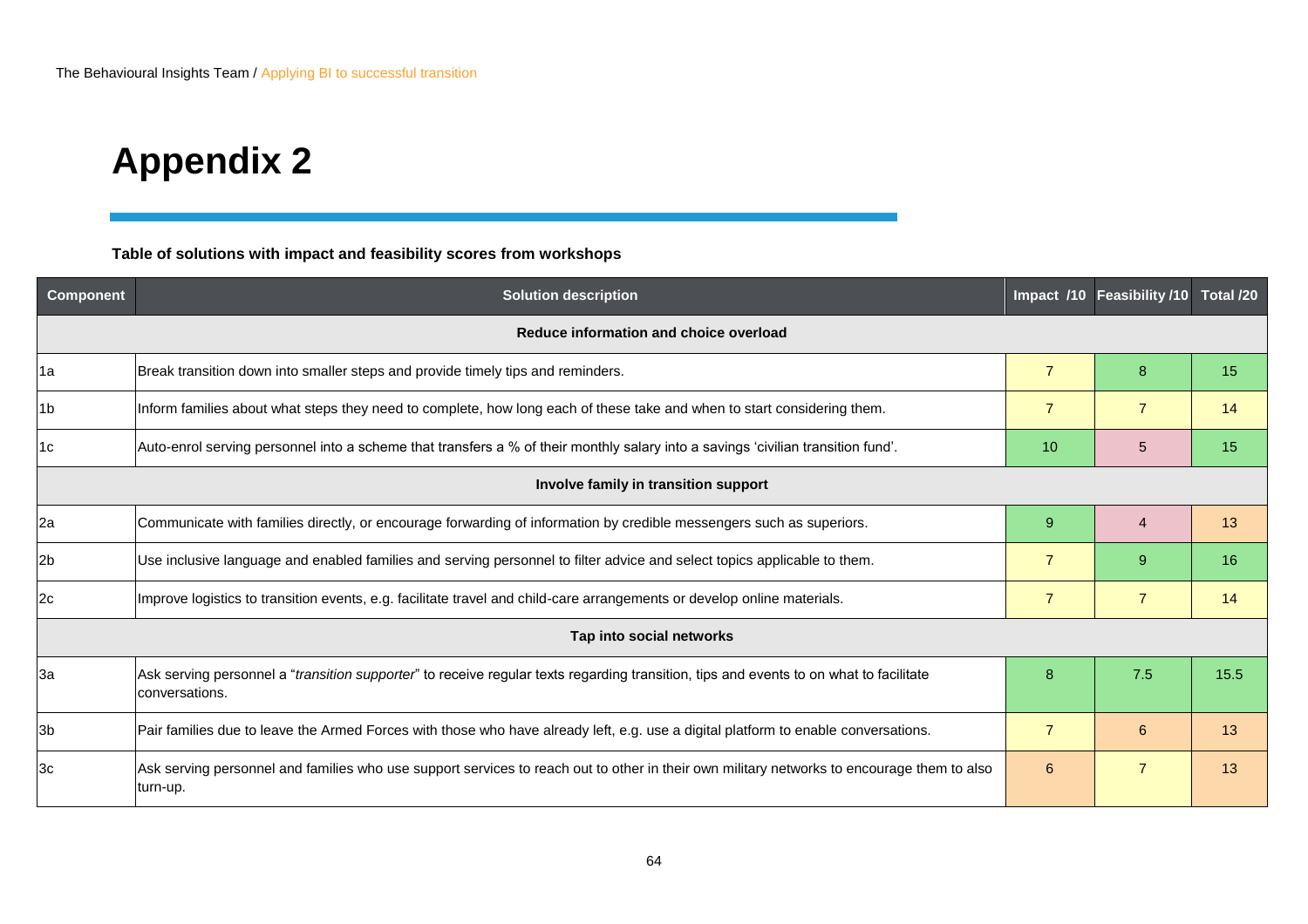|                  | Continue support after transition                                                                                                       |  |  |
|------------------|-----------------------------------------------------------------------------------------------------------------------------------------|--|--|
| l4a              | Extend the amount of time that grants, learning credits and support are available after leaving; particularly for those who missed out. |  |  |
| l <sub>4</sub> b | Follow-up with them at regular check-ins, e.g. after 6 or 12 months and signpost them to additional support if needed.                  |  |  |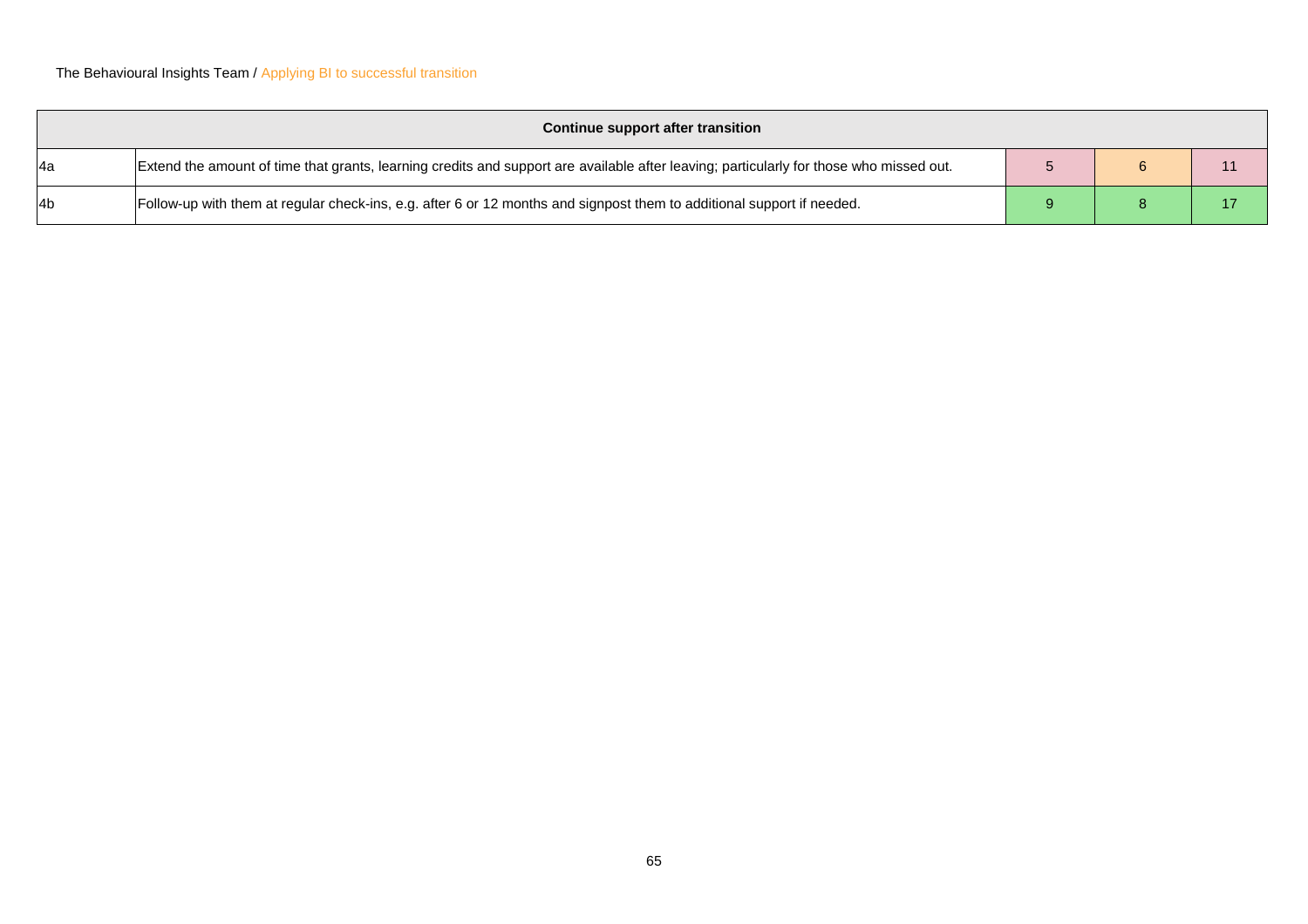### <span id="page-65-0"></span>**References**

<sup>1</sup> The Tri Service Navy, Army and RAF Families Federations, Lifting the lid on transition: The families experience and the support they need (2018) [https://www.fim](https://www.fim-trust.org/wpcontent/uploads/2018/11/Transition-Final-Report-FINAL-ONLINE.pdf)[trust.org/wpcontent/uploads/2018/11/Transition-Final-Report-FINAL-ONLINE.pdf](https://www.fim-trust.org/wpcontent/uploads/2018/11/Transition-Final-Report-FINAL-ONLINE.pdf)

<sup>2</sup> Ministry of Defence, UK Armed Forces Monthly Service Personnel Statistics, 1 October (2017) <https://www.gov.uk/government/collections/uk-armed-forces-monthly-service-personnel-statistics-index>

<sup>3</sup> Keeling, M., Wessely, S., & Fear, N. T. (2017). Marital Status Distribution of the UK Military: Does It Differ From the General Population?. *Military Behavioral Health*, *5*(1), 26-34.

<sup>4</sup> Macmanus, D., & Wessely, S. (2013). Veteran mental health services in the UK: Are we headed in the right direction? Journal of Mental Health, 22, 301–305.

<sup>5</sup> Howard League, The. (2011). Leaving Forces Life: The issue of transition. London, United Kingdom: The Howard League, For Penalty Reform.

<sup>6</sup> Binks, E., & Cambridge, S. (2018). The transition experiences of British military veterans. *Political Psychology*, *39*(1), 125-142.

<sup>7</sup> Walker, D. I., (2013). Anticipating Army exit: Identity constructions of final year UK career soldiers. Armed Forces and Society, 39(2), 284–304.

8 Iversen, A. C., Nikolaou, V., Greenberg, N., Unwin, C., Hull, L., Hotopf, M., Wessely, S. (2005). What happens to British veterans when they leave the Armed Forces? European Journal of Public Health, 15(2), 175–184.

<sup>9</sup> Morin, R. (2011). *The difficult transition from military to civilian life*. Washington, DC: Pew Research Centre.

<sup>10</sup> Ramchand, R., Acosta, J., Burns, R. M., Jaycox, L. H., & Pernin, C. G. (2011). The war within: Preventing suicide in the US military. *Rand health quarterly*, *1*(1).

<sup>11</sup> McAllister, C. P., Mackey, J. D., Hackney, K. J., & Perrewé, P. L. (2015). From combat to khakis: An exploratory examination of job stress with veterans. *Military Psychology*, *27*(2), 93-107.

<sup>12</sup> Iversen, A. C., Nikolaou, V., Greenberg, N., Unwin, C., Hull, L., Hotopf, M., Wessely, S. (2005). What happens to British veterans when they leave the Armed Forces? European Journal of Public Health, 15(2), 175–184.

<sup>13</sup> Binks, E., & Cambridge, S. (2018). The transition experiences of British military veterans. *Political Psychology*, *39*(1), 125-142.

<sup>14</sup> Søndergaard, S., Robertson, K., Silfversten, E., Anderson, B., Meads, C., Schaefer, A., & Larkin, J. (2016). Families Support to Transition. RAND Europe.

<sup>15</sup> The Transition Mapping Study 2017: Continue to work, Kantar Future[s http://www.fim-trust.org/wp](http://www.fim-trust.org/wp%20content/uploads/2017/07/FIMT_TMS_Report_2017_FINAL_PDF.pdf)  [content/uploads/2017/07/FIMT\\_TMS\\_Report\\_2017\\_FINAL\\_PDF.pdf](http://www.fim-trust.org/wp%20content/uploads/2017/07/FIMT_TMS_Report_2017_FINAL_PDF.pdf)

<sup>16</sup> Ahern, J., Worthen, M., Masters, J., Lippman, S.A., Ozer, E. J., & Moos, R. (2015). The challenges of Afghanistan and Iraq veterans' transition from military to civilian life and approaches to reconnection. PLOS One, 10(7)

<sup>17</sup> The Tri Service Royal Navy, British Army and Royal Air Force Families Federations, Lifting the lid on transition: The families experience and the support they need (2018) [https://www.fim-trust.org/wp](https://www.fim-trust.org/wp-content/uploads/2018/11/Transition-Final-Report-FINAL-ONLINE.pdf)[content/uploads/2018/11/Transition-Final-Report-FINAL-ONLINE.pdf](https://www.fim-trust.org/wp-content/uploads/2018/11/Transition-Final-Report-FINAL-ONLINE.pdf)

<sup>18</sup> Ibid

<sup>19</sup> Halkiopoulos, S., Heal, J., Matkinson, L., (2018) Improving transition out of the Armed Forces: engaging families through behavioural insights: Behavioural literatur[e https://www.fim-trust.org/wp](https://www.fim-trust.org/wp-content/uploads/2018/07/FIMT-Lit-review_final.pdf)[content/uploads/2018/07/FIMT-Lit-review\\_final.pdf](https://www.fim-trust.org/wp-content/uploads/2018/07/FIMT-Lit-review_final.pdf)

 $20$  Ibid